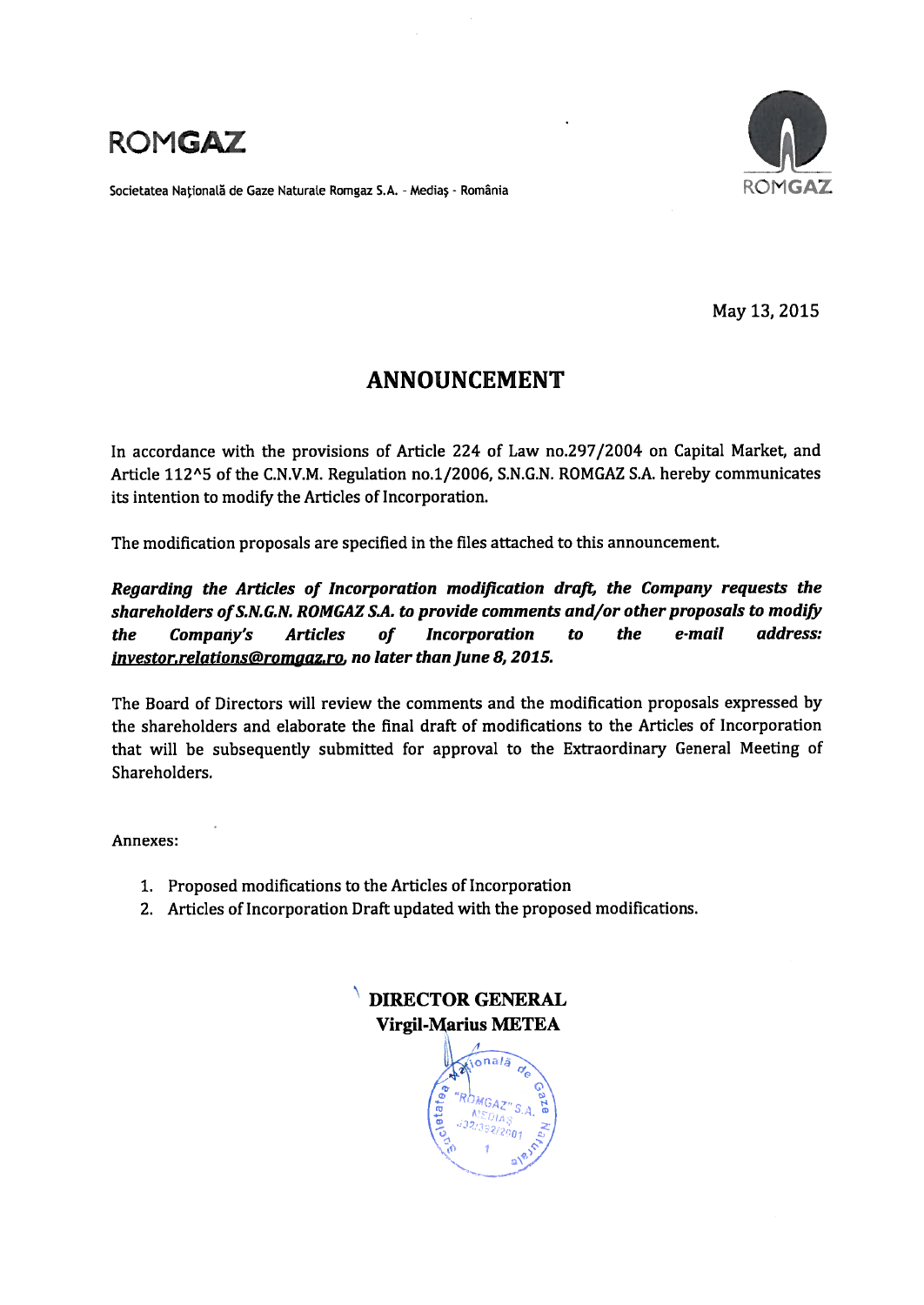*Article 1 shall be modified to read as follows:*

## **Article 1 - Business Name**

The name of the company is Societatea Natională de Gaze Naturale "Romgaz" - SA, hereinafter referred to as "*ROMGAZ S.A*" or the "*Company"*.

*Article 2 shall be modified to read as follows:*

## **Article 2 - Legal Form**

ROMGAZ S.A is a Romanian legal entity, its legal form is a joint-stock company and it performs its activities according to the Romanian Law and this Articles of Incorporation.

## *Article 3 shall be modified to read as follows:*

## **Article 3 - Registered Office**

- (1) ROMGAZ S.A. headquarters is located in Medias, C.I. Motas Square 4, Sibiu County.
- (2) ROMGAZ S.A headquarters may be changed subject to a resolution of the Extraordinary General Meeting of Shareholders.
- (3) ROMGAZ S.A is composed of 7 (seven) branches, provided for in annex "Branches of Societatea Nationala de Gaze Naturale "ROMGAZ" - S.A" attached hereto.
- (4) ROMGAZ S.A may set up or dissolve secondary offices (branches, agencies, offices or any other work locations) subject to a resolution of the Board of Directors.
- *Article 4 shall be modified to read as follows:*

## **Article 4 - Duration**

The Company is set up for an unlimited time period.

*Article 5 shall be modified to read as follows:*

## **Article 5 – Field and Scope of Activities**

- (1) The core business of the Company, according to the Classification of Activities in the National Economy (CAEN Rev. 2) is extraction of natural gas (CAEN code: 062).
- (2) The main scope of activity is extraction of natural gas (CAEN code: 0620);
- (3) The Company may perform the following secondary activities:

| Code | Activity |
|------|----------|
|      |          |

**CAEN** 

- 0910 Support activities for petroleum and natural gas extraction
- 3522 Distribution of gaseous fuels through mains
- 3523 Trade of gas through mains
- 4671 Wholesale of solid, liquid and gaseous fuels and related products
- 0610 Extraction of crude petroleum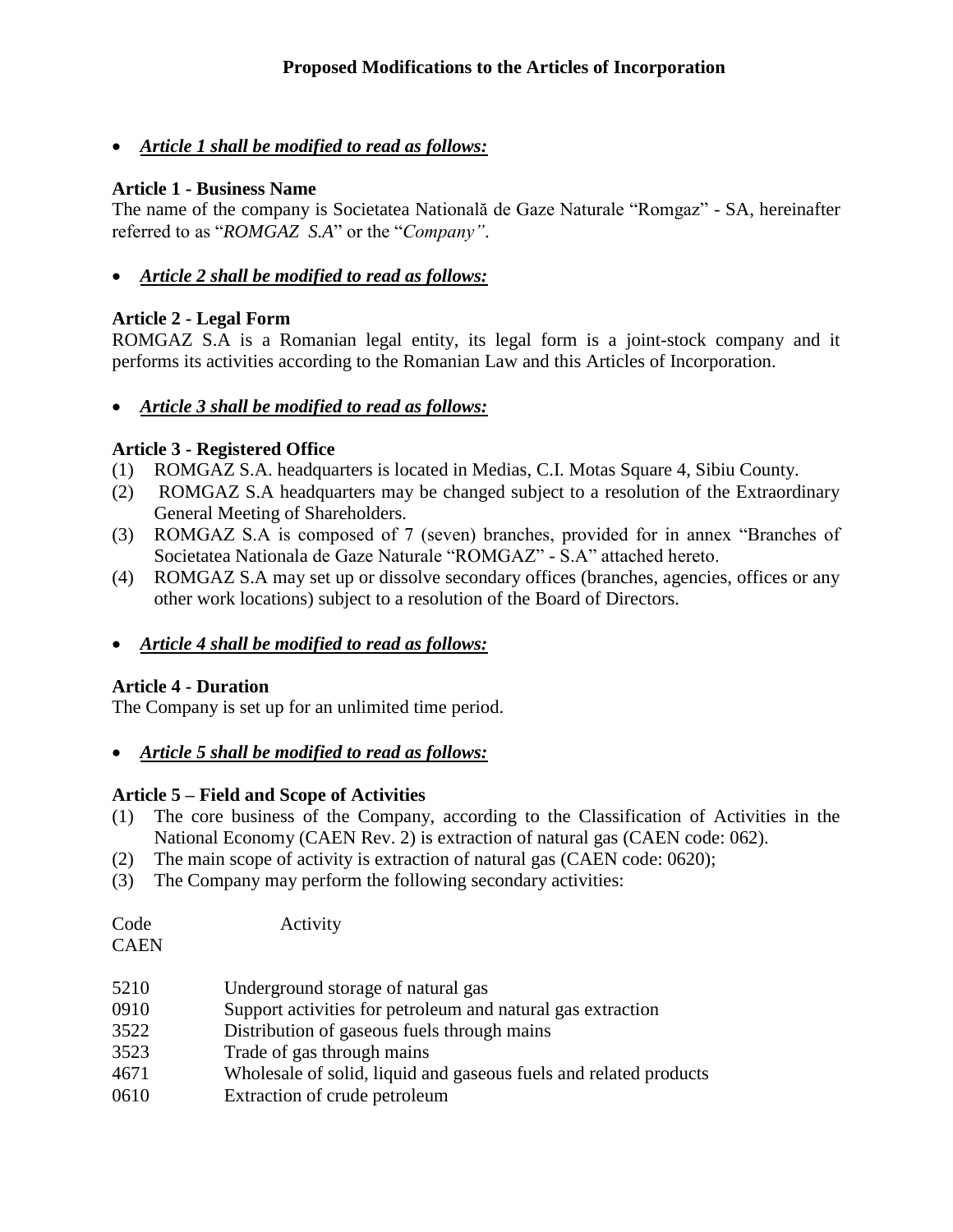| 0899<br>Other mining and quarrying n.e.c.                                       |  |  |  |
|---------------------------------------------------------------------------------|--|--|--|
| 0990<br>Support activities for other mining and quarrying                       |  |  |  |
| Manufacture of refined petroleum products<br>1920                               |  |  |  |
| 2011<br>Manufacture of industrial gases                                         |  |  |  |
| 7120<br>Technical testing and analysis, including of natural gas                |  |  |  |
| Transport via pipeline, other than main pipelines<br>4950                       |  |  |  |
| 4941<br>Freight transport by road                                               |  |  |  |
| Other passenger land transport n.e.c<br>4939                                    |  |  |  |
| 5221<br>Service activities incidental to land transportation                    |  |  |  |
| 5224<br>Cargo handling                                                          |  |  |  |
| 4520<br>Maintenance and repair of motor vehicles                                |  |  |  |
| 3311<br>Repair of fabricated metal products                                     |  |  |  |
| 3312<br>Repair of machinery                                                     |  |  |  |
| Repair of electronic and optical equipment<br>3313                              |  |  |  |
| 3314<br>Repair of electrical equipment                                          |  |  |  |
| Repair and maintenance of other transport equipment n.e.c.<br>3317              |  |  |  |
| 3319<br>Repair of other equipment                                               |  |  |  |
| Machining<br>2562                                                               |  |  |  |
| 7112<br>Engineering activities and related technical consultancy                |  |  |  |
| 7490<br>Other professional, scientific and technical activities n.e.c.          |  |  |  |
| 7711<br>Renting and leasing of cars and light motor vehicles                    |  |  |  |
| 7712<br>Renting and leasing of trucks                                           |  |  |  |
| Renting and leasing of construction and civil engineering machinery and<br>7732 |  |  |  |
| equipment                                                                       |  |  |  |
| Renting and leasing of other machinery, equipment and tangible goods<br>7739    |  |  |  |
| 6820<br>Renting and operating of own or leased real estate                      |  |  |  |
| Production of electricity<br>3511                                               |  |  |  |
| Transmission of electricity<br>3512                                             |  |  |  |
| 3513<br>Distribution of electricity                                             |  |  |  |
| Trade of electricity<br>3514                                                    |  |  |  |
| Water collection, treatment and supply<br>3600                                  |  |  |  |
| 3530<br>Steam and air conditioning supply                                       |  |  |  |
| Technical testing and analysis, including of natural gas<br>7120                |  |  |  |
| 2059<br>Manufacture of other chemical products n.e.c.                           |  |  |  |
| 3821<br>Treatment and disposal of non-hazardous waste                           |  |  |  |
| 3811<br>Collection of non-hazardous waste                                       |  |  |  |
| 3812<br>Collection of hazardous waste                                           |  |  |  |
| 3831<br>Dismantling of wrecks                                                   |  |  |  |
| 3832<br>Recovery of sorted materials                                            |  |  |  |
| 4120<br>Construction of residential and non-residential buildings               |  |  |  |
| 4211<br>Construction of roads and motorways                                     |  |  |  |
| 4212<br>Construction of railways and underground railways                       |  |  |  |
| Construction of bridges and tunnels<br>4213                                     |  |  |  |
| Construction of utility projects for fluids<br>4221                             |  |  |  |
|                                                                                 |  |  |  |
| 4222<br>Construction of utility projects for electricity and telecommunications |  |  |  |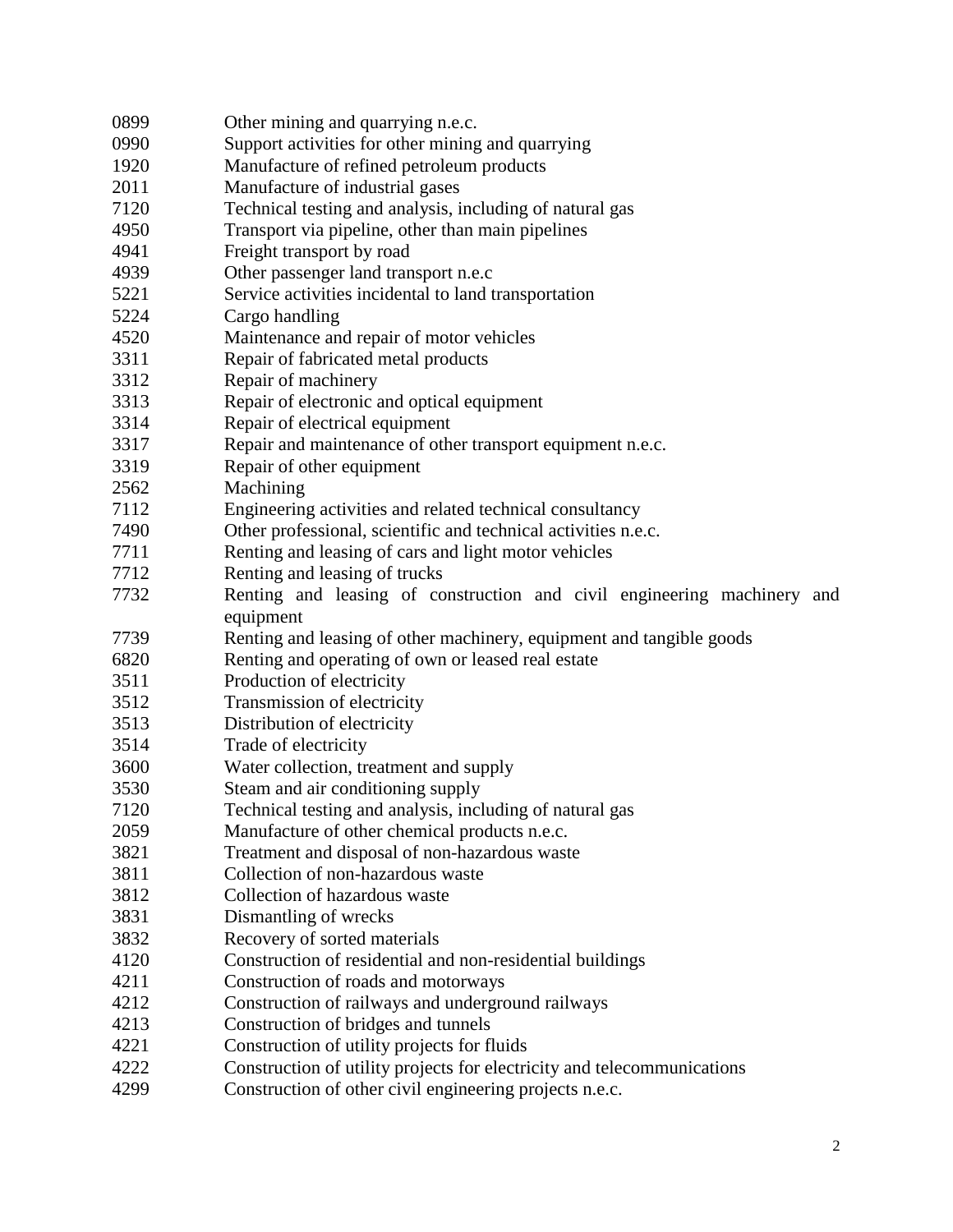| 4311 | Demolition                                                                      |  |  |
|------|---------------------------------------------------------------------------------|--|--|
| 4312 | Site preparation                                                                |  |  |
| 3320 | Installation of industrial machinery and equipment                              |  |  |
| 4321 | Electrical installation                                                         |  |  |
| 4322 | Plumbing, heat and air conditioning installation                                |  |  |
| 4332 | Joinery installation                                                            |  |  |
| 4333 | Floor and wall covering                                                         |  |  |
| 4339 | Other building completion and finishing                                         |  |  |
| 4329 | Other construction installation                                                 |  |  |
| 4399 | Other specialised construction activities n.e.c.                                |  |  |
| 4662 | Wholesale of machine tools                                                      |  |  |
| 4663 | Wholesale of mining, construction and civil engineering machinery               |  |  |
| 4675 | Wholesale of chemical products                                                  |  |  |
| 4677 | Wholesale of waste and scrap                                                    |  |  |
| 4711 | Retail sale in non-specialised stores with food, beverages<br>tobacco<br>or     |  |  |
|      | predominating                                                                   |  |  |
| 4778 | Other retail sale of new goods in specialised stores                            |  |  |
| 4779 | Retail sale of second-hand goods in stores                                      |  |  |
| 2529 | Manufacture of other tanks, reservoirs and containers of metal                  |  |  |
| 2511 | Manufacture of metal structures and parts of structures                         |  |  |
| 2512 | Manufacture of doors and windows of metal                                       |  |  |
| 2599 | Manufacture of other fabricated metal products n.e.c.                           |  |  |
| 3299 | Other manufacturing n.e.c.                                                      |  |  |
| 2711 | Manufacture of electric motors, generators and transformers                     |  |  |
| 2712 | Manufacture of electricity distribution and control apparatus                   |  |  |
| 6010 | Radio broadcasting                                                              |  |  |
| 6020 | Television programming and broadcasting activities                              |  |  |
| 6110 | Wired telecommunications activities                                             |  |  |
| 6120 | Wireless telecommunications activities                                          |  |  |
| 6130 | Satellite telecommunications activities                                         |  |  |
| 6190 | Other telecommunications activities                                             |  |  |
| 6492 | Other credit granting                                                           |  |  |
| 6499 | Other financial service activities, except insurance and pension funding n.e.c. |  |  |
| 6612 | Security and commodity contracts brokerage                                      |  |  |
| 6619 | Other activities auxiliary to financial services, except insurance and pension  |  |  |
| 7022 | Business and other management consultancy activities                            |  |  |
| 7111 | Architectural activities                                                        |  |  |
| 8020 | Security systems service activities                                             |  |  |
| 8532 | Technical and vocational secondary education                                    |  |  |
| 8560 | Educational support activities                                                  |  |  |
| 7911 | Travel agency activities                                                        |  |  |
| 7912 | Tour operator activities                                                        |  |  |
| 5510 | Hotels and similar accommodation                                                |  |  |
| 5520 | Holiday and other short-stay accommodation                                      |  |  |
| 5530 | Camping grounds, recreational vehicle parks and trailer parks                   |  |  |
| 5590 | Other accommodation                                                             |  |  |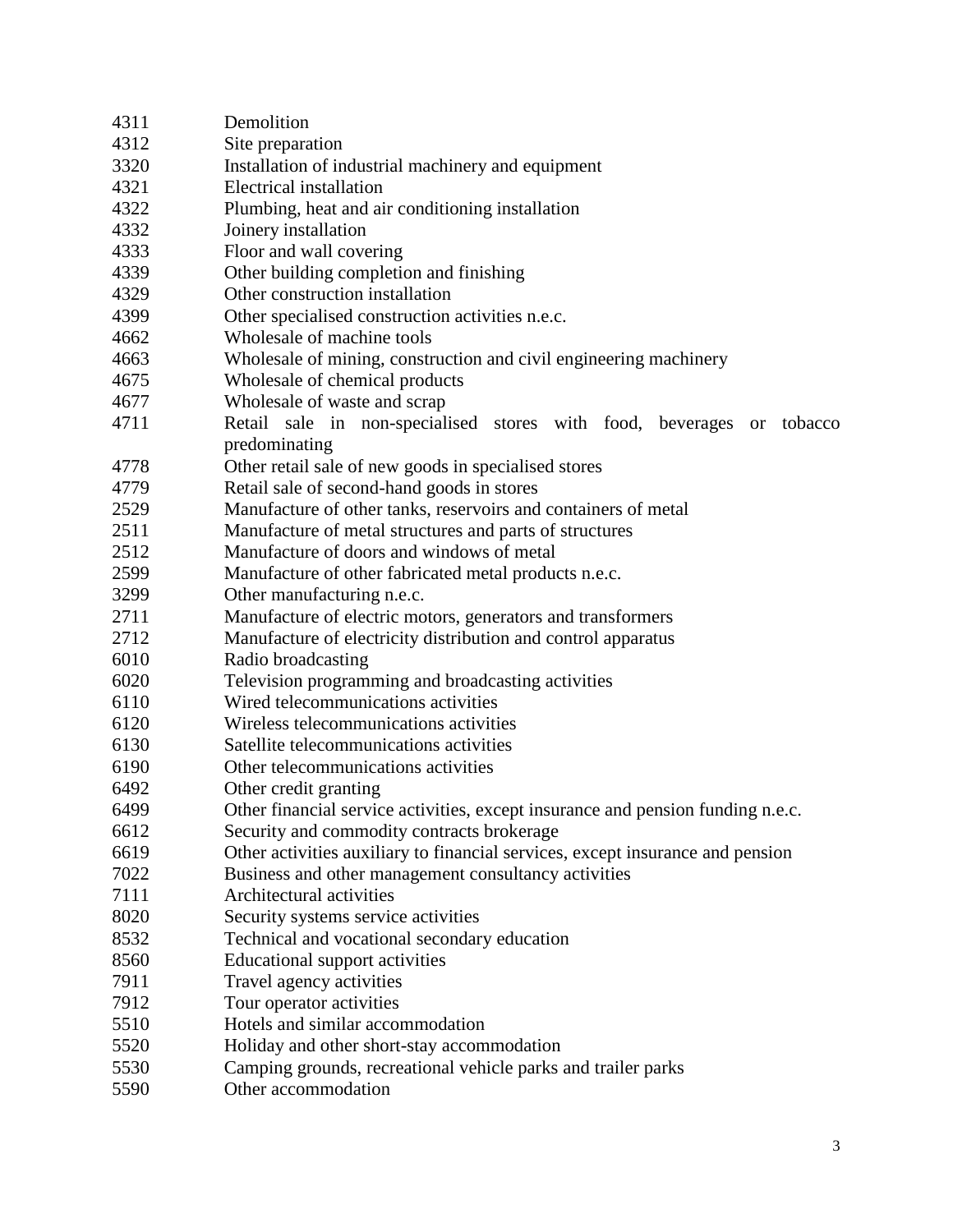| 7990 | Other reservation service and related activities |
|------|--------------------------------------------------|
|------|--------------------------------------------------|

- 5610 Restaurants and mobile food service activities
- 5621 Event catering activities
- 5629 Other food service activities
- 5630 Beverage serving activities
- 4619 Agents involved in the sale of a variety of goods
- 8621 General medical practice activities
- 8622 Specialist medical practice activities
- 8710 Residential nursing care activities
- 8623 Dental practice activities
- 8690 Other human health activities
- 9311 Operation of sports facilities
- 9312 Activities of sport clubs
- 9313 Fitness facilities
- 9319 Other sports activities
- 9329 Other amusement and recreation activities n.e.c.

## *Article 6 shall be modified to read as follows:*

## **Article 6 – Share Capital**

- (1) ROMGAZ S.A share capital is RON 385,422,400, fully subscribed and paid up.
- (2) The share capital is divided in 385,422,400 shares, each having a nominal value of Ron 1.
- (3) The Romanian State owns 269,823,080 shares.
- (4) The Romanian State exercises its rights as shareholder of ROMGAZ S.A through the Ministry of Energy, Small and Medium Enterprises and the Business Environment, having the headquarters in Bucharest, Splaiul Independentei no. 202E, district 6.
- (5) A number of 115,599,320 shares are held by Romanian or foreign, legal and individual shareholders, other than the Romanian State.

## *Article 7 shall be modified to read as follows:*

## **Article 7 - Increase and Reduction of Share Capital**

- (1) The share capital may be increased by issue of new shares or by increasing the nominal value of existing shares in exchange of new contribution in cash and/or in kind.
- (2) The share capital may be reduced by reducing the number of shares, by reducing the nominal value of shares, as well as by buyback of own shares for subsequent annulment.
- (3) In case the Board of Directors observes that further to losses stated in the annual financial statements, approved according to the law, the net asset of the Company, representing the difference between total assets and total debts, has decreased to less than half of the subscribed share capital, it shall immediately call for the Extraordinary General Meeting of Shareholders in order to decide on the reduction or restoring of the share capital or on dissolving the Company.
- *Article 8 shall be modified to read as follows:*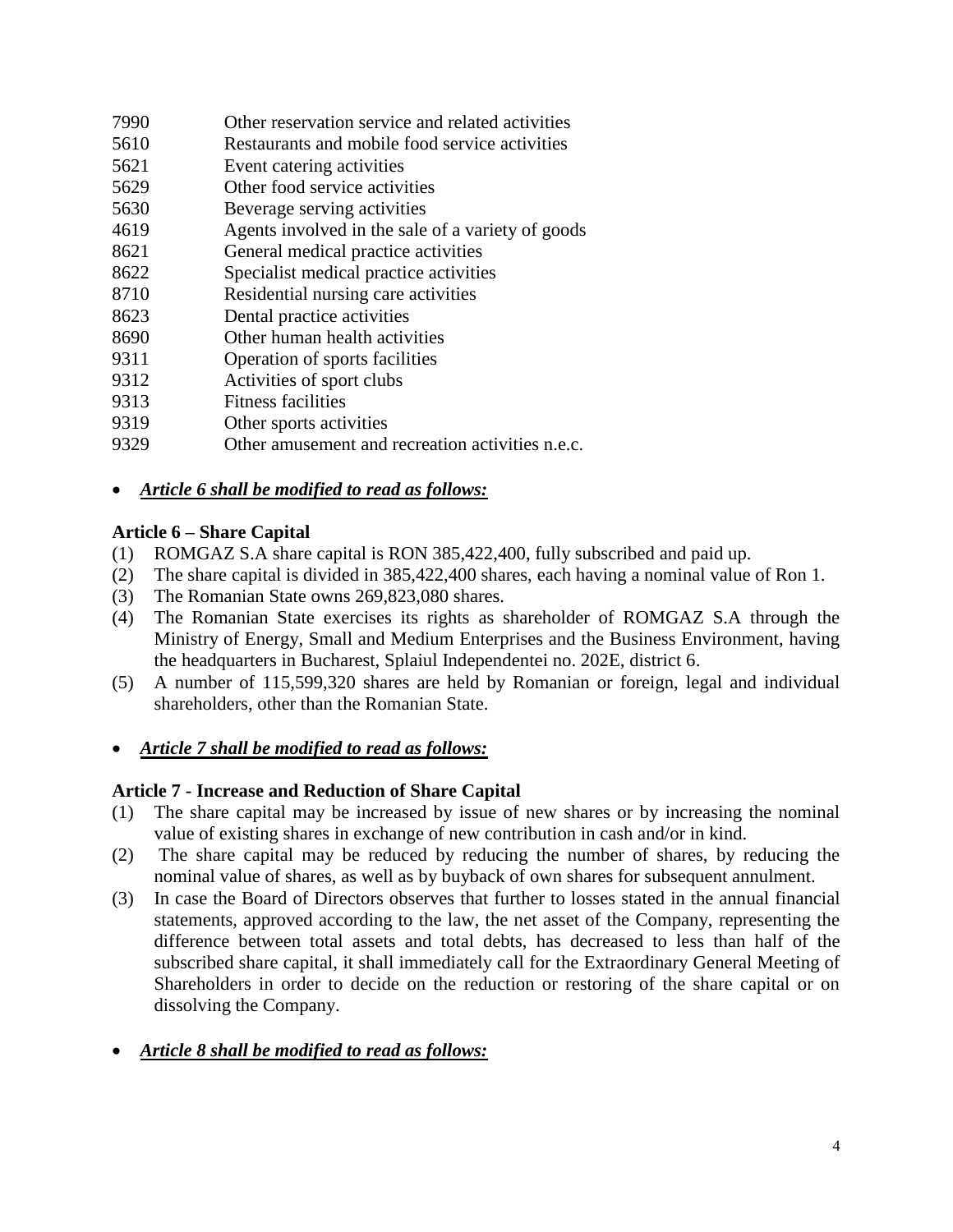#### **Article 8 – Shares**

- (1) Company shares are nominative, ordinary, non-divisible, dematerialized and free transferable.
- (2) Preference shares may be issued in compliance with the law, subject to a Resolution of the Extraordinary General Meeting of Shareholders, with priority to dividends and without voting right.
- (3) Issue, conversion and sale of shares shall be done in compliance with the legal provisions and this Articles of Incorporation.
- (4) When a nominative share is owned by several persons, the transfer of the ownership shall be recorded only after a single representative is appointed for voting purposes resulted from such share.
- (5) An independent registrar company shall supervise the Company shares and shareholders, by complying with legal conditions and proceedings.
- (6) For the period when the Company shares are traded on a regulated Romanian market depositary receipts may be issued, the shares issued by the Company underlying such depositary receipts. The depositary receipts may be issued by an entity, other than the Company, considering that the depositary receipts shall be admitted to trading on a regulated market in another member state of the European Union, with the approval of the Extraordinary General Meeting of Shareholders.
- *Article 9 shall be modified to read as follows:*

## **Article 9 – Depositary Receipts**

- (1) Depositary receipts are securities, granting the holder the rights and obligations for the shares underlying them.
- (2) Depositary receipts grant the right to obtain Company shares through conversion. Conversion is made according to applicable laws.
- (3) In addition and without violating the above mentioned, depositary receipt holders are granted the right to own Company shares.

## *Article 10 shall be modified to read as follows:*

#### **Article 10 – Shareholders Rights and Obligations**

- (1) When a person acquires the property right of a share, it also acquires the rightful position as shareholder of ROMGAZ S.A together with all rights and obligation arising out of this position, according to the law and this Articles of Incorporation.
- (2) In compliance with all exceptions provided by law, each share whose value was subscribed and fully paid up, grants the shareholder the right:
	- a) to participate in the general meetings of shareholders;
	- b) to obtain information necessary for exercising the voting right and the information related to the voting result in the General Meeting of Shareholders;
	- c) to cast a vote in the General Meeting of Shareholders;
	- d) to receive the payment of the dividends due;
	- e) preference right for subscribing for newly issued shares;
	- f) to equal treatment for all shareholders of the same class;
	- g) any other rights provided by law and this Articles of incorporation.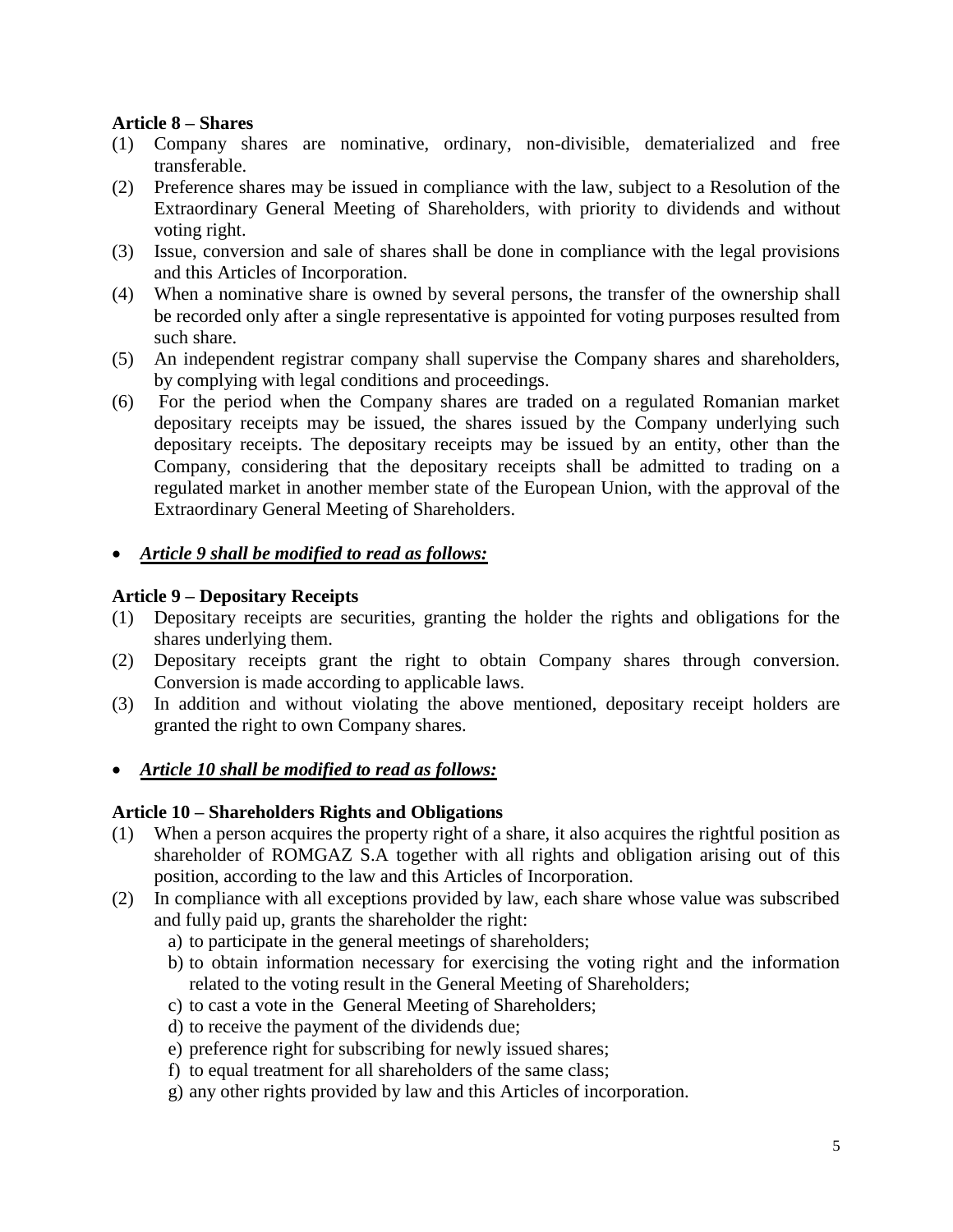- (3) Shareholders have to exercise their rights in good faith by complying with the lawful rights and interests of the Company and of the other shareholders.
- (4) If, related to a certain operation, a shareholder, either personally or as representative of another person, has an interest contrary to that of the Company; it shall abstain from the deliberations on such operation.
- (5) Shareholders shall transmit to the Company ex officio or at the request of the Company, all identification and contact data necessary for complying with all conditions related to the exercise of rights and to the fulfilment of Company obligations, provided by law or by this Articles of Incorporation.
- (6) If the data transmitted change, the new data shall be sent by the shareholders ex officio, according to paragraph 5.

## *Article 11 shall be modified to read as follows:*

## **Article 11 – Exercise of Rights by Holders of Depositary Receipts (DR)**

- (1) Rights and obligations with respect to shares underlying depositary receipts rest on holders of depositary receipts pro rata with their holding and in consideration of the conversion rate between underlying shares and depositary receipts.
- (2) The issuer of depositary receipts on whose behalf shares underlying depositary receipts are recorded is shareholder within the meaning of and according to Regulation 6/2009 on the exercise of certain rights of shareholders within the general meetings of shareholders of trading companies. To this effect, the issuer of depositary receipts is fully responsible for providing accurate, complete and timely information to holders of depositary receipts, by complying with the instructions written on the documents related to the issue of depositary receipts, referring to informational documents and materials of a General Meeting of Shareholders supplied by the Company for the shareholders.
- (3) For a DR holder to exercise his obligations and rights with respect to a General Meeting of Shareholders, such holder shall transmit to the entity where his depositary receipt account is open, the voting instructions related to the agenda of the General Meeting of Shareholders, so that such information may be sent to the DR issuer.
- (4) The issuer of depositary receipts casts his vote in the General Meeting of Shareholders of the Company in compliance with and within the limits of the instructions received from the DR holders, which have this right on the reference date established according to applicable legal provisions and by complying with the instructions written on the document related to the issue of depositary receipts.
- (5) For certain underlying shares, the DR issuer may cast in the General Meeting of Shareholders different votes than those casted for other underlying shares.
- (6) The DR issuer is fully responsible for taking all necessary measures so that the entity keeping record of DR holders, intermediaries providing custody services on the market DR are traded and/or any other entities involved in keeping record of DR holders report the voting instructions of DR holders on the agenda of the General Meeting of Shareholders.

## *Article 12 shall be modified to read as follows:*

## **Article 12 – Organization and Powers of the General Meeting of Shareholders**

(1) The general meetings of shareholders are ordinary and extraordinary.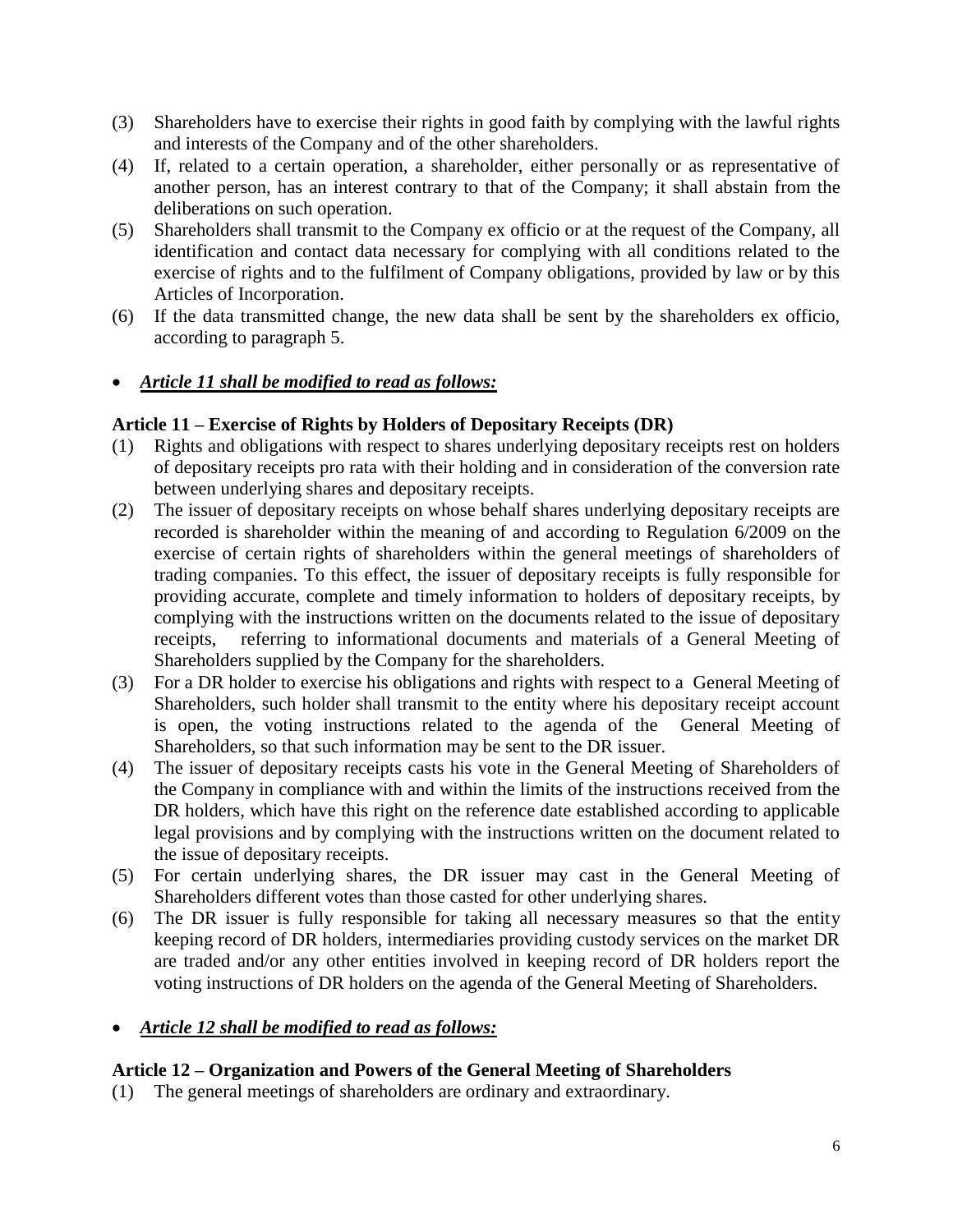- (2) The ordinary general meetings of shareholders shall meet at least once a year, within 5 months from closing of financial year.
- (3) The Ordinary General Meeting of Shareholders is authorized to decide upon any issues related to Company's activity, except for those provided by law to fall within the powers of the Extraordinary General Meeting of Shareholders.
- (4) The main powers of the Ordinary General Meeting of Shareholders are the following:
	- a) Approving the strategic objectives of the Company;
	- b) Discussing, approving or modifying, as the case may be, the annual financial statements of the Company on the basis of the reports submitted by the Board of Directors and by the financial auditor, and to set the dividend;
	- c) Discussing, approving or requiring the supplementation or review, as the case may be, of the governing plan, under the provisions of the law;
	- d) Establishing the income and expenditure budget for the next financial year;
	- e) Selecting and dismissing the members of the Board of Directors, and to establish their remuneration;
	- f) Assessing the Board of Directors' governing activity.
	- g) Appointing and dismissing the financial auditor, and setting the minimum duration of the financial audit contract;
	- h) Setting rules on the activity of the General Meeting of Shareholders without violating any legal provisions and this Articles of Incorporation;
	- i) Concluding acquisition documents for non-current assets having an individual or cumulated value exceeding during one financial year 10% of the Company's total value of non-current assets, excluding receivables, to the same co-contractor or involved persons or to persons acting by joint agreement.
	- j) Concluding documents for divestiture, exchange or submission of guarantees for Company's non-current assets having an individual or cumulated value exceeding during one financial year 10% of the Company's total value of non-current assets, excluding receivables;
	- k) Authorising bond loans whose value exceeds, individual or cumulated, with other ongoing bond loans, the equivalent value in lei of Euro 100 million;
	- l) Contracting of bank loans having the value, individual or cumulated, with other ongoing bank loans, higher than the equivalent value in lei of EUR100 million.
	- m) Authorizing loans to companies having the value, individual or cumulated, with other ongoing loans to companies, higher than the equivalent value in lei of EUR 50 million.
	- n) Concluding documents for guarantees, other than those related to non-current assets of the Company, having an individual or cumulated value in relation to other ongoing guarantees, other than guarantees related to non-current assets, higher than the equivalent value in lei of EUR 50 million.
- (5) The Ordinary General Meeting of Shareholders cannot mandate the Board of Directors to carry out the powers provided under paragraph (4).
- (6) The Extraordinary General Meeting of Shareholders meets as often as required to decide upon the following:
	- a) Changing the legal status of Company;
	- b) Changing the head office of the Company;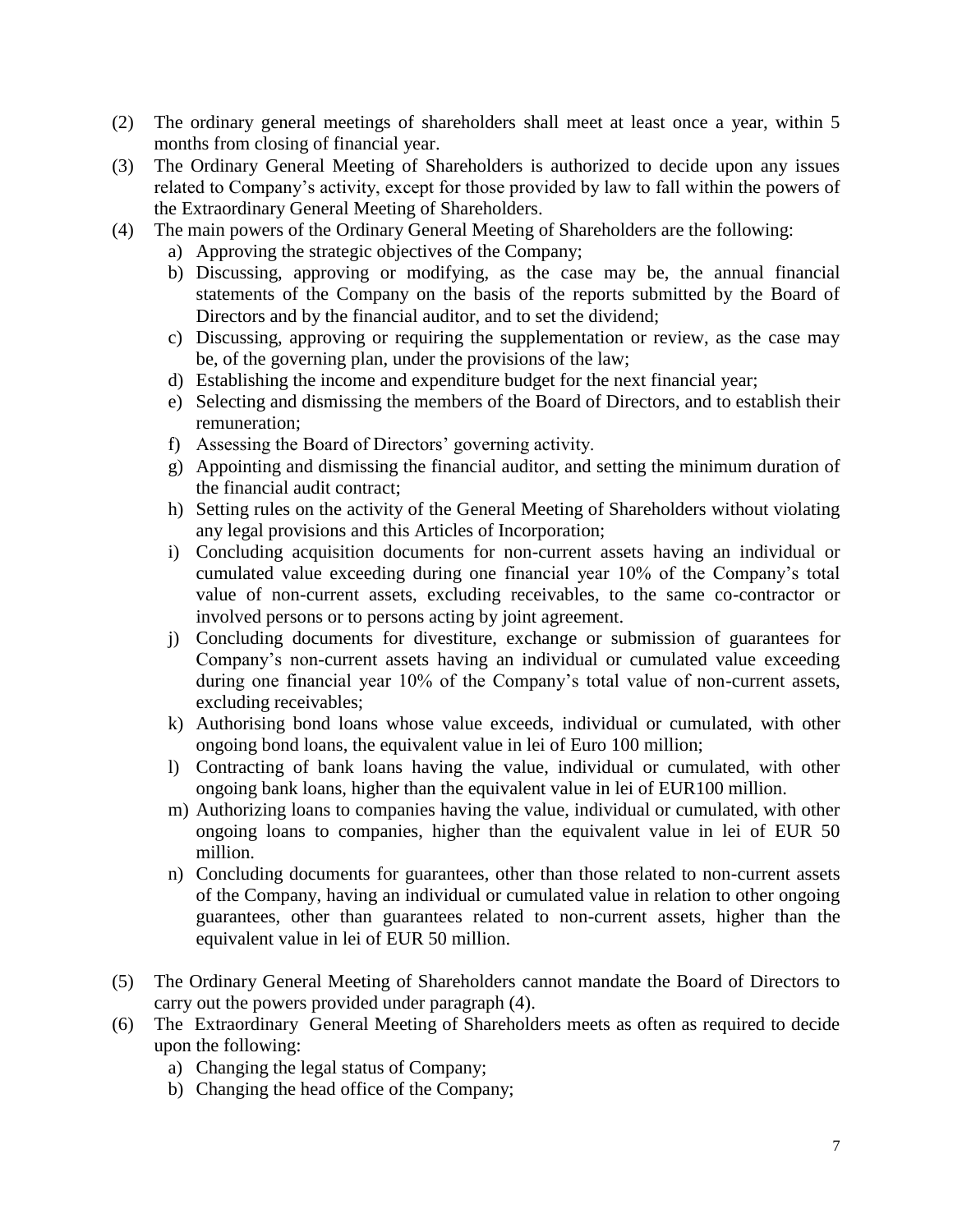- c) Modifying the scope of activity of the Company;
- d) Establishing legal persons or partnerships in order to create entities with or without legal personality;
- e) Increasing the share capital;
- f) Reducing the share capital or replenish it by issue of new shares;
- g) Company's merger with other companies or Company's spin-off;
- h) Early winding-up of the Company;
- i) Conversion of shares from one category to the other;
- j) Conversion of a category of bonds to another category or to shares;
- k) Issue of bonds;
- l) Concluding acquisition documents for non-current assets having an individual or cumulated value exceeding during one financial year 20% of the Company's total value of non-current assets, excluding receivables;
- m) Concluding documents for divestiture, exchange or submission of guarantees for Company's non-current assets having an individual or cumulated value exceeding during one financial year 20% of the Company's total value of non-current assets, excluding receivables;
- n) Concluding leasing documents for some tangible assets whose individual or cumulated value in relation to the same co-contractor or involved persons acting by joint agreement during one financial year exceeds 20% of the Company's total value of non-current assets, excluding receivables;
- o) Any other amendment to the Articles of Incorporation or any other decision requiring the approval of the Extraordinary General Meeting of Shareholders.
- (7) The Extraordinary General Meeting of Shareholders may delegate to the Board of Directors the powers provided under paragraph (5), letters b) and c), in compliance with the legal provisions and this Articles of Incorporation.

## *Article 13 shall be modified to read as follows:*

#### **Article 13 – Convening the General Meeting of Shareholders**

- (1) The General Meeting of Shareholders shall be convened by the Board of Directors, whenever necessary.
- (2) The Board of Directors convenes the General Meeting of Shareholders at once, upon the shareholders request representing, individually or together, at least 5 % of the share capital. In this case the General Meeting of Shareholders will be convened within 30 days and will meet within 60 days from the receipt of the request.
- (3) The General Meeting of Shareholders will meet at Company's headquarters or in a place indicated in the convening notice.
- (4) Convening of General Meeting of Shareholders shall be made in compliance with the conditions, terms and publicity proceedings provided by law.
- (5) The Convening Notice will include the place and date of the meeting, the meeting commencement time, the agenda that will mention explicitly all the issues under debate, the reference date, how the votes can be casted and a detailed description of the procedure that has to be followed by the shareholders in order to be able to cast their votes.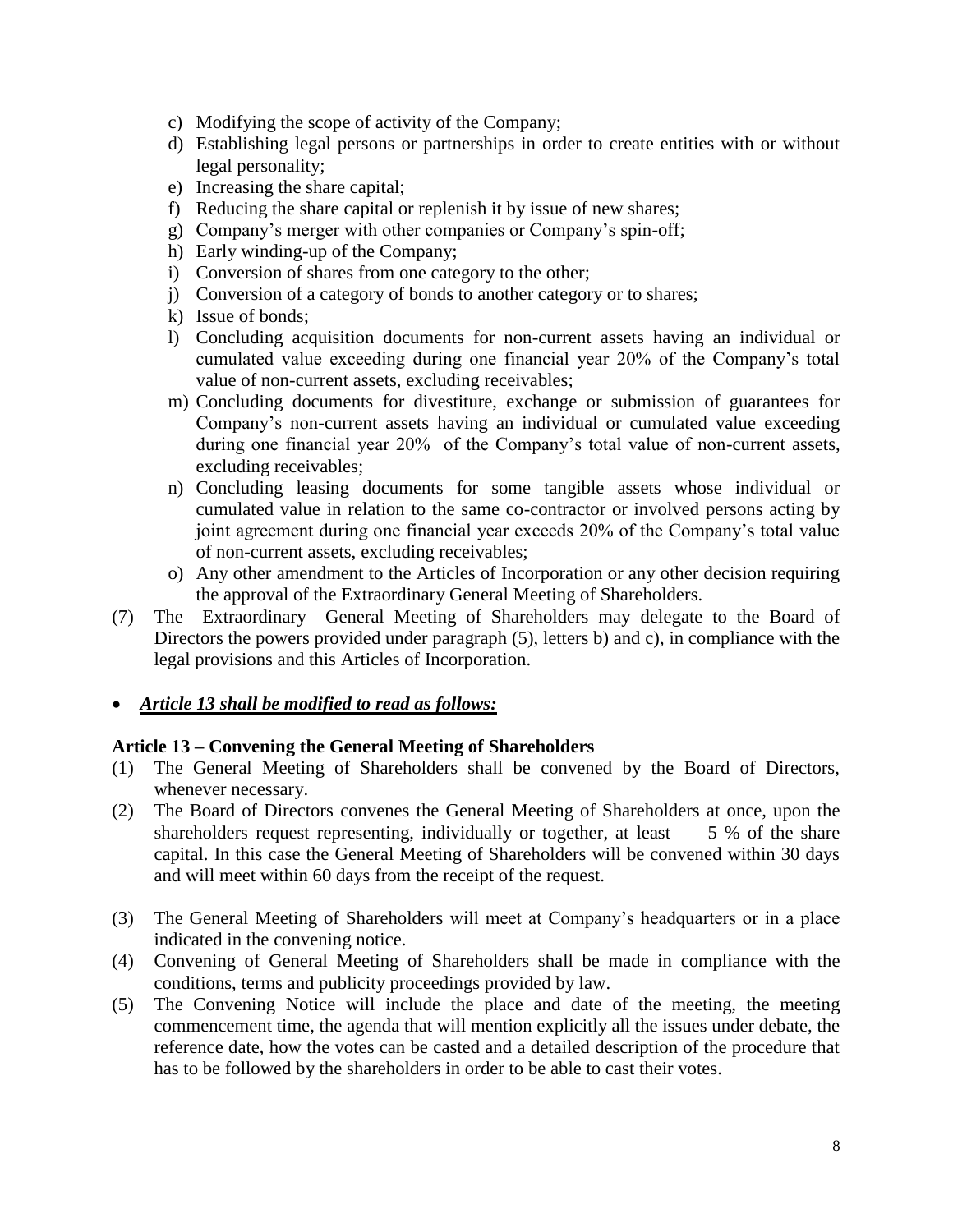- (6) Modification or supplementation, as the case may be, of the agenda after convening of the General Meeting of Shareholders, shall be made in compliance with the conditions, terms and proceedings provided by law.
- (7) If the Board of Directors does not convene the General Meeting of Shareholders according to paragraph 2, the shareholders who submitted the request for convening may require the competent court to authorize the convening of the General Meeting of Shareholders, to approve the agenda and to set the reference date, the date and time of the meeting and to appoint one of the shareholders to chair the meeting.

## *Article 14 shall be modified to read as follows:*

## **Article 14 - Organizing the General Meeting of Shareholders**

- (1) General Meeting of Shareholders are chaired by the Chairman of the Board of Directors.
- (2) The General Meeting of Shareholders shall elect, from among the present shareholders, 1(one) to 3(three) secretaries who will check the record of attendance indicating the share capital represented by each and the minutes of the meeting prepared by the technical secretary/secretaries in order to note the fulfilment of all legal and statutory formalities for holding the meeting.
- (3) The Chairman of the Board will appoint from among the employees of the Company one or more technical secretaries that will check the fulfilment of all legal and statutory formalities for holding the meeting.
- (4) The minutes of the meeting signed by the Chairman of the Board of Directors and by the meeting secretary, will note the fulfilment of all convening formalities, the date and place of the meeting, the present or represented shareholders, the total number of shares/voting rights, a summary of the debates, the decisions made, and correlatively the number and kind of votes casted for each decision and at the shareholders' request, the statements they made during the meeting.
- (5) All documents related to convening and the record of attendance shall be attached to the minutes of the meeting prepared according to paragraph (2).
- (6) In case the General Meeting of Shareholders was not held on the date and time set in the convening notice, minutes of the meeting shall be prepared containing the reasons for such case.
- (7) The minutes of the meeting provided at paragraph 6 shall be signed by the Chairman of the Board of Directors and by at least one technical secretary.

## *Article 15 shall be modified to read as follows:*

## **Article 15 – General Meeting of Shareholders**

- (1) During the General Meeting of Shareholders, the shareholders may exercise their voting rights either personally or by representative.
- (2) Except as provided by law, each share grants the right to one vote in the General Meeting of Shareholders.
- (3) In case a shareholder abstains to vote in connection to one or more items on the agenda, it shall be considered for such shareholder to have waived its right to vote for such items on the agenda.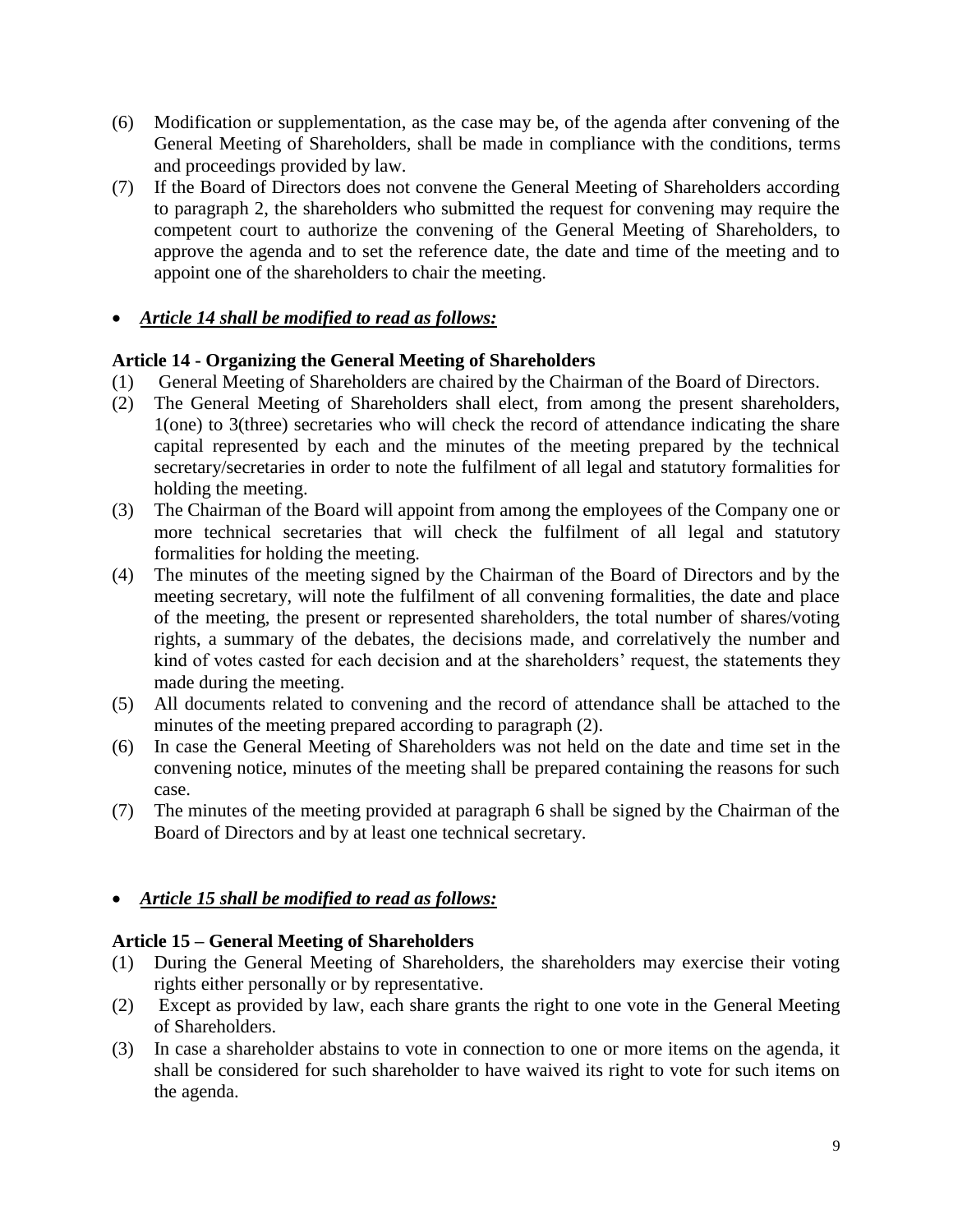- (4) Voting during the General Meeting of Shareholders shall always be casted in writing on voting ballots.
- (5) The conventional representation of shareholders during the General Meeting of Shareholders shall be made subject to a special or general written power of attorney, according to the law.
- (6) The conventional representative of the shareholder cannot be replaced by another person.
- (7) In case the conventional representative is a legal person, it can exercise its power of attorney through any person who is a member of its board of directors, its management or is one of its employees.
- (8) In case the shareholder expressed its vote by correspondence for a General Meeting of Shareholders and it participates in person or by conventional representative to the meeting of the respective General Meeting of Shareholders, the vote expressed by correspondence is considered waived by that shareholder by effect of law without further formalities.
- (9) In case another person than the person who casted the vote by correspondence participates as conventional representative of the shareholder to the General Meeting of Shareholders, he/she shall present to the General Meeting of Shareholders a written waiver of the vote by correspondence signed by the shareholder or by the conventional representative who has expressed the vote by correspondence. This is not required in case the shareholder or the legal representative of the shareholder attends the General Meeting of Shareholders.
- (10) The voting ballots containing the vote by correspondence shall be filed in original copy at the Registry Desk of the Company, or shall be electronically communicated to the Company having the electronic signature incorporated, attached or logically associated, with at least 24 hours prior to the General Meeting of the Shareholders for which the vote by correspondence is exercised, if the law does not stipulate otherwise, under the penalty the vote is not binding.
- (11) In case of voting by conventional representative, the powers of attorney containing general or special mandates shall be filed with the Company's Registry Desk, or shall be electronically communicated to the Company having the electronic signature incorporated, attached or logically associated, with at least 24 hours prior to the General Meeting of the Shareholders for which such shall be exercised or exercised for the first time, if the law does not stipulate otherwise, under the penalty of losing the right to exercise the vote for that meeting.
- (12) In case of vote by legal representative, the proof of such authority shall be made simultaneously with filing/transmitting the vote by correspondence, or with accessing the General Meeting of Shareholders, as the case may be.
- (13) The deliberation of the Ordinary General Meeting of Shareholders at its first convening is valid if shareholders holding at least half of total voting rights are present, and the decisions are to be made by majority of validly casted votes.
- (14) For the second convening, with the same agenda, the Ordinary General Meeting of Shareholders will be able to make decisions irrespective of the quorum and with the majority of votes validly casted.
- (15) The deliberation of the first convening of the Extraordinary General Meeting of Shareholders is valid if shareholders holding at least half of total voting rights are present and decisions are made by majority of votes validly casted.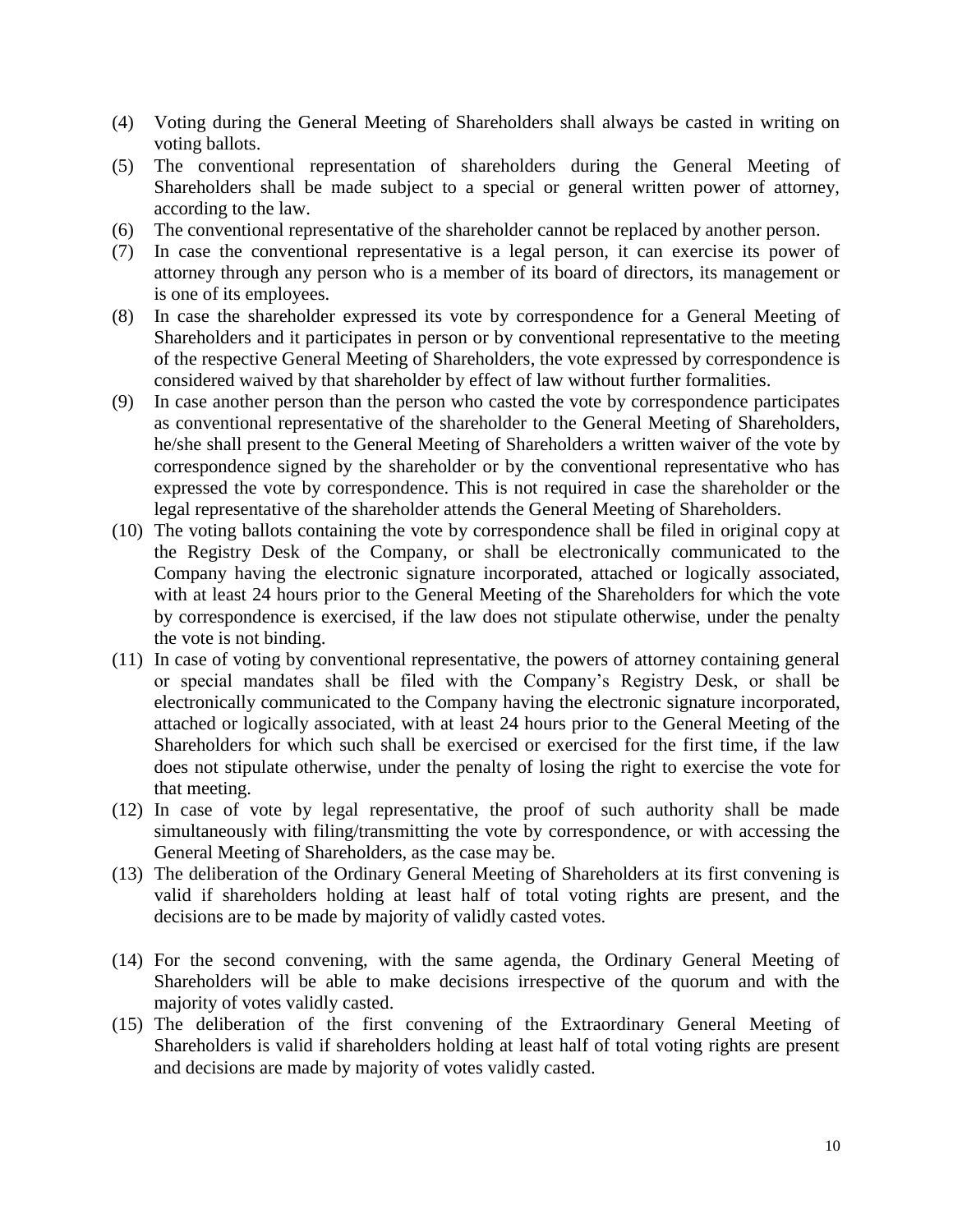- (16) For the second convening with the same agenda, the Extraordinary General Meeting of Shareholders will be able to make decisions in case shareholders holding at least a quarter of the total number of voting rights are present and more than half of the votes are validly casted.
- (17) Relating to the validity of a decision of the General Meeting of Shareholders, should there be legal provisions mandatorily stipulating a different quorum or a different majority of votes than provided in the Articles of Incorporation, than such laws shall apply accordingly.
- (18) Upon calculating the quorum of a General Meeting of Shareholders, the following shall be taken into consideration:
	- a) the number of shares for which the shareholders attending the meeting in person or by representative cast a vote in person or by representative "in favour" or "against" or exercise the option to "abstain";
	- b) the number of underlying shares for which the GDR issuers attending the meeting in person or by representative cast a vote "in favour" or "against" or exercise the option to "abstain", according to the instructions received from the GDR holders.
- (19) The issuer of GDRs notifies the issuer of underlying shares on the number of underlying shares for which it votes during the General Meeting of Shareholders simultaneously with the filing/transmittal of the vote by correspondence, or upon calculating the quorum of the General Meeting of Shareholders.
- (20) The decision of a General Meeting of Shareholders to modify the rights and obligations related to a category of shares will be effective only upon the approval of such decision by the special meeting of shareholders included in that category.
- (21) The provisions of these Articles of Incorporation related to convening, quorum and performance of the General Meeting of Shareholders shall apply to the special meetings accordingly.
- (22) The decisions initiated by special meetings shall be subject to the approval of the corresponding General Meetings.
- *Article 17 shall be modified to read follows:*

## **Article 17 – Organization of the Board of Directors**

- (1) The Company is governed by a Board of Directors composed of 7 (seven) Directors.
- (2) The majority of the members of the Board of Directors shall be non-executive and independent Directors, and at least one of them shall have a degree in economics and at least 5 years of experience in the fields of economics, accounting, audit or finance.
- (3) Directors are selected by the General Meeting of Shareholders in compliance with the applicable law and these Articles of Incorporation.
- (4) In case the cumulative vote method is applied, the Directors in office on the date of the General Meeting of Shareholders where the cumulative vote is applied shall be included on the list of candidates along with the candidates proposed by the shareholders.
- (5) The mandate of the Directors in office on the date of the Ordinary General Meeting of Shareholders where the cumulative vote is applied who are not reconfirmed by cumulative vote as members of the Board of Directors shall be deemed to be revoked by the resolution of the Ordinary General Meeting of Shareholders.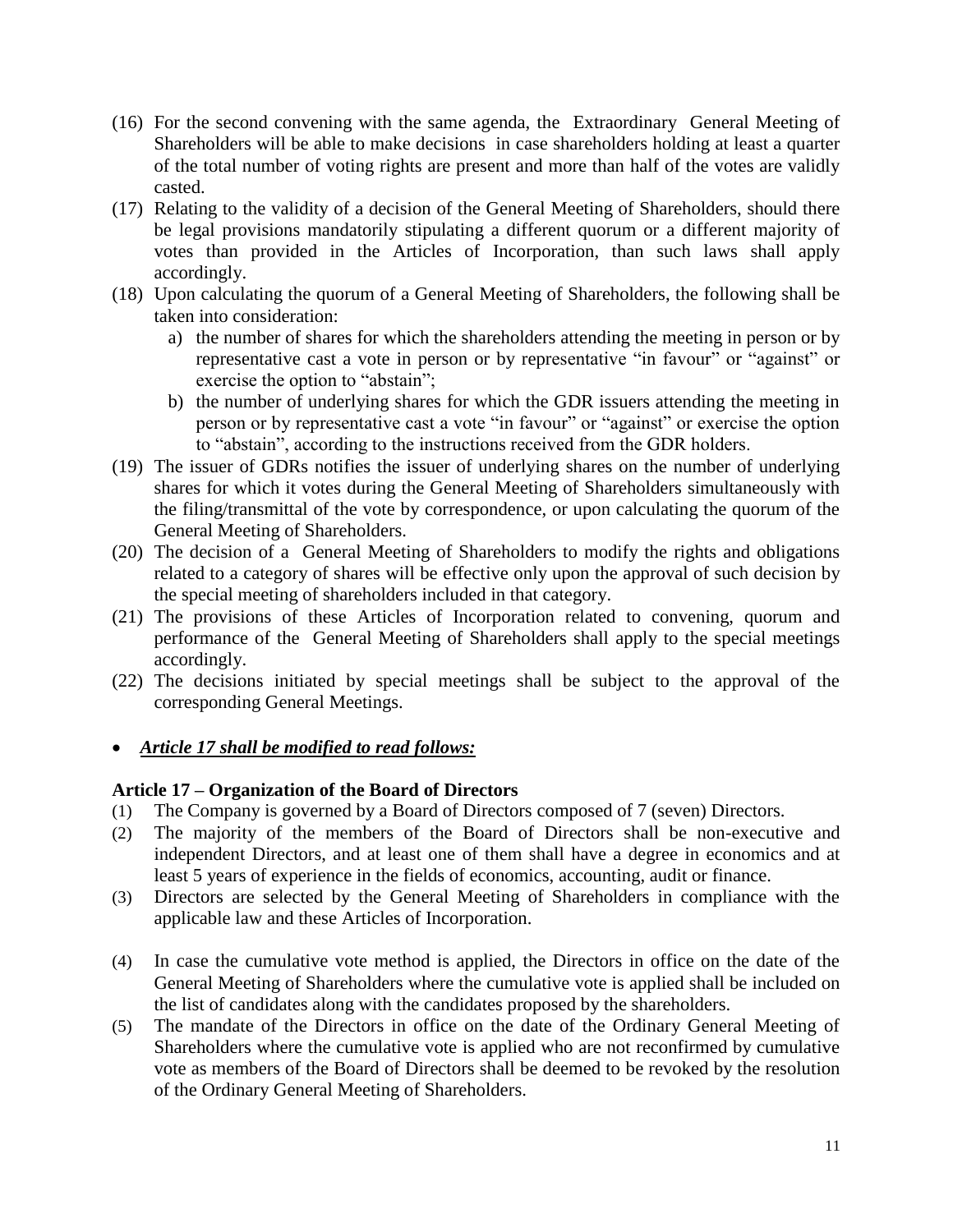- (6) The mandate of the Directors in office on the date of the General Meeting of Shareholders where the cumulative vote was applied shall continue, in case they are reconfirmed by the cumulative vote method.
- (7) The Board of Directors elects from its membership the Chairman of the Board. The Board of Directors may revoke the mandate of the Chairman at any time.
- (8) No person shall serve simultaneously as Chairman of the Board of Directors and manager of the Company, or exercise both the mandates of Chairman of the Board of Directors and manager of the Company.
- (9) When the Chairman of the Board is temporarily unable to fulfil his/her duties, the Board of Directors may appoint another Director to exercise the mandate of the Chairman of the Board.
- (10) For the time period when there are no appointed Chairman and/or a Chairman substitute or, even if appointed, such are not able to exercise the Chairman's mandate, such mandate shall be exercised by the eldest member of the Board, as Chairman substitute, who is able to exercise such mandate.
- (11) All references herein to the Chairman of the Board of Directors shall also mean his/her substitute, to the extent the latter exercises the Chairman's mandate.
- (12) The Board of Directors shall appoint a Secretary who shall fulfil the registry and secretary works in connection with the Board's activity and shall support its activity.
- (13) The duration of the mandate of the members of the Board of Directors shall be 4 years, except as otherwise provided by law or herein.
- (14) The mandate of a Director and the mandate of the Chairman of the Board shall commence on the date provided in the appointment resolution or, in case such is not stipulated, on the first day following the resolution of appointing the person in charge with exercising the mandate of Director or Chairman of the Board of Directors, as the case may be.
- (15) The Director's mandate shall terminate upon its expiry, when revoked, upon his or her resignation, or for any other grounds of termination as provided by law, this Articles of Incorporation or the mandate contract.
- (16) In case the mandate is revoked on grounds not attributable to the director, he/she is entitled to receive from the Company a compensation for the remaining period of the mandate contract irrespective of the date of revocation.
- (17) The mandate of the Chairman of the Board of Directors shall terminate upon its expiry, when revoked, upon his or her resignation, and in all cases of termination of a Director's mandate.
- (18) The position of Director or Chairman of the Board of Directors becomes vacant upon termination of the mandate of Director or Chairman of the Board, as the case may be.
- (19) Vacancy of the positions of Director or Chairman of the Board shall be determined by resolution of the Board of Directors.
- (20) In case the position of Director becomes vacant before the expiry of the mandate, the newly appointed Director shall continue the term of its predecessor's mandate.
- (21) In case the Ordinary General Meeting of Shareholders decides on supplementing the number of Board members, the mandate duration of the first Directors appointed in the supplemented positions shall equal the remaining duration of the ongoing mandates as of the date of supplementing the number of Board members.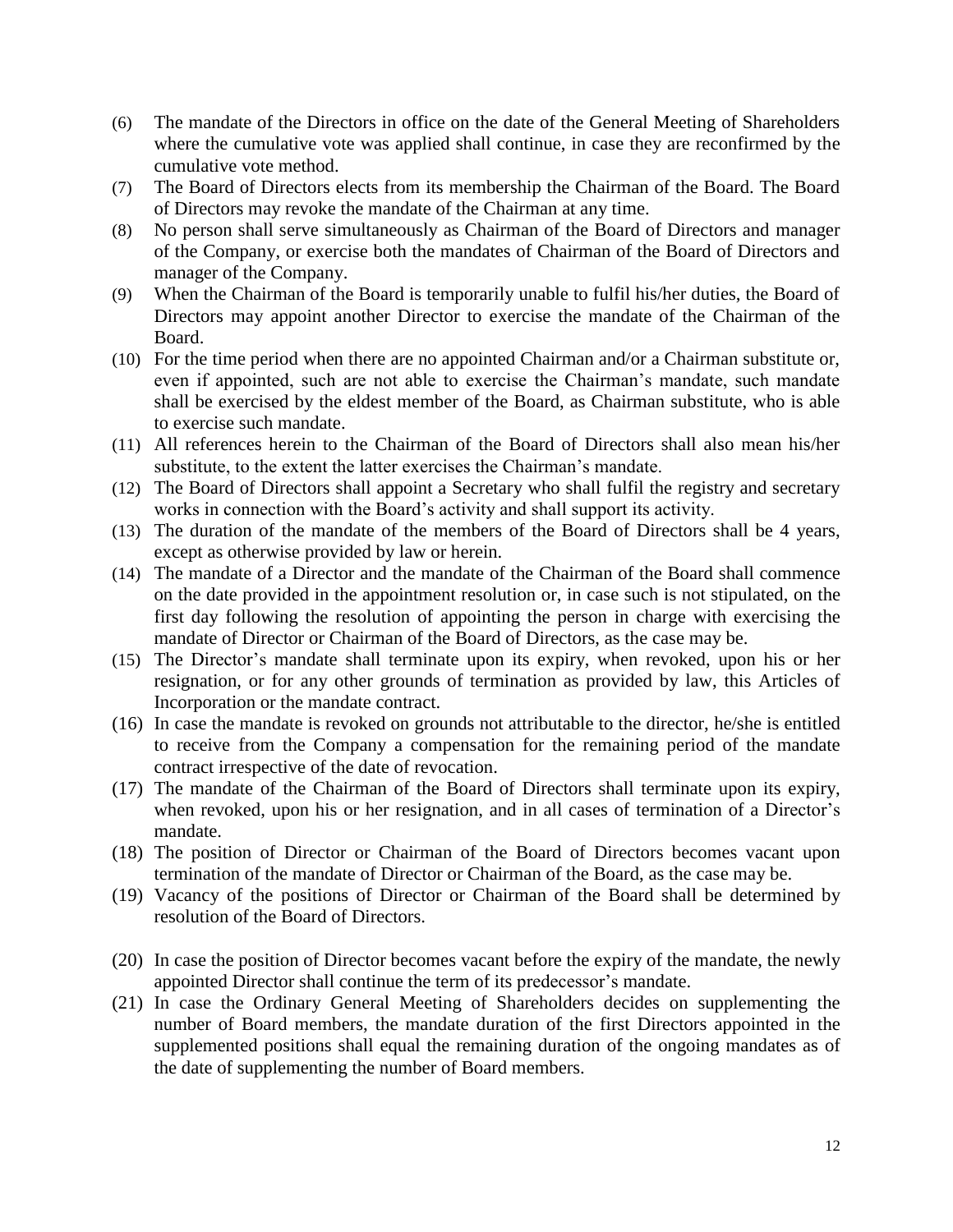- (22) Appointment of a Director shall not be valid unless such person expressly acknowledges such appointment within 15 days of the appointment resolution or the date she or he has taken note of the appointment resolution, by written statement, submitted to the Company.
- (23) Resignation of the mandate as Director or Chairman shall be notified to the Board of Directors at least 30 days prior to the date intended to vacate the position by resignation, under the penalty of payment of compensation.

## *Article 18 shall be modified to read as follows:*

## **Article 18 – Directors' Rights and Obligations**

- (1) Directors' rights and obligations, as well as their incompatibility cases, are provided by the Director Agreements/Contracts of Mandate concluded with the Company, these Articles of Incorporation and the legal provisions applicable to public company directors.
- (2) The Directors submit to the Company, *ex officio* or upon the Company's request, all identification and contact data and any other personal data required to ensure the conditions to fulfil the Company's obligations, as provided by law or by these Articles of Incorporation.
- (3) In case data provided in accordance with paragraph 2 is modified, the new data shall be submitted *ex officio* by the Director.
- *Article 19 shall be modified to read as follows:*

## **Article 19 – Board of Directors Competencies**

- (1) The Board of Directors shall perform all acts that are required and useful to achieve the scope of business of the Company, except for those under the competence of the General Meeting of Shareholders as provided by law.
- (2) The Board of Directors shall delegate the competencies of managing the Company in accordance with the conditions and limitations provided by law and these Articles of Incorporation.
- (3) The Board of Directors shall have the following basic competencies that may not be delegated to managers:
	- a) Establishing the core business and the development directions of the Company;
	- b) Approval of the Company Management Plan;
	- c) Establishing the accounting policies, the internal administration control system as well as approval of financial planning;
	- d) Appointment and dismissal of the managers, including the Director General and establishment of their remuneration;
	- e) Control of managers' activity;
	- f) Preparing the Board of Directors annual report;
	- g) Organising the meetings of the General Meeting of Shareholders, and implementing its resolutions;
	- h) Filing requests for opening proceedings to prevent insolvency and insolvency proceedings of the Company;
	- i) Elaboration of rules regarding the own activity and rules for advisory committees and managers so as not to contravene the provisions of law and these Articles of Incorporation;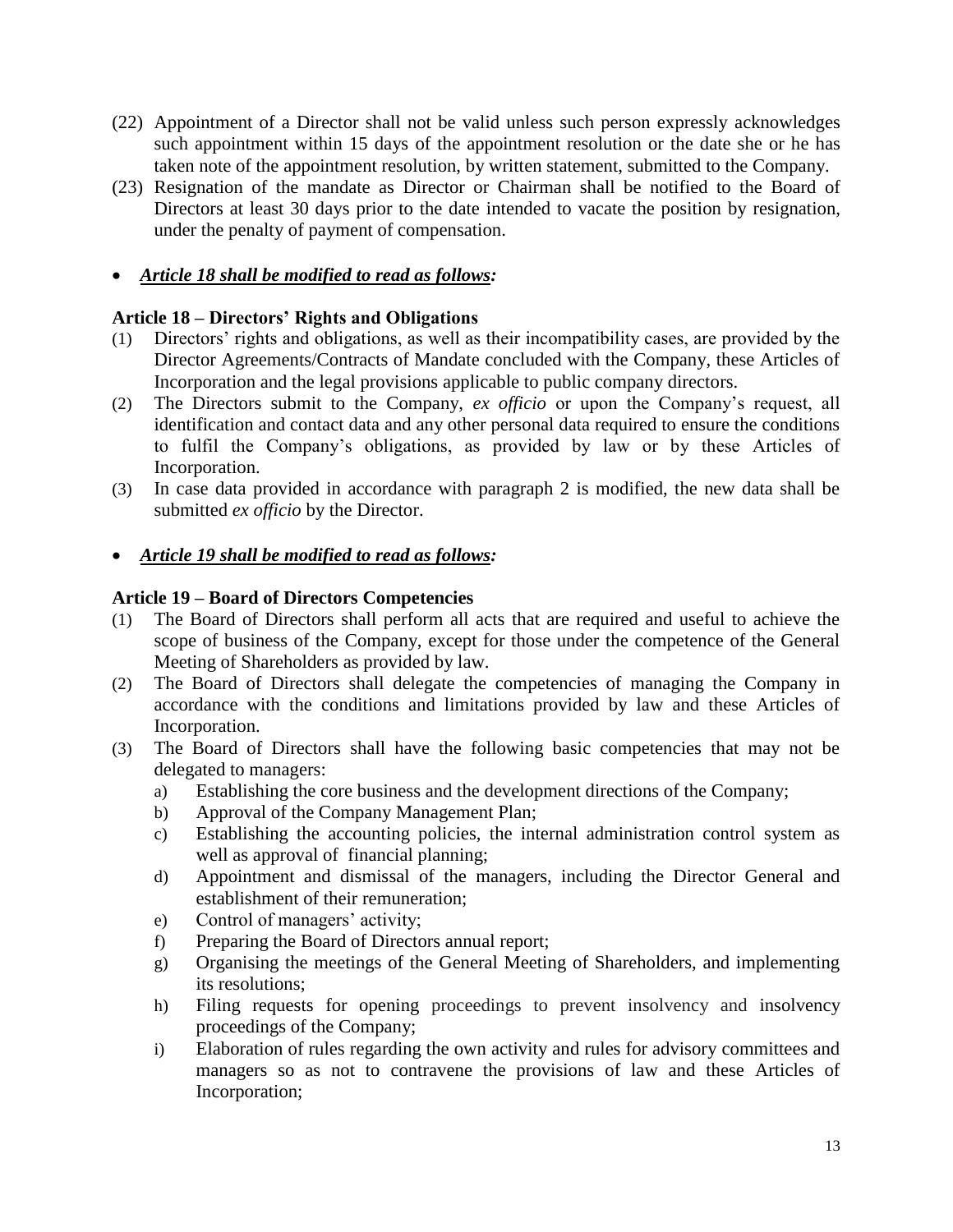- j) Establishing or dissolution of secondary offices (branches, agencies, branch offices or any other work locations);
- k) Other competencies of the Board of Directors that cannot be delegated in accordance with the law.
- (4) The Chairman of the Board of Directors shall have the following competencies:
	- a) Chairs the General Meeting of Shareholders;
	- b) Convenes, establishes the agenda and chairs the Board of Directors meetings;
	- c) Coordinates the Board of Directors activity;
	- d) Overlooks the activity of Company bodies;
	- e) Represents the Board of Directors in the relationship with the managers of the Company;
	- f) Other competencies provided by law or herein;
- *Article 20 shall be modified to read as follows:*

#### **Article 20 – Convening the Board of Directors Meetings**

- (1) The Board of Directors convenes as often as it is necessary, but at least every three months.
- (2) Meetings of the Board of Directors shall be convened by the Chairman: *ex officio*, upon the reasonable request of at least 2 Directors or upon the Director General's request.
- (3) If a meeting of the Board of Directors is convened by Directors or by the Director General, the agenda shall be established by the requestors, and the Chairman shall have to comply with the request.
- (4) Meetings of the Board of Directors are usually held by meeting in person of the Directors at the registered office of the Company or in another location established by the convening notice.
- (5) Meetings of the Board of Directors may be also held by conference call or videoconference, under the terms established by the resolution of the Board of Directors.
- (6) The convening notice shall include the venue by indicating the address, the date and time of the meeting, the agenda and how the voting rights may be exercised.
- (7) In the case provided at paragraph (5), the convening notice shall include the date and time of the meeting, the agenda, how the communication is to be made, and how the voting rights may be exercised.
- (8) The convening notice accompanied by materials related to the items on the agenda shall be submitted to the Directors not later than 5 days prior to the date set for the meeting of the Board of Directors.
- (9) The Board of Directors, while convened, may adopt resolutions on issues that are not included on the agenda proposed in the convening notice only in exceptional situations, justified by the emergent nature of such situation and by the Company's interest. The Board of Directors shall decide whether the exceptional nature of such situation and the Company's interest require adoption of resolutions during the respective meeting.
- (10) In exceptional situations, justified by their emergent nature and the Company's interest, the Board of Directors may take decisions by unanimous vote expressed in writing by the Directors even without convening a meeting. The Chairman of the Board of Directors shall decide whether the exceptional nature of such situation and the Company's interest require adoption of resolutions in writing without convening a meeting.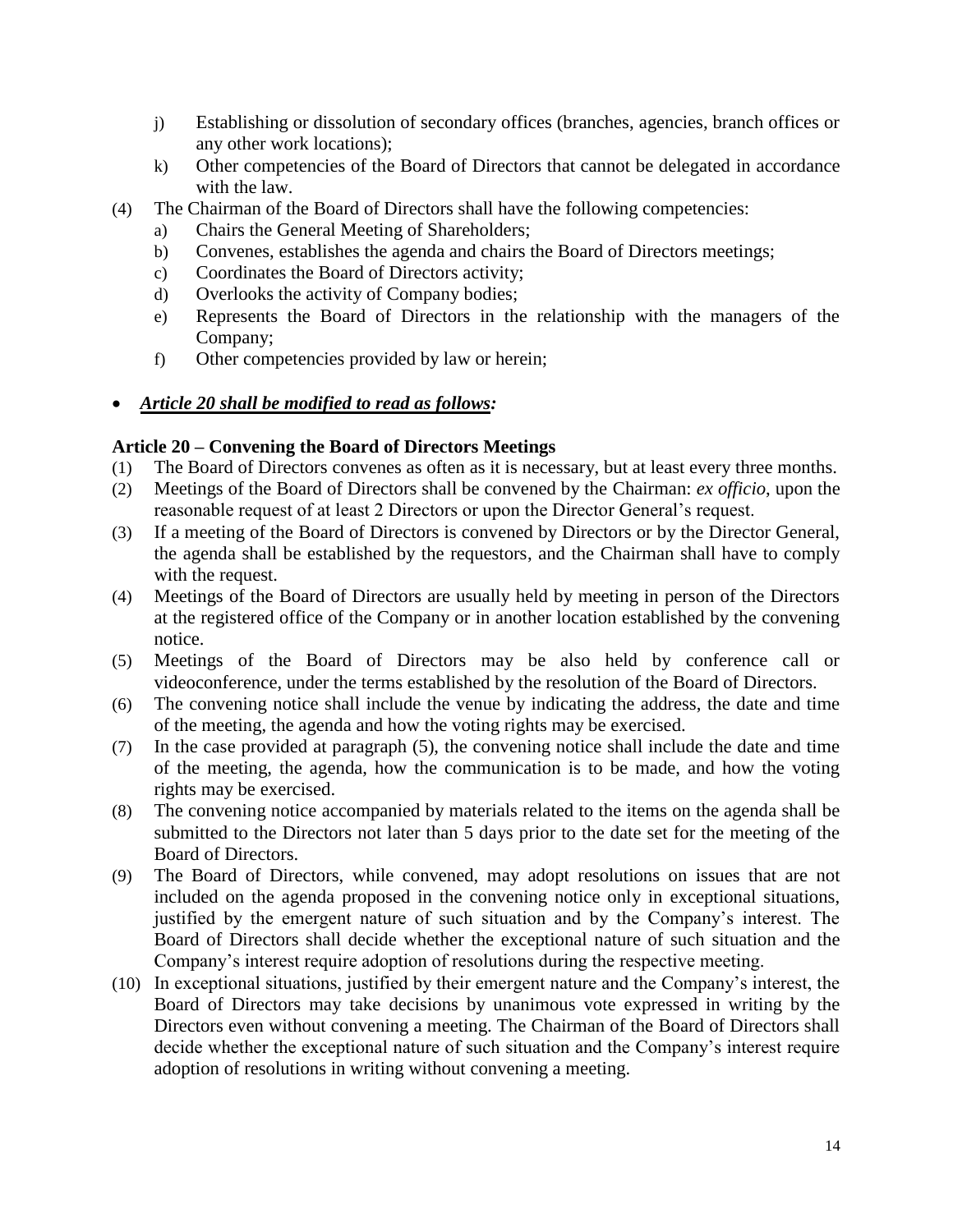*Article 21 shall be modified to read as follows:*

## **Article 21 – Meetings of the Board of Directors**

- (1) Board meetings shall be chaired by the Chairman.
- (2) The Directors shall have to be present and participate actively in the meetings of the Board of Directors.
- (3) No decision shall be valid unless taken in a meeting where the majority of the Board members are present and with the majority of the valid casted votes.
- (4) Votes in the meetings of the Board of Directors may be casted directly or by representative.
- (5) Vote by representative may not be casted unless the representative is another Director under a special mandate.
- (6) For voting purposes, a Director may represent only one absent Director.
- (7) The direct vote may be casted by correspondence or by electronic means, under the conditions set by the resolution of the Board of Directors.
- (8) Each Director has the right to cast a single vote, directly or by representative, when a decision is taken by the Board of Directors.
- (9) In case of parity of votes, the Chairman's vote is decisive.
- (10) If in a certain business a Director has an interest to the contrary to the Company's interests, directly or indirectly, the Director shall have to inform the other Directors and the internal auditor of such, and he/she shall not take part in any deliberation related to such business. Such Director shall have the same obligation in case he/she is aware that, for a certain business, his/her husband, wife, relatives or in-laws up to the  $4<sup>th</sup>$  degree inclusively are interested in such business.
- (11) The meetings of the Board of Directors shall be audio recorded and such recordings shall be archived by due care of the Secretary of the Board of Directors.

#### *Article 22 shall be modified to read as follows:*

#### **Article 22 – Minutes of the Meeting and the Resolution of the Board of Directors**

- (1) Minutes of meetings shall be prepared after each Board meeting and shall include: first and last name of the participating Directors, the representing Directors, the order of deliberations, the decisions taken, the number and nature of votes casted, for each decision, the manner of voting and, upon request, the separate opinions.
- (2) The minutes shall be recorded in the Register of Board Meetings and shall be signed by the Chairman and by the Directors present at the meeting.
- (3) The Board resolution shall be issued based on the minutes of the meeting and shall include all the decisions taken during that meeting.
- (4) The resolution prepared in accordance with the above mentioned paragraph shall be signed by the Chairman.
- (5) A file shall be prepared for each Board meeting comprising all documents related to the convening, the materials presented in the meeting to support the items of the agenda, the resolution of the Board, and, as the case may be, the power of attorney for the vote by representative, the letters for casting the vote by correspondence and the copies of the letters for casting the vote by electronic means, certified by the Secretary.
- (6) Except as provided by law, the resolutions of the Board may be challenged in court under the terms and conditions provided by law.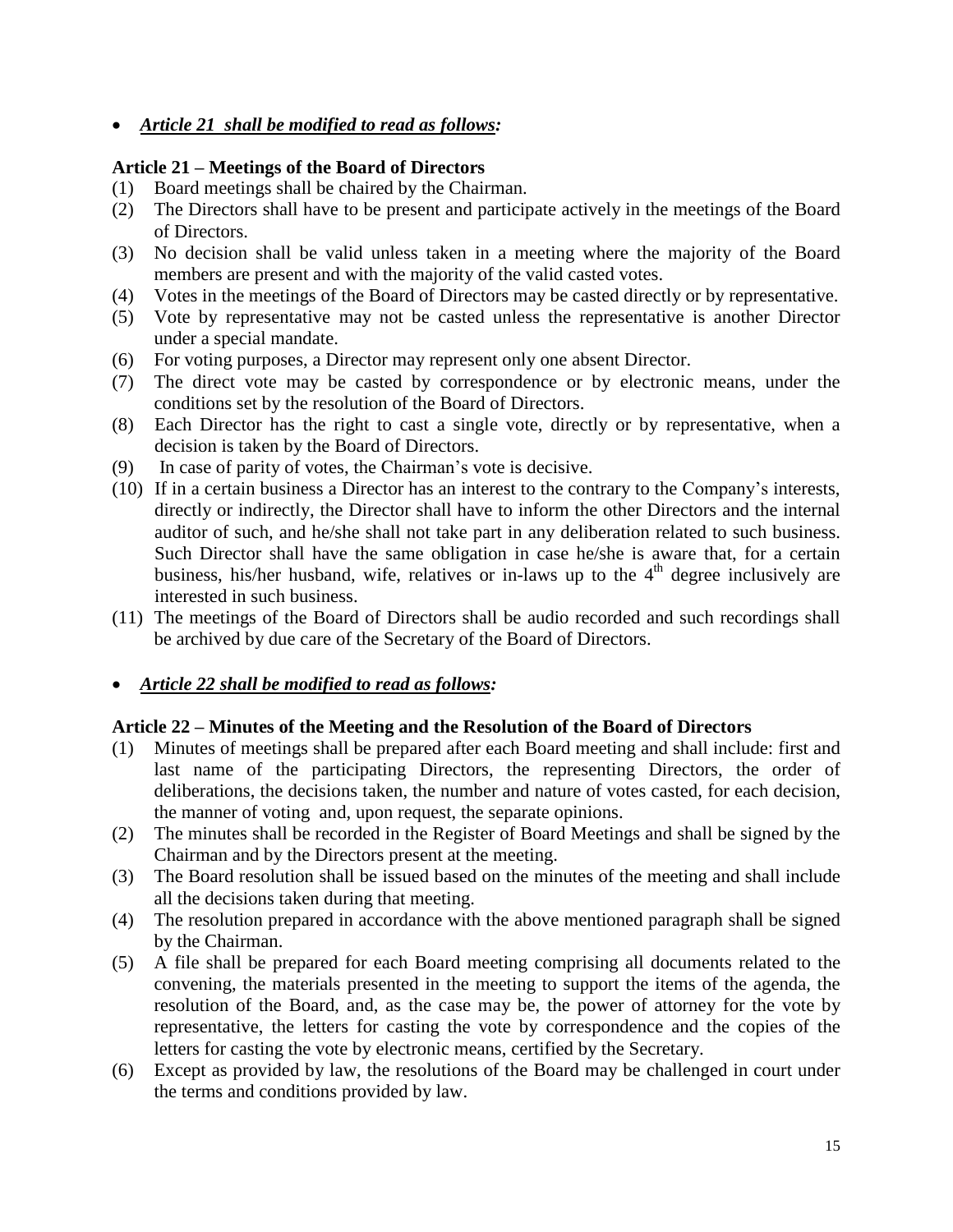*Article 23 shall be modified to read as follows:*

#### **Article 23 – Advisory Committees**

- (1) The Nomination and Remuneration Committee and the Audit Committee shall be established within the Board of Directors.
- (2) The Board of Directors may also establish other advisory committees.
- (3) The Board of Directors shall appoint the members of each advisory committee, whereby one shall be appointed as chairman of the committee.
- (4) The capacity as member of the advisory committees terminates by revoking, resignation, and in all cases of termination of the Director's mandate.
- (5) Refusal to accept the capacity as member or as chairman of an advisory committee or resignation as member or chairman of an advisory committee without providing solid arguments represents a righteous reason for the General Meeting of Shareholders to exercise its right to revoke the mandate as Director.
- (6) In case of termination of the capacity as member or chairman of an advisory committee, the Board appoints another Director for the vacant position.
- (7) The meetings of each committee shall be convened by the respective chairman and shall contain at a minimum the venue, date and time of the meeting, as well as the agenda.
- (8) The chairman of each advisory committee shall chair the meetings and represent the committee in the relationship with the Board.
- (9) If the chairman of the committee is not able to exercise his/her competences, he/she may authorise another person to exercise the competences, inclusive the voting right, subject to a special mandate.
- (10) The members of the advisory committees shall have to participate in the meetings of the committee.
- (11) Each member of the committee has the right to cast a single vote, personally or by representative, on a decision of the committee. In case of an equal number of votes, the chairman's vote will be decisive.
- (12) No decision shall be valid unless the two conditions stated below are cumulatively fulfilled:

a) the decision is taken in a meeting where the majority of the Board members are present;

b) the decision is taken with the majority of the valid casted votes.

- (13) The minutes of the meeting shall be prepared for each meeting of the advisory committee and shall comprise the first and last name of the present members, the decisions taken, the number and kind of votes casted for each decision and, upon request, separate opinions.
- (14) Each advisory committee mentioned under paragraph (1) shall comprise nonexecutive directors, including at least one independent director.
- (15) The Board of Directors may subsequently regulate the activity of the advisory committees, so as not to contravene the legal provisions or these Articles of Incorporation.
- (16) Main responsibilities of the Nomination and Remuneration Committee are the following:
	- a) formulates nominations for director positions, including the Chairman of the Board of Directors:
	- b) prepares and submits the procedure for selection of candidates for management positions;
	- c) recommends candidates for management positions;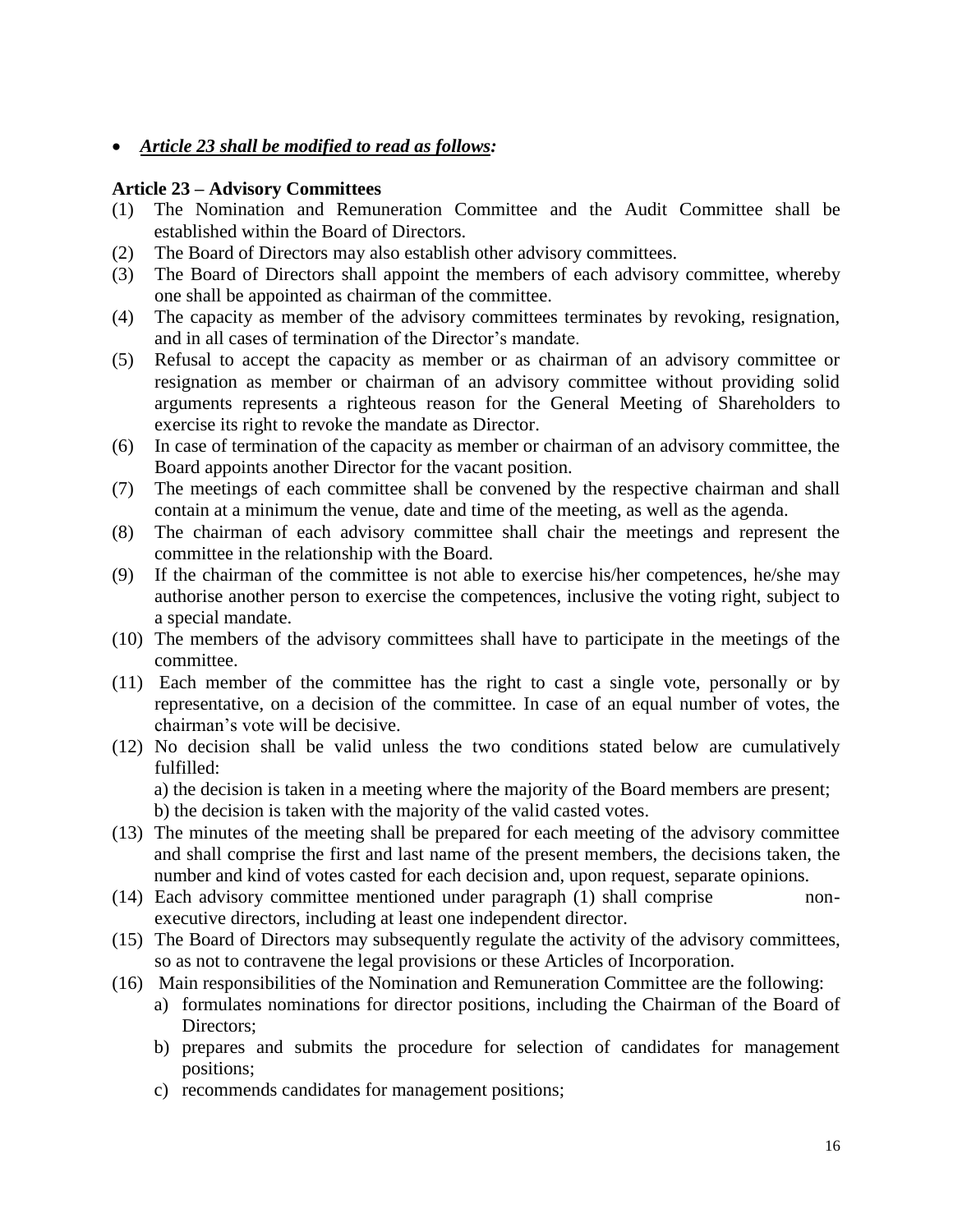- d) prepares recommendations on remuneration of managers;
- e) other duties that are established by the Board of Directors, or provided by the law.
- (17) Main responsibilities of the Audit Committee are as follows:
	- a) monitors the financial reporting process;
	- b) monitors the effectiveness of internal control, audit, and risk management systems;
	- c) monitors the statutory audit of annual financial statements and consolidated annual financial statements;
	- d) verifies and monitors the independence of the statutory auditor or the audit firm;
	- e) other duties established by the Board of Directors or provided by the law.

## *Article 24 shall be modified to read as follows:*

## **Article 24 –Managers**

- (1) The Board of Directors delegates, fully or partially, the managing competencies of the Company to one or more managers, appointing one of them as Director General.
- (2) The Board of Directors shall appoint the manager/managers to whom the managing competencies of the Company shall be delegated, according to paragraph (1), in compliance with applicable legal provisions related to appointment of public companies managers.
- (3) Manager/managers shall be responsible for taking all measures relating to the management of the Company, within the scope of the Company's activity and in compliance with the exclusive competencies of the Board of Directors and of the General Meeting of Shareholders, provided by the law or these Articles of Incorporation.
- (4) Manager/managers shall inform the Board of Directors upon the performed and considered operations on a regular basis and comprehensively.
- (5) The Director General shall represent the Company in the relationship with third party, including the law court.
- (6) The duration of the manager's mandate shall last 4 years and may be renewed.
- (7) The manager's mandate shall terminate upon expiry, by revocation of mandate, resignation, as well as any other cause of termination of mandate provided by law, these Articles of Incorporation or the Contract of Mandate.
- (8) In case the mandate is revoked on reasons not imputable to the manager/managers, he/she/they is/are entitled to a compensation for the remaining period of the contract, irrespective of the date of revocation.
- (9) The appointment of a manager shall not be valid unless such person expressly acknowledges such appointment within 15 days of the appointment resolution or the date she or he has taken note of the appointment resolution, by written statement, submitted to the Company.
- (10) Resignation of the manager shall be notified to the Board of Directors at least 30 days prior to the date intended to vacate the position by resignation, under the penalty of payment of compensation.
- (11) Vacancy of a manager position shall be determined by resolution of the Board of Directors.
- (12) For the purpose of these Articles of Incorporation, "*manager"* means the person to whom the Board of Directors delegated the managing competencies, in accordance with Paragraph (1). At the same time, for the purpose of these Articles of Incorporation, the term "*manager"* includes also the Director General.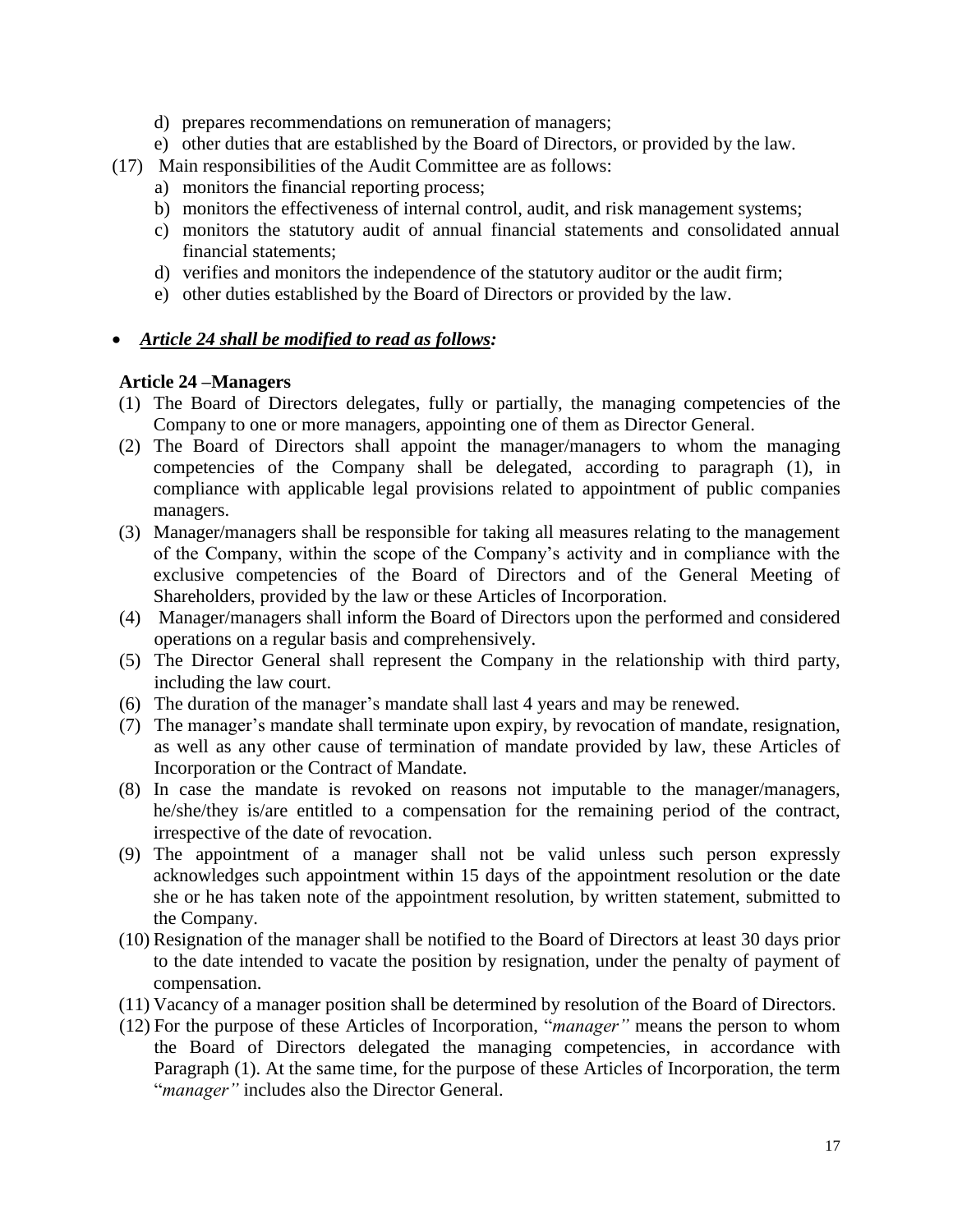## *Article 25 shall be modified to read as follows:*

#### **Article 25 – Rights and Obligations of the Managers and the Director General**

- (1) The managers' rights and obligations, including the Director General's ones, as well as their incompatibility situations are those provided by the Contracts of Mandate, the Resolution of the Board of Directors on delegating the Company managing competencies, the provisions of these Articles of Incorporation, and the legal provisions applicable to managers of joint stock companies.
- (2) The managers shall submit to the Company, *ex officio* or upon the request of the Chairman of the Board of Directors, the identification and contact data required to exercise the rights and fulfil the Company's obligations, as provided by law or these Articles of Incorporation.
- (3) In case data provided in accordance with paragraph 2 is modified, the new data shall be submitted *ex officio* by the managers.

## *Article 26 shall be modified to read as follows:*

#### **Article 26 - Company Interdictions in the Relationship with Directors and Managers**

- (1) The Company shall not credit its directors or managers by operations such as:
	- a) Loans;
	- b) Guarantee, directly or indirectly, fully or partially, any loans contracted by directors or managers, whether concurrently or subsequently to contracting the loan;
	- c) Guarantee, directly or indirectly, fully or partially, fulfilment of personal obligations of directors and managers to third parties.
	- d) Acquisition of a receivable by onerous title, fully or partially, related to a loan given by a third party to directors or managers or related to supply of personal services to them.
- (2) The provisions of paragraph (1) are also applicable to operations where the husband or wife, relatives or in-laws up to the  $4<sup>th</sup>$  degree inclusively of the directors or managers are interested in, or to a non-stock professional corporation or trading company where one of the above mentioned persons is associated.

#### *Article 27 shall be modified to read as follows:*

#### **Article 27 – Financial Audit and Internal Audit**

- (1) The Company's financial statements shall be audited by a financial auditor in accordance with the law.
- (2) The annual financial statements audited in accordance with the law shall be filed with the district units of the Ministry of Public Finance in accordance with the law.
- (3) The Company shall contract the services of the auditor in accordance with the applicable law.
- (4) The company shall organize the internal audit in accordance with the applicable law related to internal public audit.
- (5) Internal auditors report directly to the Board of Directors on their activity.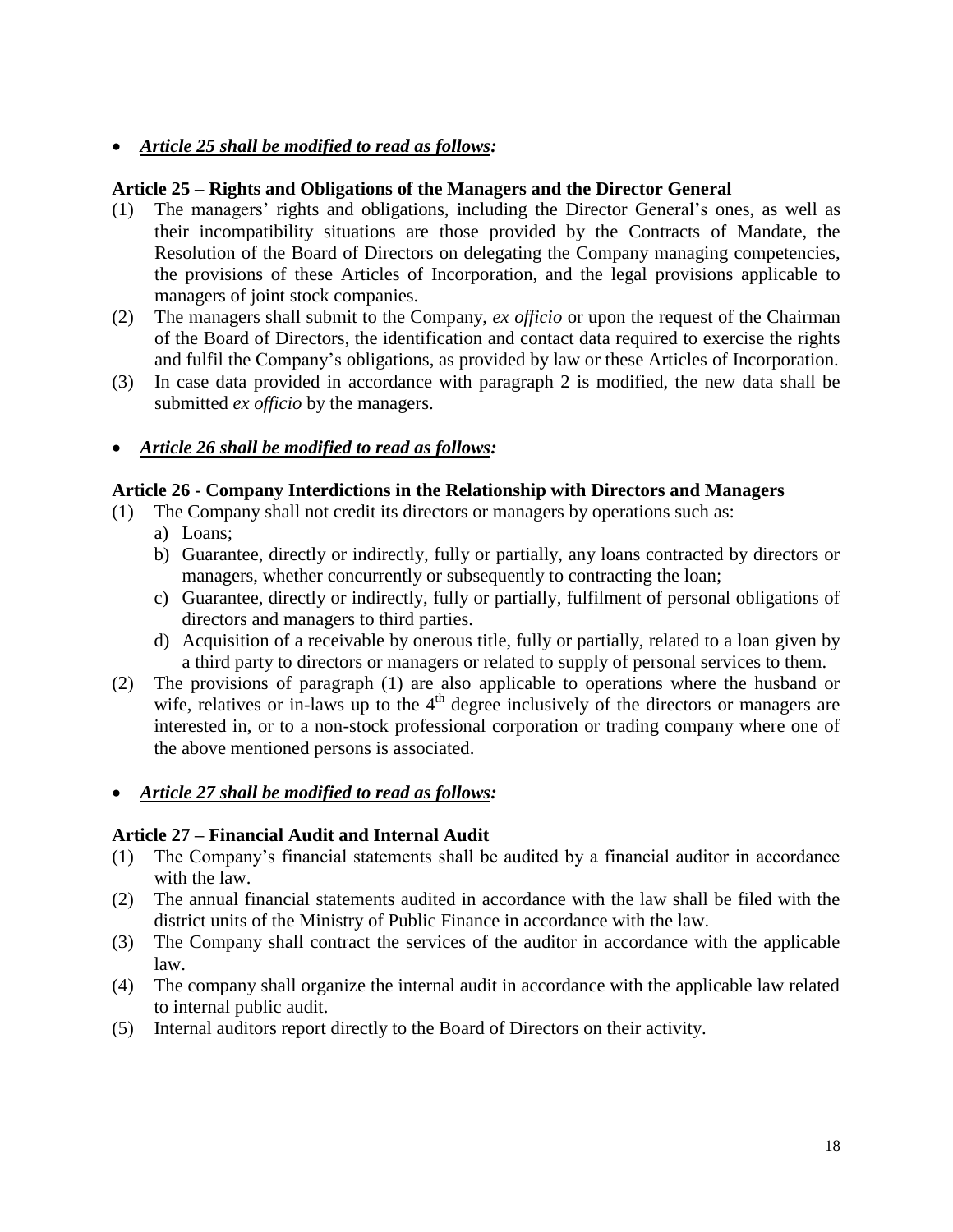*Article 28 shall be modified to read as follows:*

## **Article 28 –Personnel**

- (1) The Company's personnel shall have the statute of salaried employees and shall be hired under individual labour contracts.
- (2) The Company may also have executive managers for activity fields involving a high amount and/or complexity of activities, as well as for activities organized and performed through branches, agencies or branch offices.
- (3) The executive managers are salaried employees of the Company.
- (4) The rights and obligations of the Company's employees are established by the labour contracts concluded with the Company, the applicable legal provisions related to labour relationship, and the internal rules of Company organisation.

## *Article 29 shall be modified to read as follows:*

## **Article 29 – Financial Year**

- (1) The financial year begins on January  $1<sup>st</sup>$  and ends on December  $31<sup>st</sup>$  in each year.
- (2) The first financial year begins on the registration date of ROMGAZ S.A. at the Trade Register Office.
- *Article 32 shall be modified to read as follows:*

## **Article 32 Accounting Records and Financial Statements**

- (1) ROMGAZ S.A. shall keep the accounting records in RON and shall prepare annual financial statements in compliance with the law.
- (2) Upon approval, the financial statements shall become public under the terms and conditions of the law.
- *Article 33 shall be modified to read as follows:*

## **Article 33 – Profit Calculation and Allocation**

- (1) ROMGAZ S.A. profit is established on the basis of the annual financial statements approved by the General Meeting of Shareholders.
- (2) ROMGAZ S.A. profit remaining after payment of the income tax shall be allocated in accordance with the law, as provided by the resolution of the Ordinary General Meeting of Shareholders.
- (3) Dividends shall be paid in accordance with the resolution of the Ordinary General Meeting of Shareholders, under the terms and conditions of the law.
- (4) The Company shall pay the dividends to the issuer of DRs proportionally to its stockholding as of the record date set by the General Meeting of Shareholders approving the distribution of such dividends, under the same terms and conditions and in compliance with the same procedure as for the other shareholders. The issuer of DRs is fully responsible to ensure that the holders of DRs shall receive the amounts resulting from payment of the received dividends, proportionally to their stockholding as of the record date set by the General Meeting of Shareholders approving the distribution of such dividends.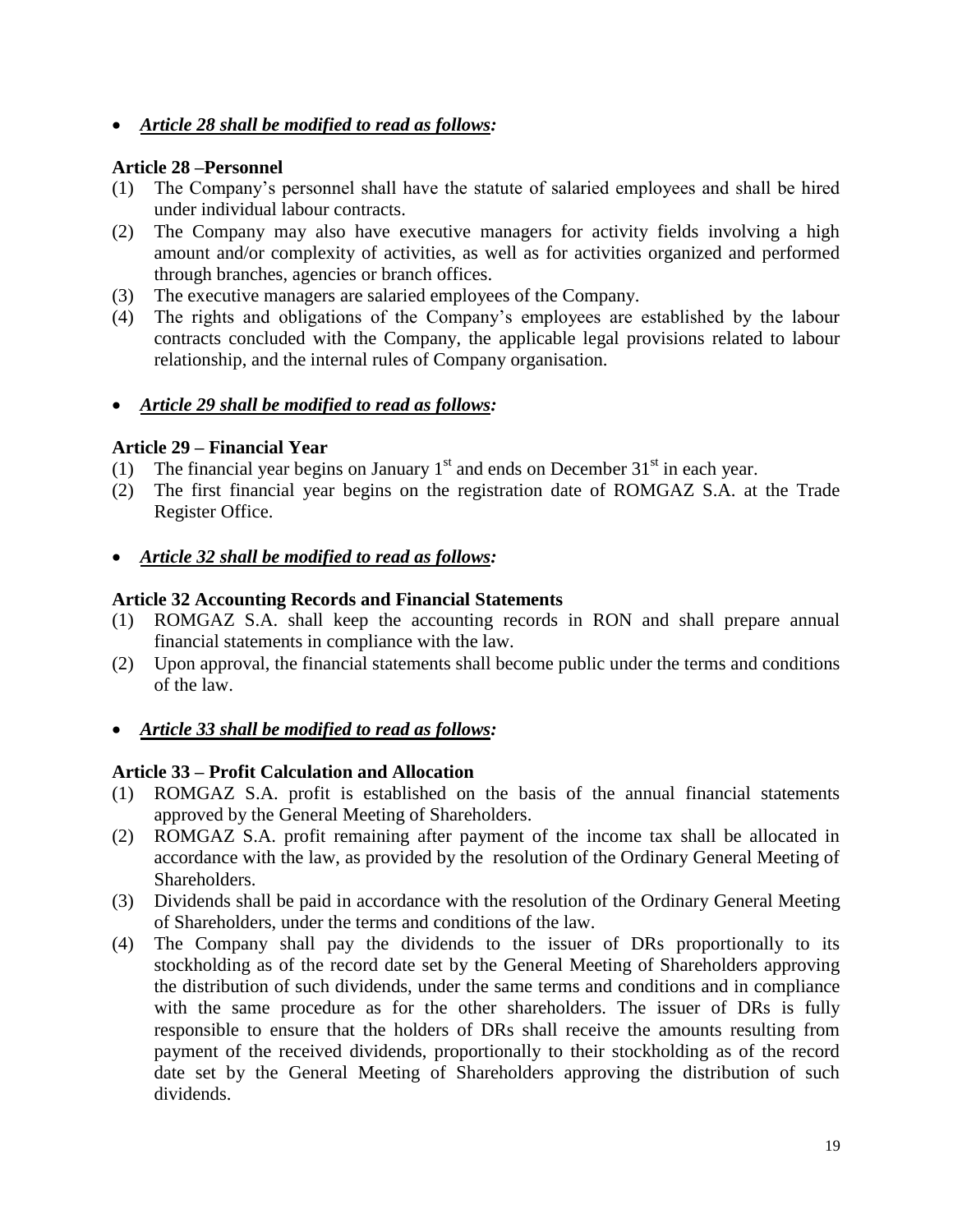- (5) The Company shall not distribute and pay dividends either partially or in advance.
- *Article 34 shall be modified to read as follows:*

## **Article 34 –Dissolution and Winding-Up**

ROMGAZ S.A. dissolution and winding up shall be performed in accordance with the law.

*Article 35 shall be modified to read as follows:*

## **Article 35 – Final Provisions**

The provisions of these Articles of Incorporation shall be supplemented by the provisions of the applicable law related to trading companies.

This deed is the updated form of the Articles of Incorporation of Societatea Nationala de Gaze Naturale "ROMGAZ" – S.A., as approved by Resolution No. ….. of…………, 2015 of the Extraordinary General Meeting of Shareholders.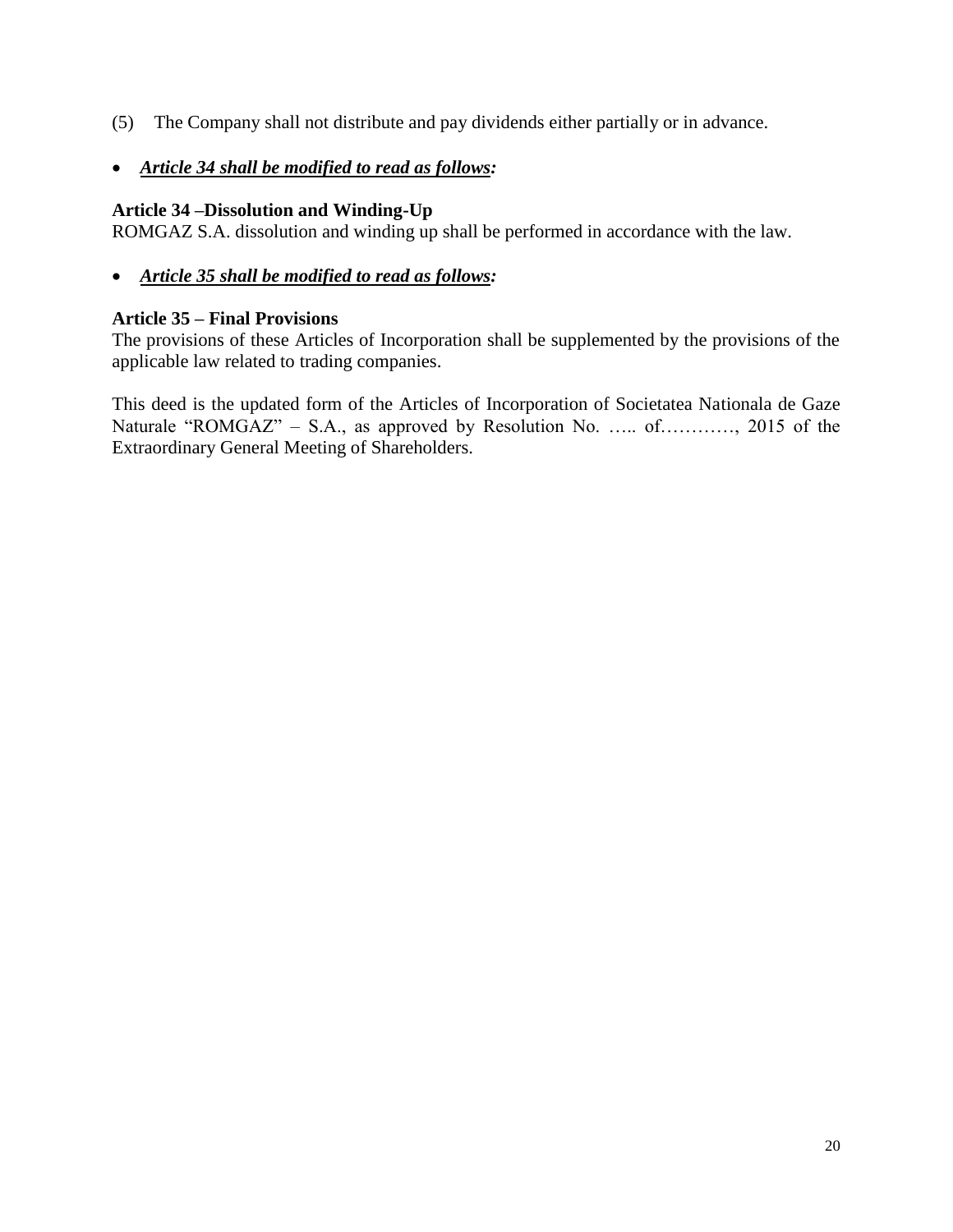# *ARTICLES OF INCORPORATION of Societatea Nationala de Gaze Naturale "ROMGAZ" - S.A.* **updated on …., 2015**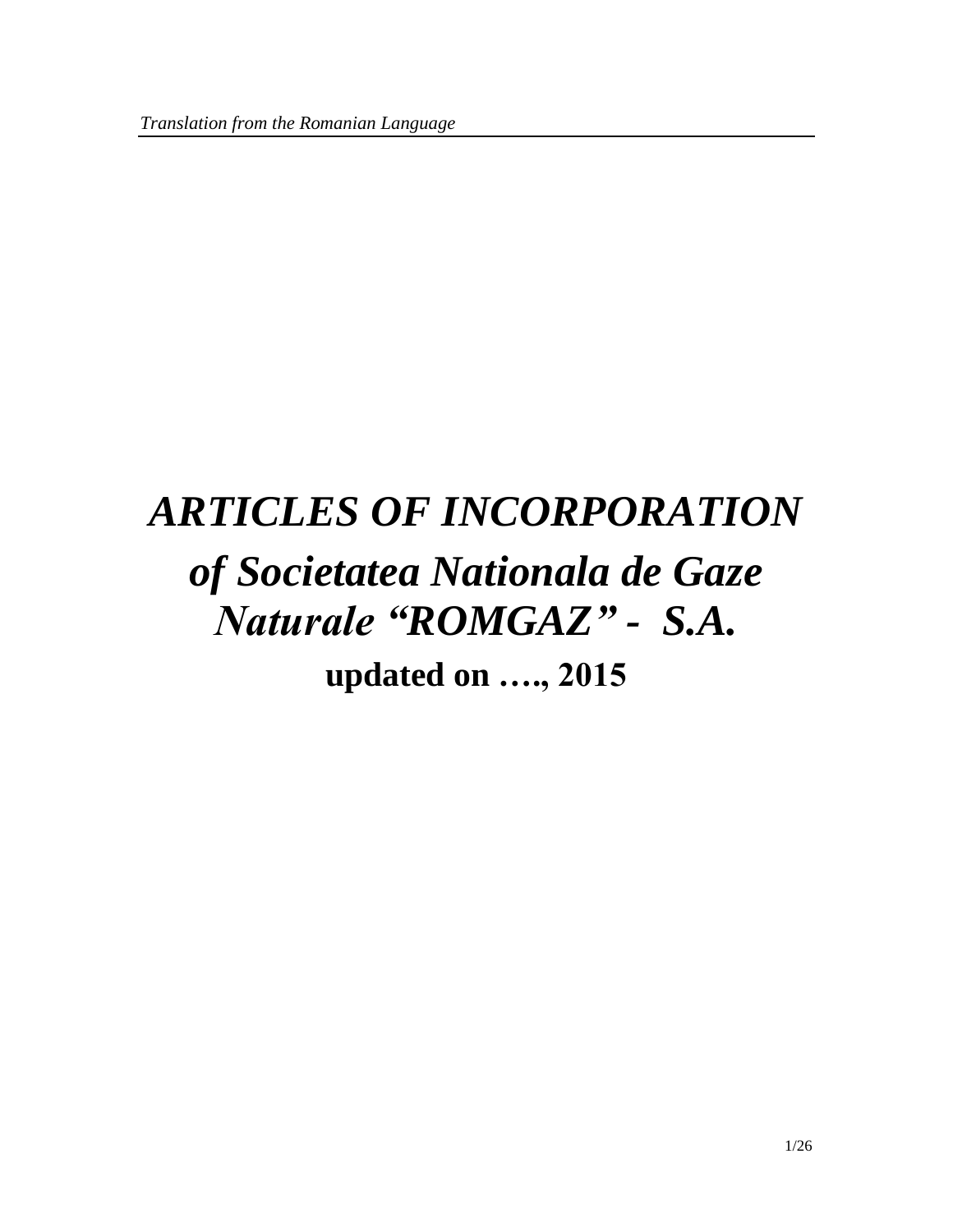#### **Article 1 - Business Name**

The name of the company is Societatea Nationala de Gaze Naturale "Romgaz" - SA, hereinafter referred to as "*ROMGAZ S.A*" or the "*Company"*.

## **Article 2 - Legal Form**

ROMGAZ S.A is a Romanian legal entity, its legal form is a joint-stock company and it performs its activities according to the Romanian Law and this Articles of Incorporation.

## **Article 3 - Registered Office**

- (1) ROMGAZ S.A. headquarters is located in Medias, C.I. Motas Square 4, Sibiu County.
- (2) ROMGAZ S.A headquarters may be changed subject to a resolution of the Extraordinary General Meeting of Shareholders.
- (3) ROMGAZ S.A is composed of 7 (seven) branches, provided for in annex "Branches of Societatea Naturala de Gaze Naturale "ROMGAZ" - S.A" attached hereto.
- (4) ROMGAZ S.A may set up or dissolve secondary offices (branches, agencies, offices or any other work locations) subject to a resolution of the Board of Directors.

#### **Article 4 - Duration**

The Company is set up for an unlimited time period.

## **Article 5 – Field and Scope of Activities**

- (1) The core business of the Company, according to the Classification of Activities in the National Economy (CAEN Rev. 2) is extraction of natural gas (CAEN code: 062).
- (2) The main scope of activity is extraction of natural gas (CAEN code: 0620);
- (3) The Company may perform the following secondary activities:

*CAEN Activity Code*

| 5210 | Underground storage of natural gas                          |
|------|-------------------------------------------------------------|
| 0910 | Support activities for petroleum and natural gas extraction |
| 3522 | Distribution of gaseous fuels through mains                 |
| 3523 | Trade of gas through mains                                  |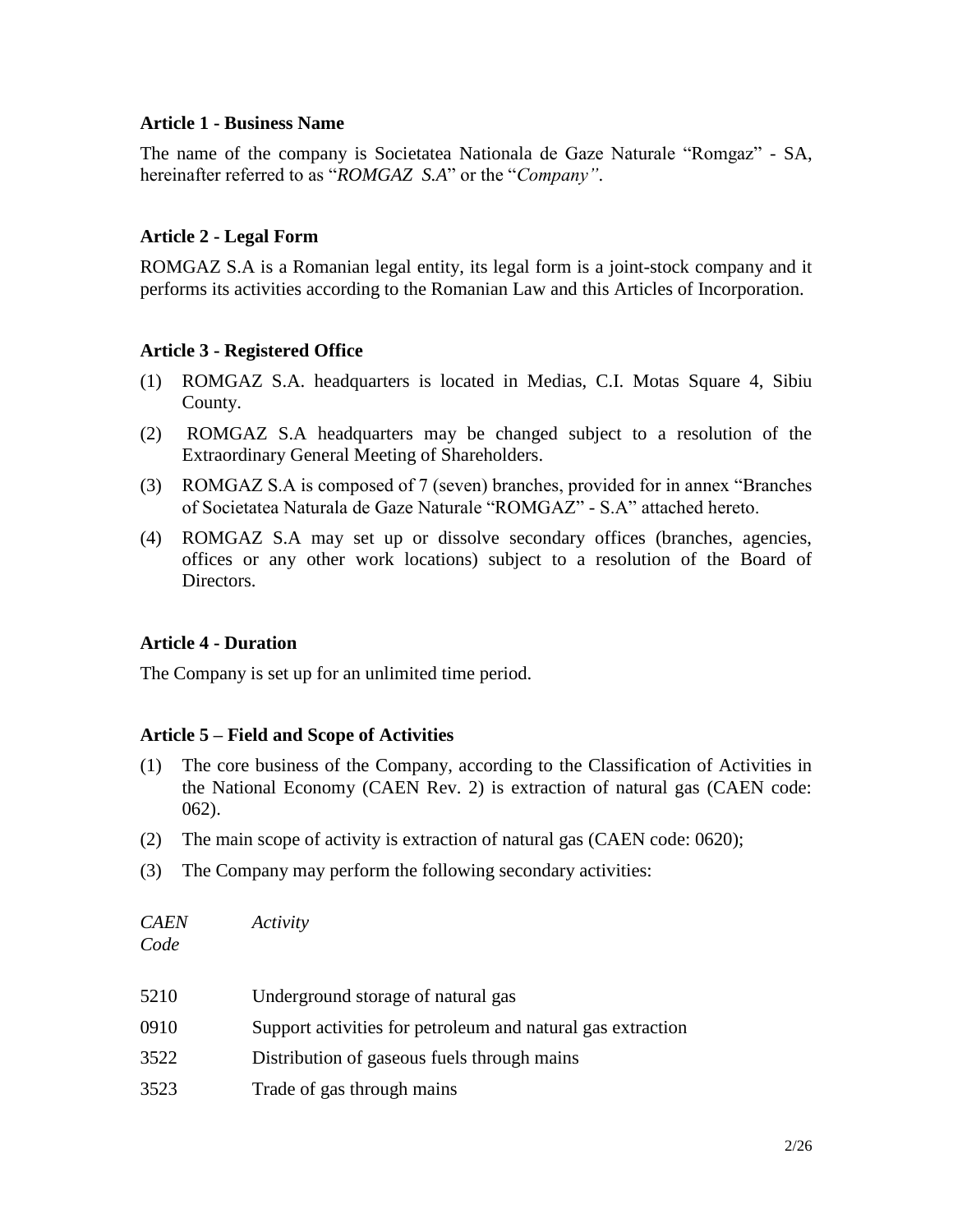| 4671 | Wholesale of solid, liquid and gaseous fuels and related products                    |
|------|--------------------------------------------------------------------------------------|
| 0610 | Extraction of crude petroleum                                                        |
| 0899 | Other mining and quarrying n.e.c.                                                    |
| 0990 | Support activities for other mining and quarrying                                    |
| 1920 | Manufacture of refined petroleum products                                            |
| 2011 | Manufacture of industrial gases                                                      |
| 7120 | Technical testing and analysis, including of natural gas                             |
| 4950 | Transport via pipeline, other than main pipelines                                    |
| 4941 | Freight transport by road                                                            |
| 4939 | Other passenger land transport n.e.c                                                 |
| 5221 | Service activities incidental to land transportation                                 |
| 5224 | Cargo handling                                                                       |
| 4520 | Maintenance and repair of motor vehicles                                             |
| 3311 | Repair of fabricated metal products                                                  |
| 3312 | Repair of machinery                                                                  |
| 3313 | Repair of electronic and optical equipment                                           |
| 3314 | Repair of electrical equipment                                                       |
| 3317 | Repair and maintenance of other transport equipment n.e.c.                           |
| 3319 | Repair of other equipment                                                            |
| 2562 | Machining                                                                            |
| 7112 | Engineering activities and related technical consultancy                             |
| 7490 | Other professional, scientific and technical activities n.e.c.                       |
| 7711 | Renting and leasing of cars and light motor vehicles                                 |
| 7712 | Renting and leasing of trucks                                                        |
| 7732 | Renting and leasing of construction and civil engineering machinery and<br>equipment |
| 7739 | Renting and leasing of other machinery, equipment and tangible goods                 |
| 6820 | Renting and operating of own or leased real estate                                   |
| 3511 | Production of electricity                                                            |
| 3512 | Transmission of electricity                                                          |
| 3513 | Distribution of electricity                                                          |
| 3514 | Trade of electricity                                                                 |
| 3600 | Water collection, treatment and supply                                               |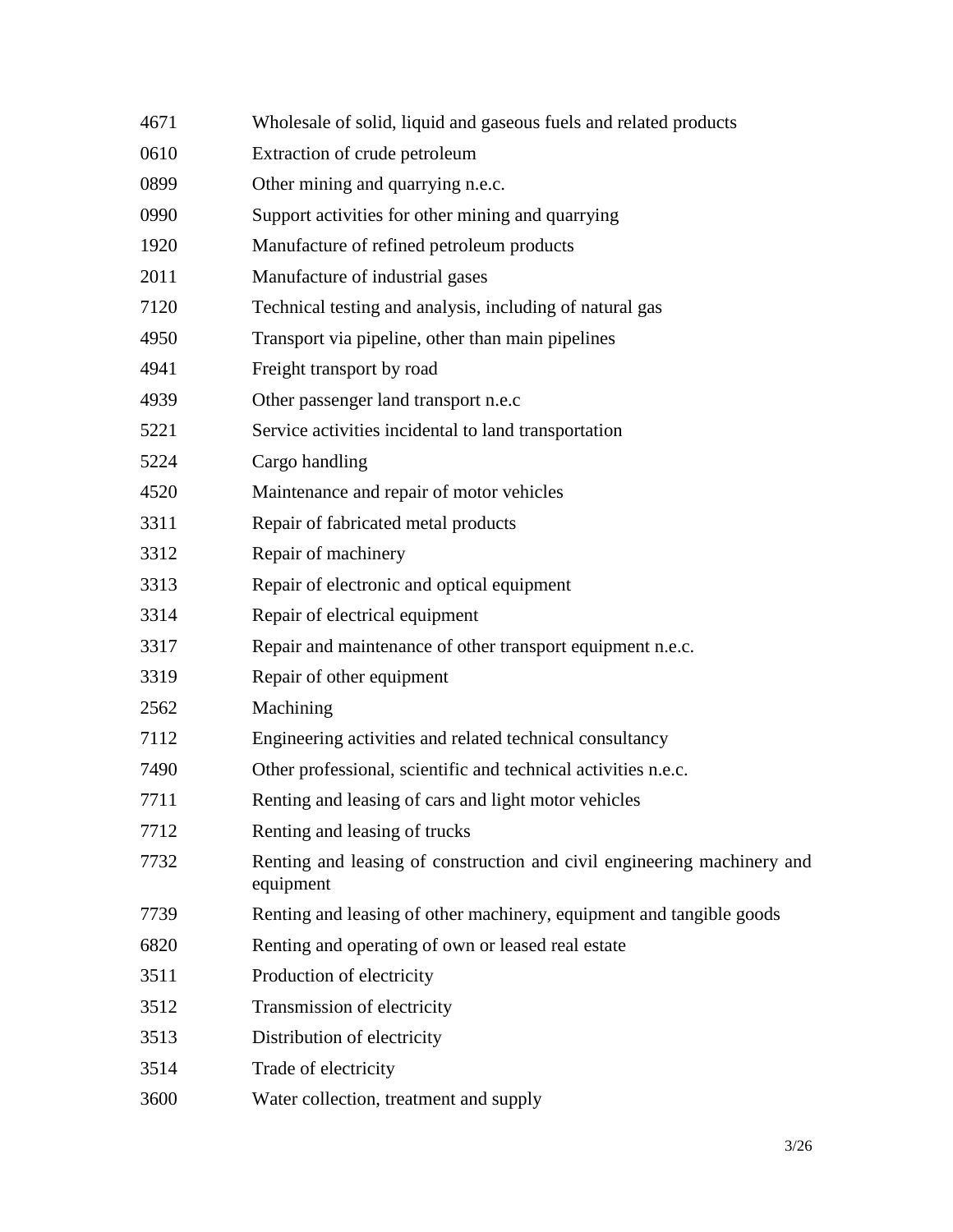| 3530 | Steam and air conditioning supply                                                      |  |  |
|------|----------------------------------------------------------------------------------------|--|--|
| 7120 | Technical testing and analysis, including of natural gas                               |  |  |
| 2059 | Manufacture of other chemical products n.e.c.                                          |  |  |
| 3821 | Treatment and disposal of non-hazardous waste                                          |  |  |
| 3811 | Collection of non-hazardous waste                                                      |  |  |
| 3812 | Collection of hazardous waste                                                          |  |  |
| 3831 | Dismantling of wrecks                                                                  |  |  |
| 3832 | Recovery of sorted materials                                                           |  |  |
| 4120 | Construction of residential and non-residential buildings                              |  |  |
| 4211 | Construction of roads and motorways                                                    |  |  |
| 4212 | Construction of railways and underground railways                                      |  |  |
| 4213 | Construction of bridges and tunnels                                                    |  |  |
| 4221 | Construction of utility projects for fluids                                            |  |  |
| 4222 | Construction of utility projects for electricity and telecommunications                |  |  |
| 4299 | Construction of other civil engineering projects n.e.c.                                |  |  |
| 4311 | Demolition                                                                             |  |  |
| 4312 | Site preparation                                                                       |  |  |
| 3320 | Installation of industrial machinery and equipment                                     |  |  |
| 4321 | <b>Electrical installation</b>                                                         |  |  |
| 4322 | Plumbing, heat and air conditioning installation                                       |  |  |
| 4332 | Joinery installation                                                                   |  |  |
| 4333 | Floor and wall covering                                                                |  |  |
| 4339 | Other building completion and finishing                                                |  |  |
| 4329 | Other construction installation                                                        |  |  |
| 4399 | Other specialised construction activities n.e.c.                                       |  |  |
| 4662 | Wholesale of machine tools                                                             |  |  |
| 4663 | Wholesale of mining, construction and civil engineering machinery                      |  |  |
| 4675 | Wholesale of chemical products                                                         |  |  |
| 4677 | Wholesale of waste and scrap                                                           |  |  |
| 4711 | Retail sale in non-specialised stores with food, beverages or tobacco<br>predominating |  |  |
| 4778 | Other retail sale of new goods in specialised stores                                   |  |  |
| 4779 | Retail sale of second-hand goods in stores                                             |  |  |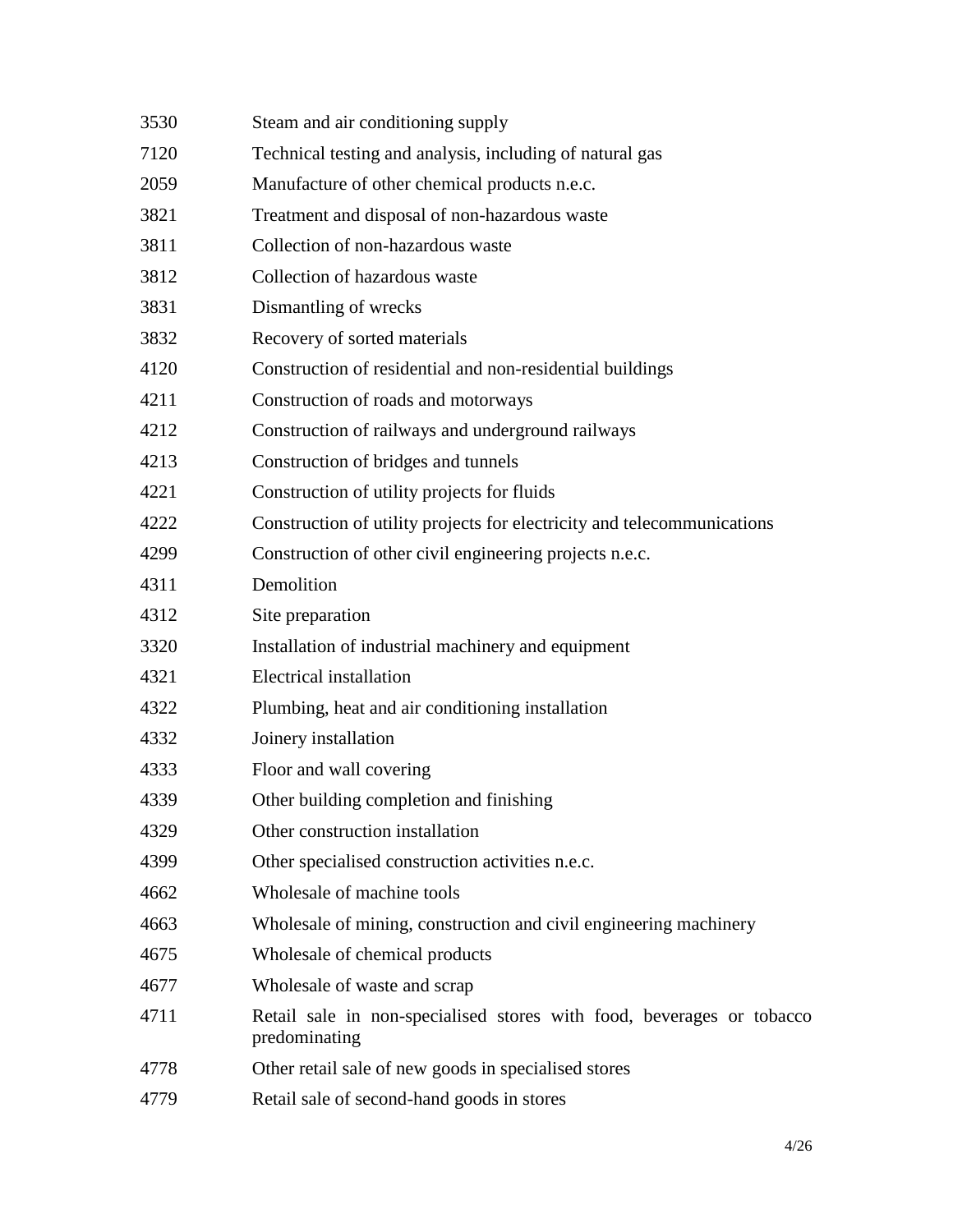| 2529 | Manufacture of other tanks, reservoirs and containers of metal                     |
|------|------------------------------------------------------------------------------------|
| 2511 | Manufacture of metal structures and parts of structures                            |
| 2512 | Manufacture of doors and windows of metal                                          |
| 2599 | Manufacture of other fabricated metal products n.e.c.                              |
| 3299 | Other manufacturing n.e.c.                                                         |
| 2711 | Manufacture of electric motors, generators and transformers                        |
| 2712 | Manufacture of electricity distribution and control apparatus                      |
| 6010 | Radio broadcasting                                                                 |
| 6020 | Television programming and broadcasting activities                                 |
| 6110 | Wired telecommunications activities                                                |
| 6120 | Wireless telecommunications activities                                             |
| 6130 | Satellite telecommunications activities                                            |
| 6190 | Other telecommunications activities                                                |
| 6492 | Other credit granting                                                              |
| 6499 | Other financial service activities, except insurance and pension funding<br>n.e.c. |
| 6612 | Security and commodity contracts brokerage                                         |
| 6619 | Other activities auxiliary to financial services, except insurance and<br>pension  |
| 7022 | Business and other management consultancy activities                               |
| 7111 | Architectural activities                                                           |
| 8020 | Security systems service activities                                                |
| 8532 | Technical and vocational secondary education                                       |
| 8560 | <b>Educational support activities</b>                                              |
| 7911 | Travel agency activities                                                           |
| 7912 | Tour operator activities                                                           |
| 5510 | Hotels and similar accommodation                                                   |
| 5520 | Holiday and other short-stay accommodation                                         |
| 5530 | Camping grounds, recreational vehicle parks and trailer parks                      |
| 5590 | Other accommodation                                                                |
| 7990 | Other reservation service and related activities                                   |
| 5610 | Restaurants and mobile food service activities                                     |
| 5621 | Event catering activities                                                          |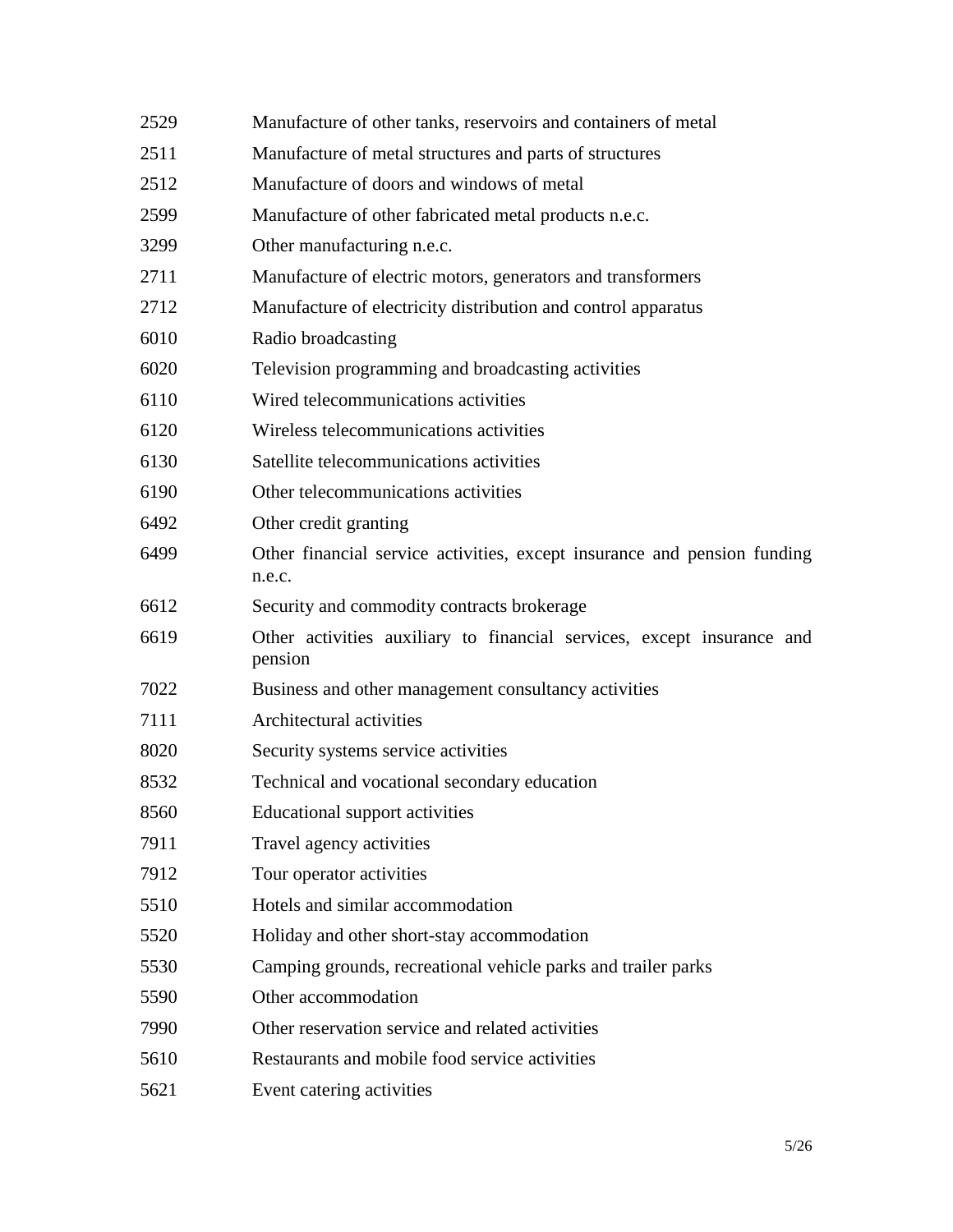| 5629 | Other food service activities                     |
|------|---------------------------------------------------|
| 5630 | Beverage serving activities                       |
| 4619 | Agents involved in the sale of a variety of goods |
| 8621 | General medical practice activities               |
| 8622 | Specialist medical practice activities            |
| 8710 | Residential nursing care activities               |
| 8623 | Dental practice activities                        |
| 8690 | Other human health activities                     |
| 9311 | Operation of sports facilities                    |
| 9312 | Activities of sport clubs                         |
| 9313 | Fitness facilities                                |
| 9319 | Other sports activities                           |
|      |                                                   |

9329 Other amusement and recreation activities n.e.c.

## **Article 6 – Share Capital**

- (1) ROMGAZ S.A share capital is RON 385,422,400, fully subscribed and paid up.
- (2) The share capital is divided in 385,422,400 shares, each having a nominal value of Ron 1.
- (3) The Romanian State owns 269,823,080 shares.
- (4) The Romanian State exercises its rights as shareholder of ROMGAZ S.A through the Ministry of Energy, Small and Medium Enterprises and the Business Environment, having the headquarters in Bucharest, Splaiul Independentei no. 202E, district 6.
- (5) A number of 115,599,320 shares are held by Romanian or foreign, legal and individual shareholders, other than the Romanian State.

## **Article 7 - Increase and Reduction of Share Capital**

- (1) The share capital may be increased by issue of new shares or by increasing the nominal value of existing shares in exchange of new contribution in cash and/or in kind.
- (2) The share capital may be reduced by reducing the number of shares, by reducing the nominal value of shares, as well as by buyback of own shares for subsequent annulment.
- (3) In case the Board of Directors observes that further to losses stated in the annual financial statements, approved according to the law, the net asset of the Company, representing the difference between total assets and total debts, has decreased to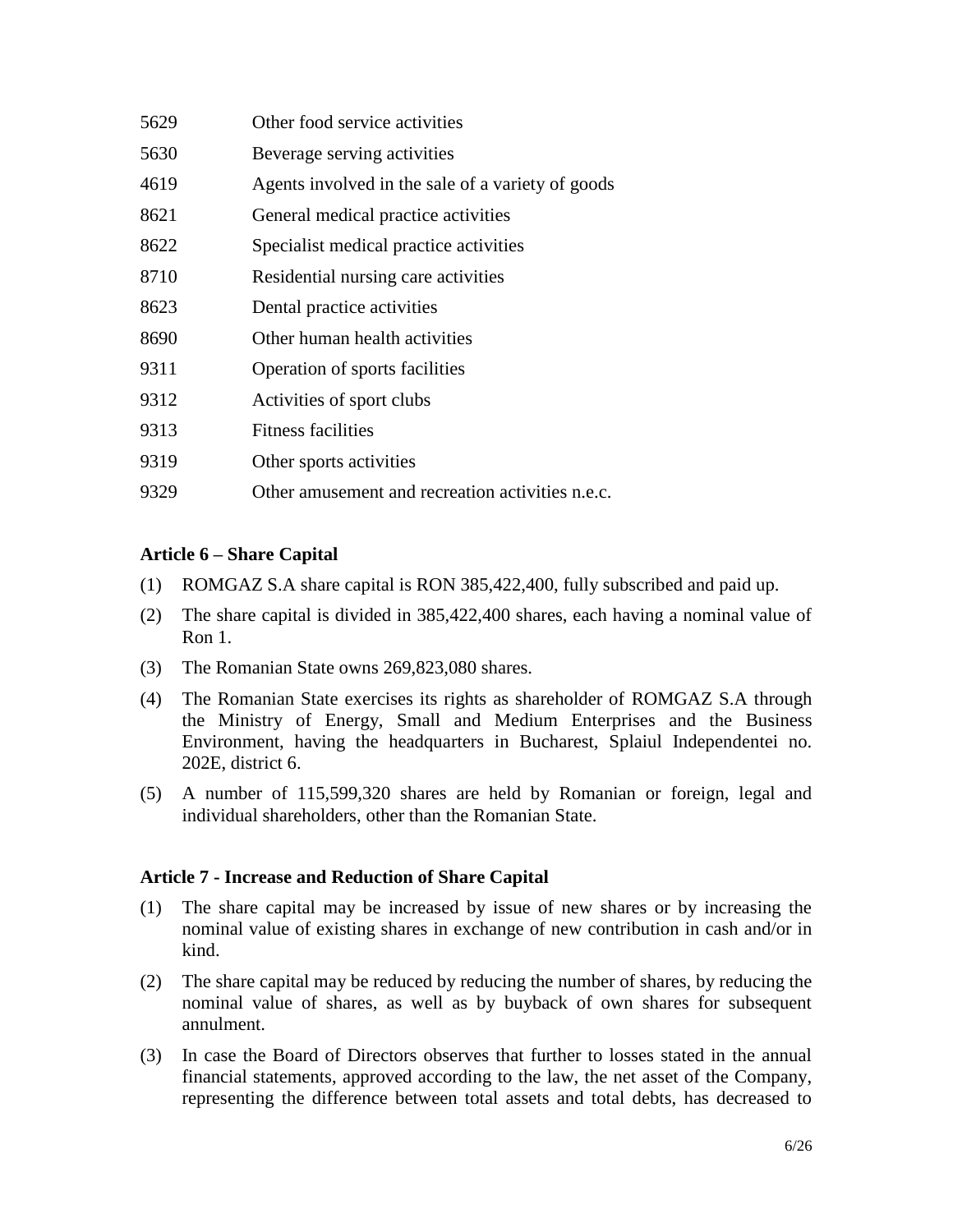less than half of the subscribed share capital, it shall immediately call for the Extraordinary General Meeting of Shareholders in order to decide on the reduction or restoring of the share capital or on dissolving the Company.

## **Article 8 – Shares**

- (1) Company shares are nominative, ordinary, non-divisible, dematerialized and free transferable.
- (2) Preference shares may be issued in compliance with the law, subject to a Resolution of the Extraordinary General Meeting of Shareholders, with priority to dividends and without voting right.
- (3) Issue, conversion and sale of shares shall be done in compliance with the legal provisions and this Articles of Incorporation.
- (4) When a nominative share is owned by several persons, the transfer of the ownership shall be recorded only after a single representative is appointed for voting purposes resulted from such share.
- (5) An independent registrar company shall supervise the Company shares and shareholders, by complying with legal conditions and proceedings.
- (6) For the period when the Company shares are traded on a regulated Romanian market depositary receipts may be issued, the shares issued by the Company underlying such depositary receipts. The depositary receipts may be issued by an entity, other than the Company, considering that the depositary receipts shall be admitted to trading on a regulated market in another member state of the European Union, with the approval of the Extraordinary General Meeting of Shareholders.

## **Article 9 – Depositary Receipts**

- (1) Depositary receipts are securities, granting the holder the rights and obligations for the shares underlying them.
- (2) Depositary receipts grant the right to obtain Company shares through conversion. Conversion is made according to applicable laws.
- (3) In addition and without violating the above mentioned, depositary receipt holders are granted the right to own Company shares.

#### **Article 10 – Shareholders Rights and Obligations**

- (1) When a person acquires the property right of a share, it also acquires the rightful position as shareholder of ROMGAZ S.A together with all rights and obligation arising out of this position, according to the law and this Articles of Incorporation.
- (2) In compliance with all exceptions provided by law, each share whose value was subscribed and fully paid up, grants the shareholder the right: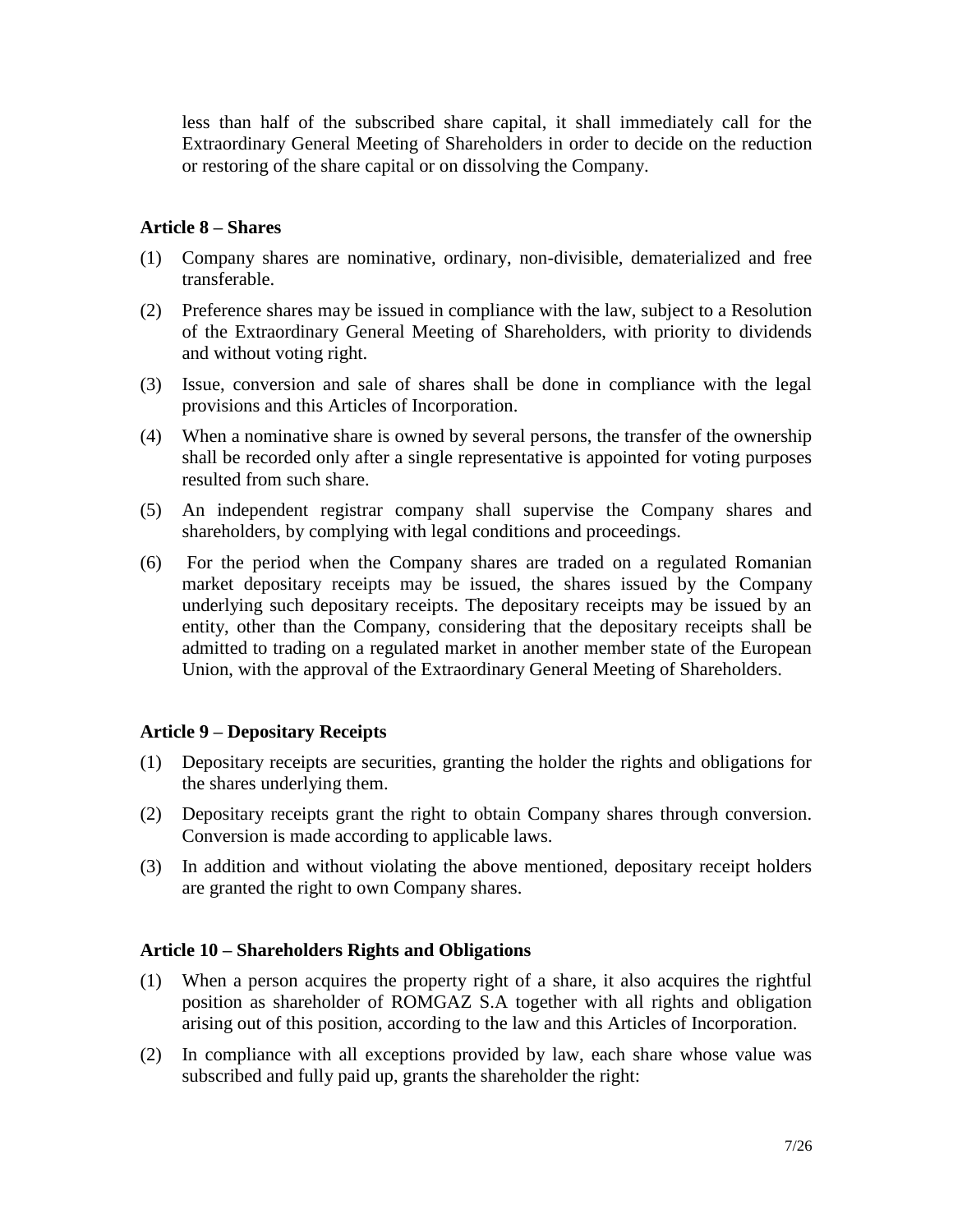- a) to participate in the general meetings of shareholders;
- b) to obtain information necessary for exercising the voting right and the information related to the voting result in the General Meeting of Shareholders;
- c) to cast a vote in the General Meeting of Shareholders;
- d) to receive the payment of the dividends due;
- e) preference right for subscribing for newly issued shares;
- f) to equal treatment for all shareholders of the same class;
- g) any other rights provided by law and this Articles of incorporation.
- (3) Shareholders have to exercise their rights in good faith by complying with the lawful rights and interests of the Company and of the other shareholders.
- (4) If, related to a certain operation, a shareholder, either personally or as representative of another person, has an interest contrary to that of the Company; it shall abstain from the deliberations on such operation.
- (5) Shareholders shall transmit to the Company ex officio or at the request of the Company, all identification and contact data necessary for complying with all conditions related to the exercise of rights and to the fulfilment of Company obligations, provided by law or by this Articles of Incorporation.
- (6) If the data transmitted change, the new data shall be sent by the shareholders ex officio, according to paragraph 5.

#### **Article 11 – Exercise of Rights by Holders of Depositary Receipts (DR)**

- (1) Rights and obligations with respect to shares underlying depositary receipts rest on holders of depositary receipts pro rata with their holding and in consideration of the conversion rate between underlying shares and depositary receipts.
- (2) The issuer of depositary receipts on whose behalf shares underlying depositary receipts are recorded is shareholder within the meaning of and according to Regulation 6/2009 on the exercise of certain rights of shareholders within the general meetings of shareholders of trading companies. To this effect, the issuer of depositary receipts is fully responsible for providing accurate, complete and timely information to holders of depositary receipts, by complying with the instructions written on the documents related to the issue of depositary receipts, referring to informational documents and materials of a General Meeting of Shareholders supplied by the Company for the shareholders.
- (3) For a DR holder to exercise his obligations and rights with respect to a General Meeting of Shareholders, such holder shall transmit to the entity where his depositary receipt account is open, the voting instructions related to the agenda of the General Meeting of Shareholders, so that such information may be sent to the DR issuer.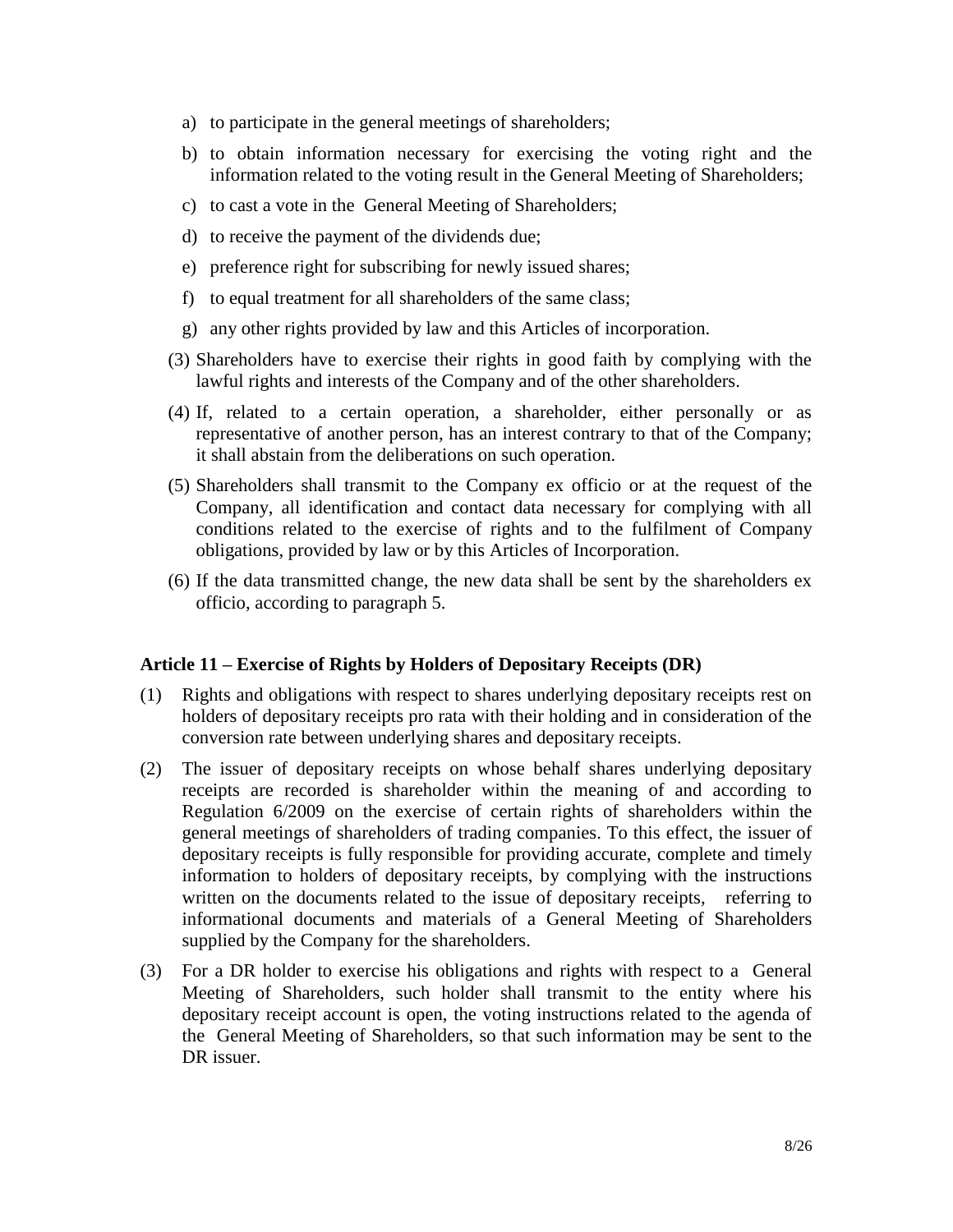- (4) The issuer of depositary receipts casts his vote in the General Meeting of Shareholders of the Company in compliance with and within the limits of the instructions received from the DR holders, which have this right on the reference date established according to applicable legal provisions and by complying with the instructions written on the document related to the issue of depositary receipts.
- (5) For certain underlying shares, the DR issuer may cast in the General Meeting of Shareholders different votes than those casted for other underlying shares.
- (6) The DR issuer is fully responsible for taking all necessary measures so that the entity keeping record of DR holders, intermediaries providing custody services on the market DR are traded and/or any other entities involved in keeping record of DR holders report the voting instructions of DR holders on the agenda of the General Meeting of Shareholders.

#### **Article 12 – Organization and Powers of the General Meeting of Shareholders**

- (1) The general meetings of shareholders are ordinary and extraordinary.
- (2) The ordinary general meetings of shareholders shall meet at least once a year, within 5 months from closing of financial year.
- (3) The Ordinary General Meeting of Shareholders is authorized to decide upon any issues related to Company's activity, except for those provided by law to fall within the powers of the Extraordinary General Meeting of Shareholders.
- (4) The main powers of the Ordinary General Meeting of Shareholders are the following:
	- a) Approving the strategic objectives of the Company;
	- b) Discussing, approving or modifying, as the case may be, the annual financial statements of the Company on the basis of the reports submitted by the Board of Directors and by the financial auditor, and to set the dividend ;
	- c) Discussing, approving or requiring the supplementation or review, as the case may be, of the governing plan, under the provisions of the law;
	- d) Establishing the income and expenditure budget for the next financial year;
	- e) Selecting and dismissing the members of the Board of Directors, and to establish their remuneration;
	- f) Assessing the Board of Directors' governing activity.
	- g) Appointing and dismissing the financial auditor, and setting the minimum duration of the financial audit contract;
	- h) Setting rules on the activity of the General Meeting of Shareholders without violating any legal provisions and this Articles of Incorporation;
	- i) Concluding acquisition documents for non-current assets having an individual or cumulated value exceeding during one financial year 10% of the Company's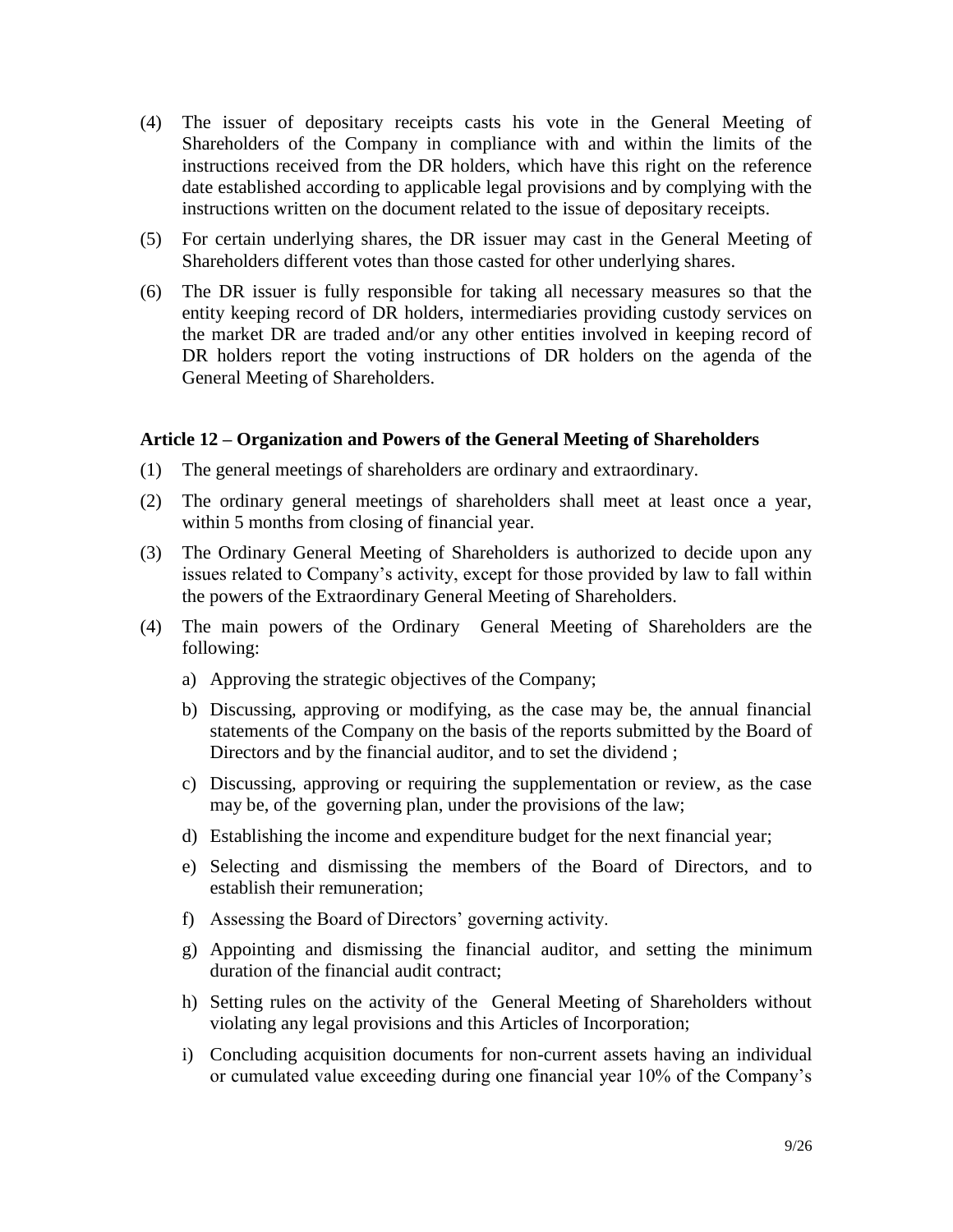total value of non-current assets, excluding receivables, to the same cocontractor or involved persons or to persons acting by joint agreement.

- j) Concluding documents for divestiture, exchange or submission of guarantees for Company's non-current assets having an individual or cumulated value exceeding during one financial year 10% of the Company's total value of noncurrent assets, excluding receivables;
- k) Authorising bond loans whose value exceeds, individual or cumulated, with other ongoing bond loans, the equivalent value in lei of Euro 100 million;
- l) Contracting of bank loans having the value, individual or cumulated, with other ongoing bank loans, higher than the equivalent value in lei of EUR100 million.
- m) Authorizing loans to companies having the value, individual or cumulated, with other ongoing loans to companies, higher than the equivalent value in lei of EUR 50 million.
- n) Concluding documents for guarantees, other than those related to non-current assets of the Company, having an individual or cumulated value in relation to other ongoing guarantees, other than guarantees related to non-current assets, higher than the equivalent value in lei of EUR 50 million.
- (5) The Ordinary General Meeting of Shareholders cannot mandate the Board of Directors to carry out the powers provided under paragraph (4).
- (6) The Extraordinary General Meeting of Shareholders meets as often as required to decide upon the following:
	- a) Changing the legal status of Company;
	- b) Changing the head office of the Company;
	- c) Modifying the scope of activity of the Company;
	- d) Establishing legal persons or partnerships in order to create entities with or without legal personality;
	- e) Increasing the share capital;
	- f) Reducing the share capital or replenish it by issue of new shares;
	- g) Company's merger with other companies or Company's spin-off;
	- h) Early winding-up of the Company;
	- i) Conversion of shares from one category to the other;
	- j) Conversion of a category of bonds to another category or to shares;
	- k) Issue of bonds;
	- l) Concluding acquisition documents for non-current assets having an individual or cumulated value exceeding during one financial year 20% of the Company's total value of non-current assets, excluding receivables;
	- m) Concluding documents for divestiture, exchange or submission of guarantees for Company's non-current assets having an individual or cumulated value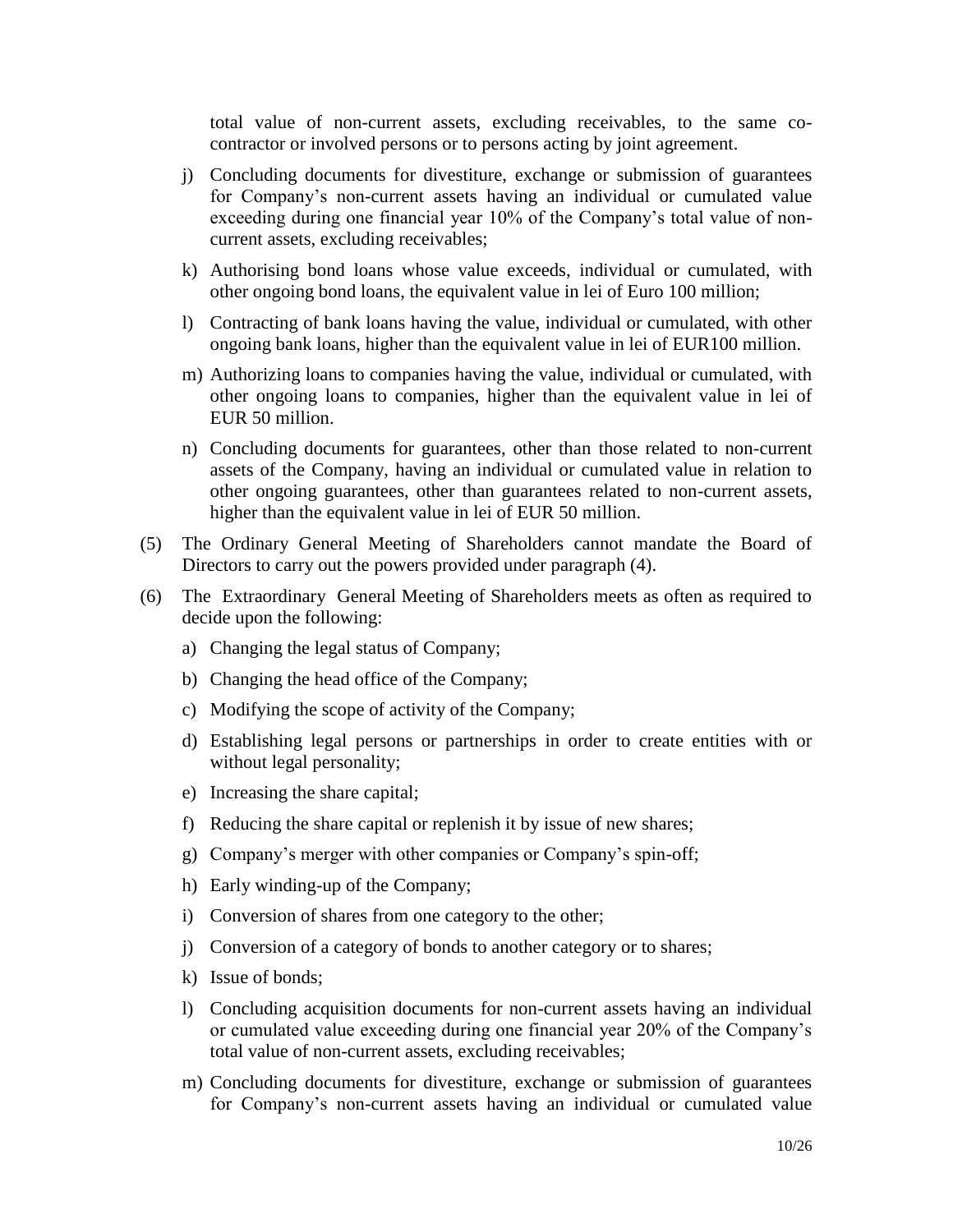exceeding during one financial year 20% of the Company's total value of noncurrent assets, excluding receivables;

- n) Concluding leasing documents for some tangible assets whose individual or cumulated value in relation to the same co-contractor or involved persons acting by joint agreement during one financial year exceeds 20% of the Company's total value of non-current assets, excluding receivables;
- o) Any other amendment to the Articles of Incorporation or any other decision requiring the approval of the Extraordinary General Meeting of Shareholders.
- (7) The Extraordinary General Meeting of Shareholders may delegate to the Board of Directors the powers provided under paragraph (5), items b) and c), in compliance with the legal provisions and these Articles of Incorporation.

#### **Article 13 – Convening the General Meeting of Shareholders**

- (1) The General Meeting of Shareholders shall be convened by the Board of Directors, whenever necessary.
- (2) The Board of Directors convenes the General Meeting of Shareholders at once, upon the shareholders request representing, individually or together, at least 5 % of the share capital. In this case the General Meeting of Shareholders will be convened within 30 days and will meet within 60 days from the receipt of the request.
- (3) The General Meeting of Shareholders will meet at Company's headquarters or in a place indicated in the convening notice.
- (4) Convening of General Meeting of Shareholders shall be made in compliance with the conditions, terms and publicity proceedings provided by law.
- (5) The Convening Notice will include the place and date of the meeting, the meeting commencement time, the agenda that will mention explicitly all the issues under debate, the reference date, how the votes can be casted and a detailed description of the procedure that has to be followed by the shareholders in order to be able to cast their votes.
- (6) Modification or supplementation, as the case may be, of the agenda after convening of the General Meeting of Shareholders, shall be made in compliance with the conditions, terms and proceedings provided by law.
- (7) If the Board of Directors does not convene the General Meeting of Shareholders according to paragraph 2, the shareholders who submitted the request for convening may require the competent court to authorize the convening of the General Meeting of Shareholders, to approve the agenda and to set the reference date, the date and time of the meeting and to appoint one of the shareholders to chair the meeting.

#### **Article 14 - Organizing the General Meeting of Shareholders**

(1) General Meeting of Shareholders are chaired by the Chairman of the Board of Directors.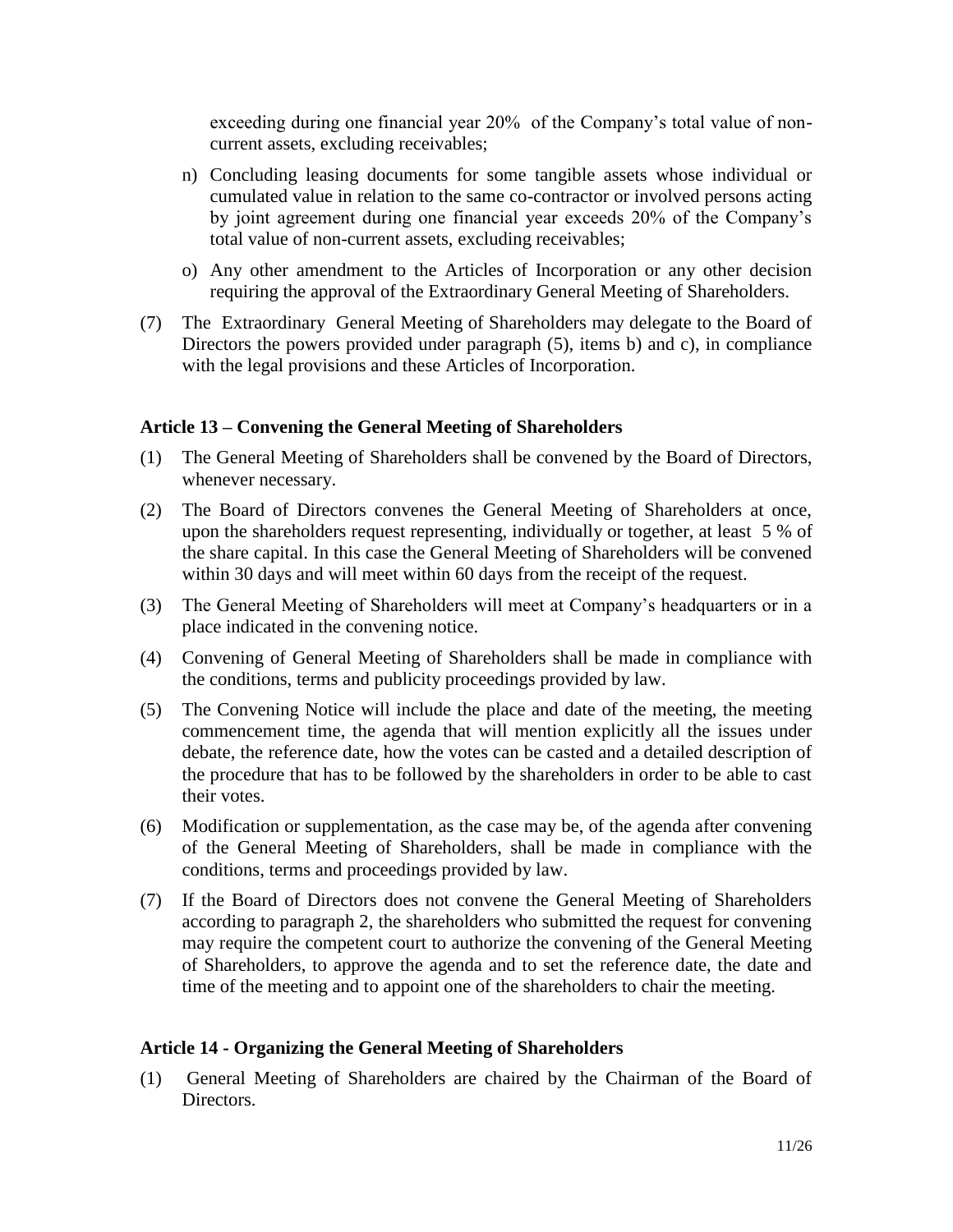- (2) The General Meeting of Shareholders shall elect, from among the present shareholders, 1(one) to 3(three) secretaries who will check the record of attendance indicating the share capital represented by each and the minutes of the meeting prepared by the technical secretary/secretaries in order to note the fulfilment of all legal and statutory formalities for holding the meeting.
- (3) The Chairman of the Board will appoint from among the employees of the Company one or more technical secretaries that will check the fulfilment of all legal and statutory formalities for holding the meeting.
- (4) The minutes of the meeting signed by the Chairman of the Board of Directors and by the meeting secretary, will note the fulfilment of all convening formalities, the date and place of the meeting, the present or represented shareholders, the total number of shares/voting rights, a summary of the debates, the decisions made, and correlatively the number and kind of votes casted for each decision and at the shareholders' request, the statements they made during the meeting.
- (5) All documents related to convening and the record of attendance shall be attached to the minutes of the meeting prepared according to paragraph (2).
- (6) In case the General Meeting of Shareholders was not held on the date and time set in the convening notice, minutes of the meeting shall be prepared containing the reasons for such case.
- (7) The minutes of the meeting provided at paragraph 6 shall be signed by the Chairman of the Board of Directors and by at least one technical secretary.

#### **Article 15 – General Meeting of Shareholders**

- (1) During the General Meeting of Shareholders, the shareholders may exercise their voting rights either personally or by representative.
- (2) Except as provided by law, each share grants the right to one vote in the General Meeting of Shareholders.
- (3) In case a shareholder abstains to vote in connection to one or more items on the agenda, it shall be considered for such shareholder to have waived its right to vote for such items on the agenda.
- (4) Voting during the General Meeting of Shareholders shall always be casted in writing on voting ballots.
- (5) The conventional representation of shareholders during the General Meeting of Shareholders shall be made subject to a special or general written power of attorney, according to the law.
- (6) The conventional representative of the shareholder cannot be replaced by another person.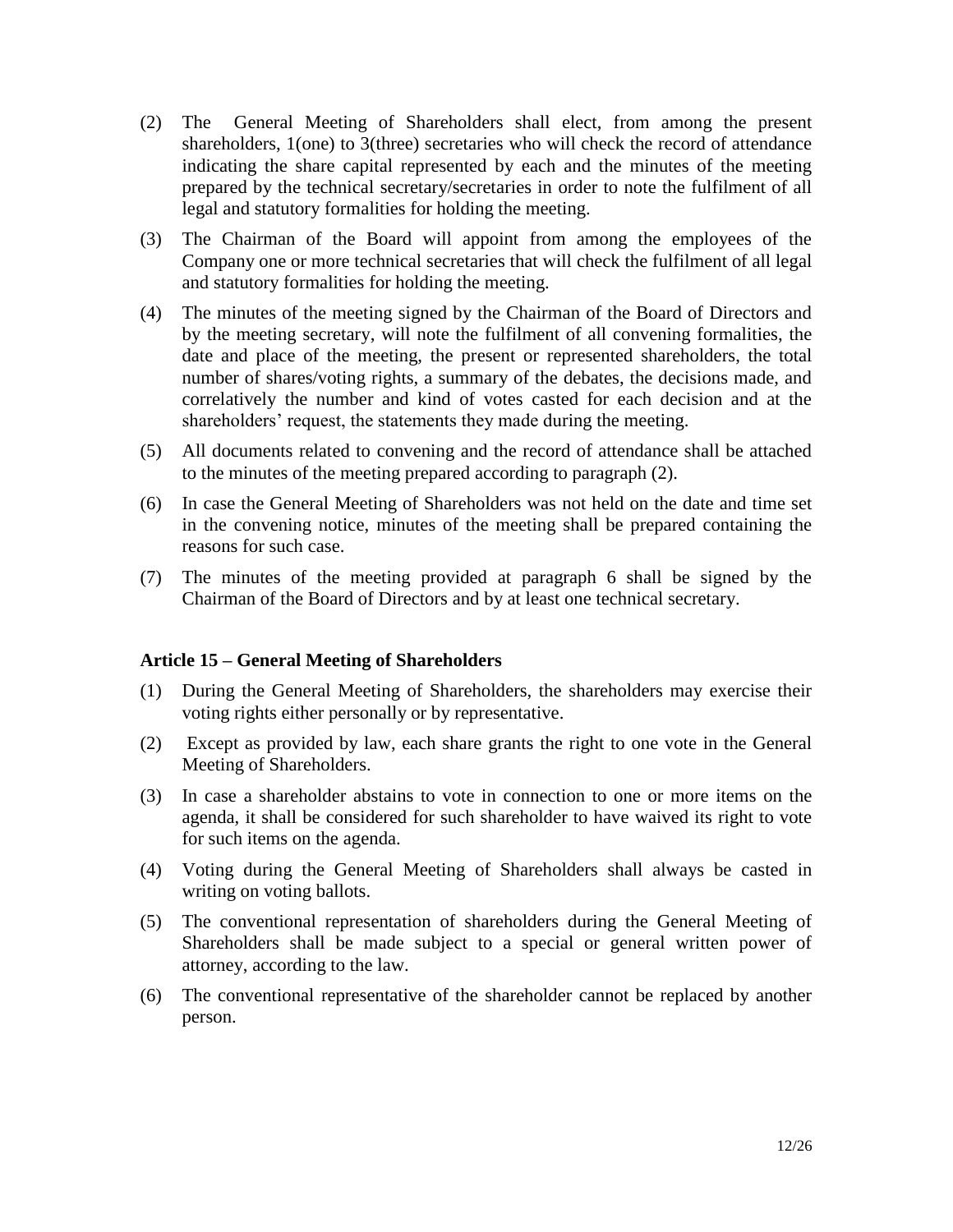- (7) In case the conventional representative is a legal person, it can exercise its power of attorney through any person who is a member of its board of directors, its management or is one of its employees.
- (8) In case the shareholder expressed its vote by correspondence for a General Meeting of Shareholders and it participates in person or by conventional representative to the meeting of the respective General Meeting of Shareholders, the vote expressed by correspondence is considered waived by that shareholder by effect of law without further formalities.
- (9) In case another person than the person who casted the vote by correspondence participates as conventional representative of the shareholder to the General Meeting of Shareholders, he/she shall present to the General Meeting of Shareholders a written waiver of the vote by correspondence signed by the shareholder or by the conventional representative who has expressed the vote by correspondence. This is not required in case the shareholder or the legal representative of the shareholder attends the General Meeting of Shareholders.
- (10) The voting ballots containing the vote by correspondence shall be filed in original copy at the Registry Desk of the Company, or shall be electronically communicated to the Company having the electronic signature incorporated, attached or logically associated, with at least 24 hours prior to the General Meeting of the Shareholders for which the vote by correspondence is exercised, if the law does not stipulate otherwise, under the penalty the vote is not binding.
- (11) In case of voting by conventional representative, the powers of attorney containing general or special mandates shall be filed with the Company's Registry Desk, or shall be electronically communicated to the Company having the electronic signature incorporated, attached or logically associated, with at least 24 hours prior to the General Meeting of the Shareholders for which such shall be exercised or exercised for the first time, if the law does not stipulate otherwise, under the penalty of losing the right to exercise the vote for that meeting.
- (12) In case of vote by legal representative, the proof of such authority shall be made simultaneously with filing/transmitting the vote by correspondence, or with accessing the General Meeting of Shareholders, as the case may be.
- (13) The deliberation of the Ordinary General Meeting of Shareholders at its first convening is valid if shareholders holding at least half of total voting rights are present, and the decisions are to be made by majority of validly casted votes.
- (14) For the second convening, with the same agenda, the Ordinary General Meeting of Shareholders will be able to make decisions irrespective of the quorum and with the majority of votes validly casted.
- (15) The deliberation of the first convening of the Extraordinary General Meeting of Shareholders is valid if shareholders holding at least half of total voting rights are present and decisions are made by majority of votes validly casted.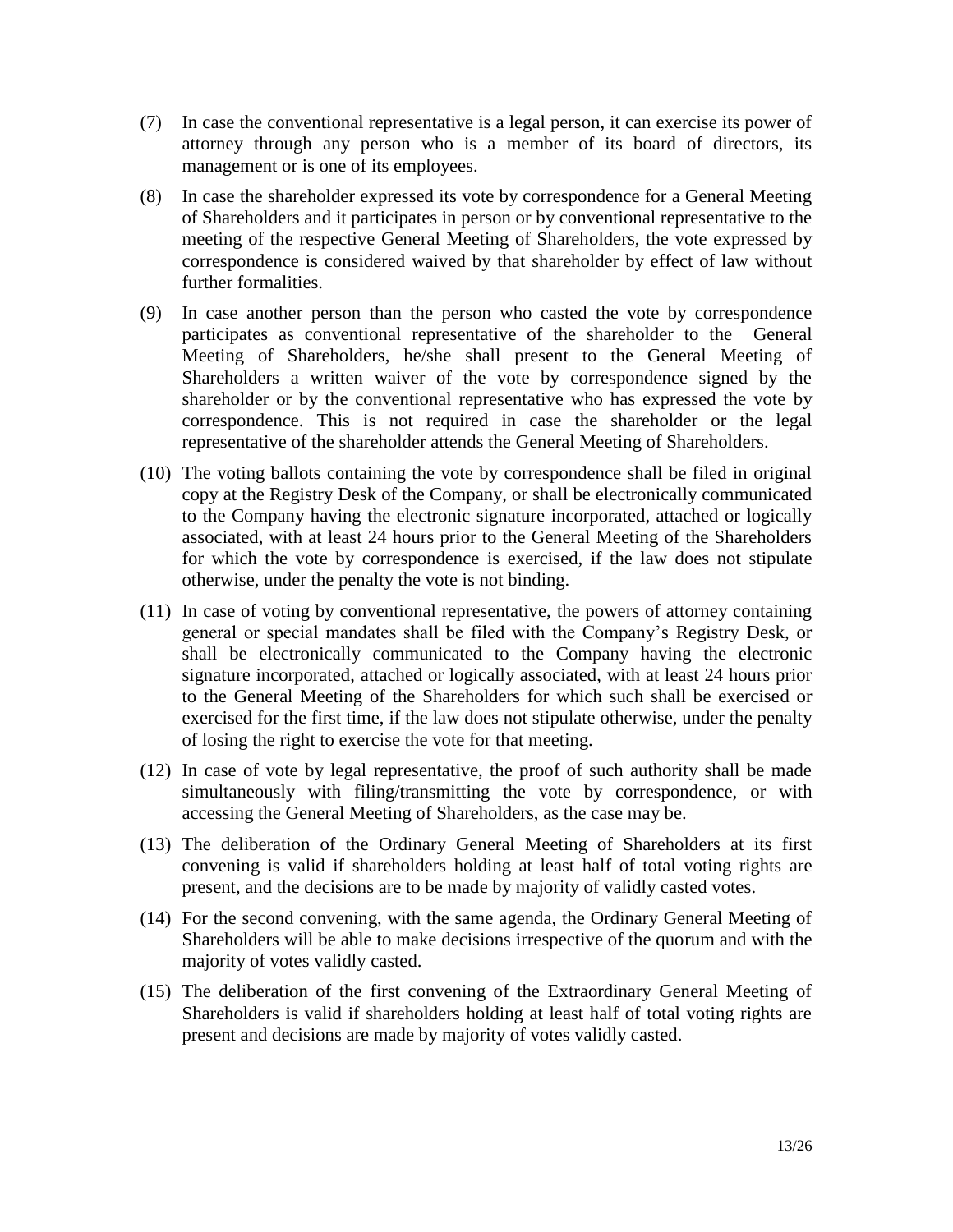- (16) For the second convening with the same agenda, the Extraordinary General Meeting of Shareholders will be able to make decisions in case shareholders holding at least a quarter of the total number of voting rights are present and more than half of the votes are validly casted.
- (17) Relating to the validity of a decision of the General Meeting of Shareholders, should there be legal provisions mandatorily stipulating a different quorum or a different majority of votes than provided in the Articles of Incorporation, than such laws shall apply accordingly.
- (18) Upon calculating the quorum of a General Meeting of Shareholders, the following shall be taken into consideration:
	- a) the number of shares for which the shareholders attending the meeting in person or by representative cast a vote in person or by representative "in favour" or "against" or exercise the option to "abstain";
	- b) the number of underlying shares for which the GDR issuers attending the meeting in person or by representative cast a vote "in favour" or "against" or exercise the option to "abstain", according to the instructions received from the GDR holders.
- (19) The issuer of GDRs notifies the issuer of underlying shares on the number of underlying shares for which it votes during the General Meeting of Shareholders simultaneously with the filing/transmittal of the vote by correspondence, or upon calculating the quorum of the General Meeting of Shareholders.
- (19) The decision of a General Meeting of Shareholders to modify the rights and obligations related to a category of shares will be effective only upon the approval of such decision by the special meeting of shareholders included in that category.
- (20) The provisions of these Articles of Incorporation related to convening, quorum and performance of the General Meeting of Shareholders shall apply to the special meetings accordingly.
- (21) The decisions initiated by special meetings shall be subject to the approval of the corresponding General Meetings.

#### **Article 16 – Resolutions of the General Meeting of Shareholders**

- (1) The resolutions of the General Meeting of Shareholders will be prepared based on the minutes of meeting and will be signed by the Chairman of the Board of Directors and by the secretary of the meeting.
- (2) In order to be binding upon third parties, the resolutions of the General Meeting of Shareholders shall be filed with the Trade Register within 15 days, in order to be included in the register and published in the Official Gazette of Romania, Part IV.
- (3) The decisions made in the General Meeting of Shareholders are binding even upon the shareholders who were not present in the meeting or who voted against.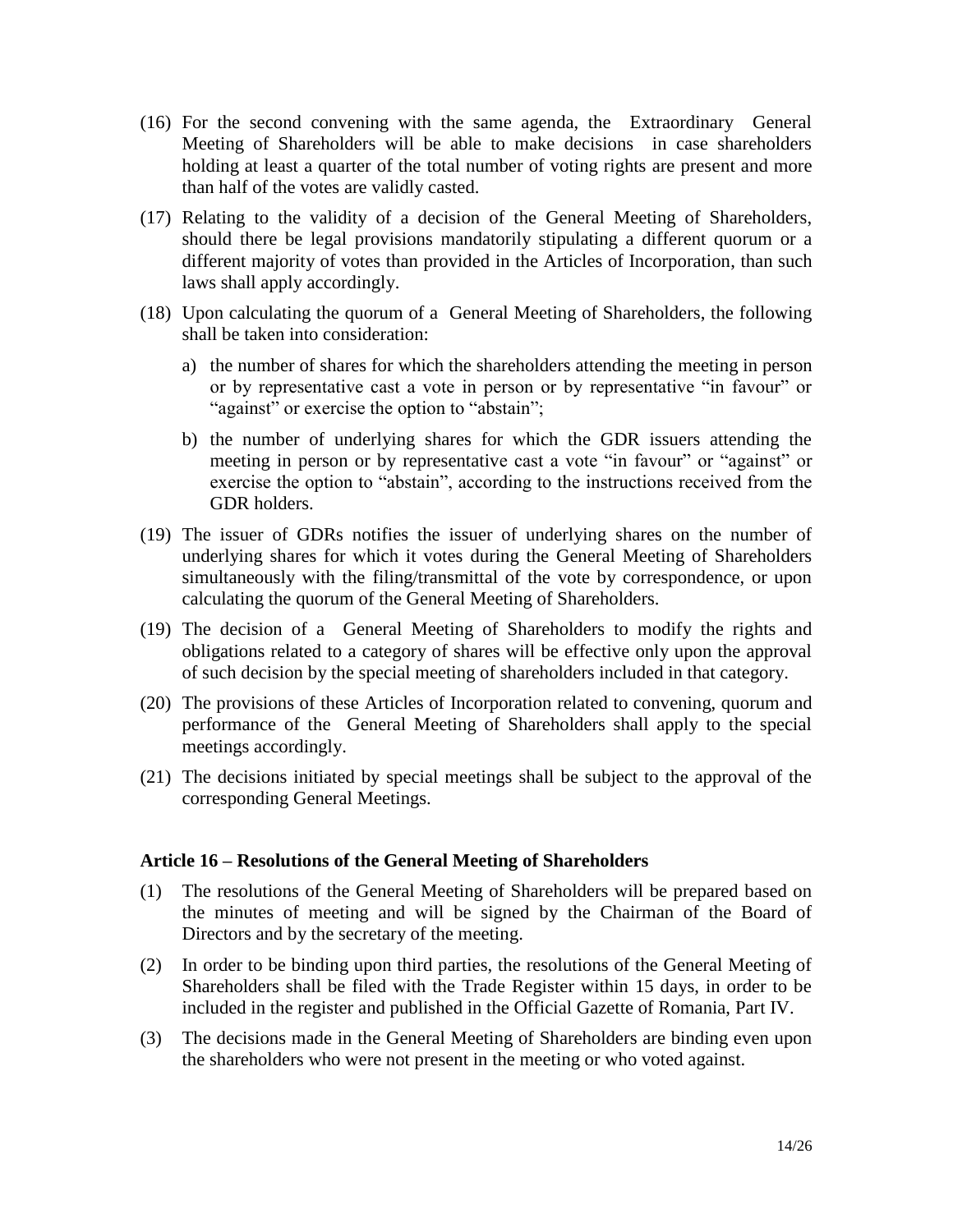(4) The decisions of the General Meeting of Shareholders that are not in compliance with the law or with the Articles of Incorporation can be challenged in court, under the conditions and terms provided by the law.

#### **Article 17 – Organization of the Board of Directors**

- (1) The Company is governed by a Board of Directors composed of 7 (seven) Directors.
- (2) The majority of the members of the Board of Directors shall be non-executive and independent Directors, and at least one of them shall have a degree in economics and at least 5 years of experience in the fields of economics, accounting, audit or finance.
- (3) Directors are selected by the General Meeting of Shareholders in compliance with the applicable law and these Articles of Incorporation.
- (4) In case the cumulative vote method is applied, the Directors in office on the date of the General Meeting of Shareholders where the cumulative vote is applied shall be included on the list of candidates along with the candidates proposed by the shareholders.
- (5) The mandate of the Directors in office on the date of the Ordinary General Meeting of Shareholders where the cumulative vote is applied who are not reconfirmed by cumulative vote as members of the Board of Directors shall be deemed to be revoked by the resolution of the Ordinary General Meeting of Shareholders.
- (6) The mandate of the Directors in office on the date of the General Meeting of Shareholders where the cumulative vote was applied shall continue, in case they are reconfirmed by the cumulative vote method.
- (7) The Board of Directors elects from its membership the Chairman of the Board. The Board of Directors may revoke the mandate of the Chairman at any time.
- (8) No person shall serve simultaneously as Chairman of the Board of Directors and manager of the Company, or exercise both the mandates of Chairman of the Board of Directors and manager of the Company.
- (9) When the Chairman of the Board is temporarily unable to fulfil his/her duties, the Board of Directors may appoint another Director to exercise the mandate of the Chairman of the Board.
- (10) For the time period when there are no appointed Chairman and/or a Chairman substitute or, even if appointed, such are not able to exercise the Chairman's mandate, such mandate shall be exercised by the eldest member of the Board, as Chairman substitute, who is able to exercise such mandate.
- (11) All references herein to the Chairman of the Board of Directors shall also mean his/her substitute, to the extent the latter exercises the Chairman's mandate.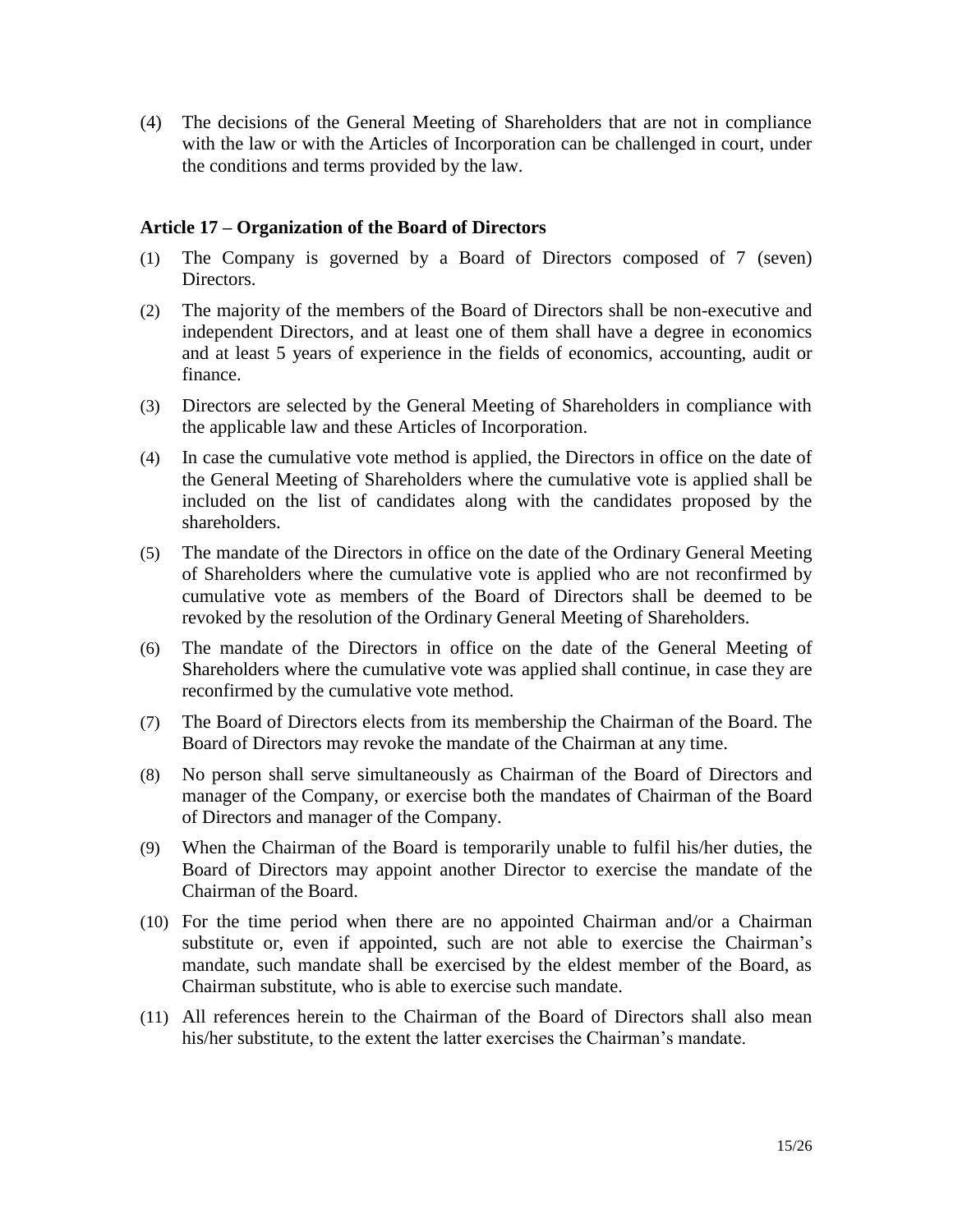- (12) The Board of Directors shall appoint a Secretary who shall fulfil the registry and secretary works in connection with the Board's activity and shall support its activity.
- (13) The duration of the mandate of the members of the Board of Directors shall be 4 years, except as otherwise provided by law or herein.
- (14) The mandate of a Director and the mandate of the Chairman of the Board shall commence on the date provided in the appointment resolution or, in case such is not stipulated, on the first day following the resolution of appointing the person in charge with exercising the mandate of Director or Chairman of the Board of Directors, as the case may be.
- (15) The Director's mandate shall terminate upon its expiry, when revoked, upon his or her resignation, or for any other grounds of termination as provided by law, this Articles of Incorporation or the mandate contract.
- (16) In case the mandate is revoked on grounds not attributable to the director, he/she is entitled to receive from the Company a compensation for the remaining period of the mandate contract irrespective of the date of revocation.
- (17) The mandate of the Chairman of the Board of Directors shall terminate upon its expiry, when revoked, upon his or her resignation, and in all cases of termination of a Director's mandate.
- (18) The position of Director or Chairman of the Board of Directors becomes vacant upon termination of the mandate of Director or Chairman of the Board, as the case may be.
- (19) Vacancy of the positions of Director or Chairman of the Board shall be determined by resolution of the Board of Directors.
- (20) In case the position of Director becomes vacant before the expiry of the mandate, the newly appointed Director shall continue the term of its predecessor's mandate.
- (21) In case the Ordinary General Meeting of Shareholders decides on supplementing the number of Board members, the mandate duration of the first Directors appointed in the supplemented positions shall equal the remaining duration of the ongoing mandates as of the date of supplementing the number of Board members.
- (22) Appointment of a Director shall not be valid unless such person expressly acknowledges such appointment within 15 days of the appointment resolution or the date she or he has taken note of the appointment resolution, by written statement, submitted to the Company.
- (23) Resignation of the mandate as Director or Chairman shall be notified to the Board of Directors at least 30 days prior to the date intended to vacate the position by resignation, under the penalty of payment of compensation.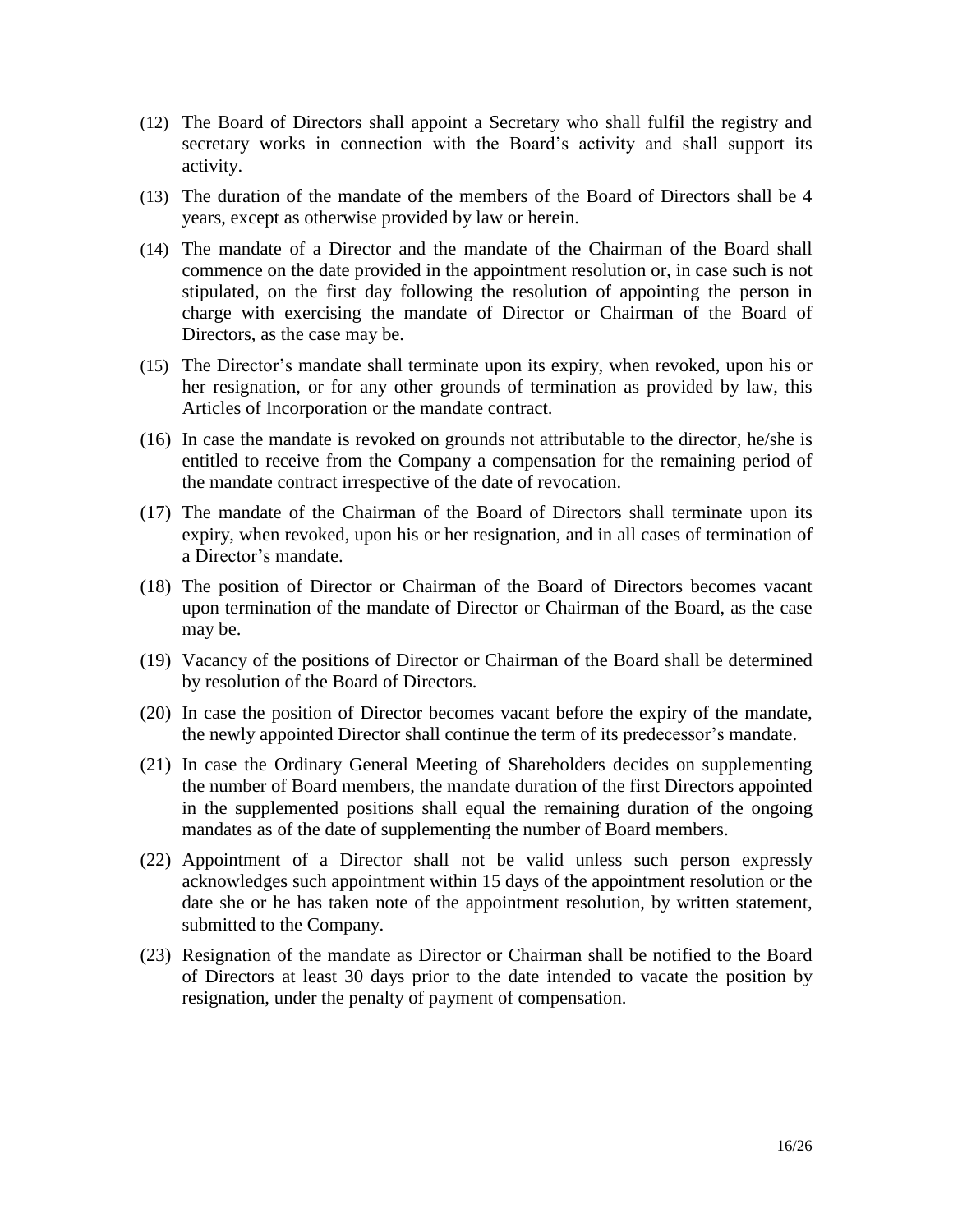#### **Article 18 – Directors' Rights and Obligations**

- (1) Directors' rights and obligations, as well as their incompatibility cases, are provided by the Director Agreements/Contracts of Mandate concluded with the Company, these Articles of Incorporation and the legal provisions applicable to public company directors.
- (2) The Directors submit to the Company, *ex officio* or upon the Company's request, all identification and contact data and any other personal data required to ensure the conditions to fulfil the Company's obligations, as provided by law or by these Articles of Incorporation.
- (3) In case data provided in accordance with paragraph 2 is modified, the new data shall be submitted *ex officio* by the Director.

#### **Article 19 – Board of Directors Competencies**

- (1) The Board of Directors shall perform all acts that are required and useful to achieve the scope of business of the Company, except for those under the competence of the General Meeting of Shareholders as provided by law.
- (2) The Board of Directors shall delegate the competencies of managing the Company in accordance with the conditions and limitations provided by law and these Articles of Incorporation.
- (3) The Board of Directors shall have the following basic competencies that may not be delegated to managers:
	- a) Establishing the core business and the development directions of the Company;
	- b) Approval of the Company Management Plan;
	- c) Establishing the accounting policies, the internal administration control system as well as approval of financial planning;
	- d) Appointment and dismissal of the managers, including the Director General and establishment of their remuneration;
	- e) Control of managers' activity;
	- f) Preparing the Board of Directors annual report;
	- g) Organising the meetings of the General Meeting of Shareholders, and implementing its resolutions;
	- h) Filing requests for opening proceedings to prevent insolvency and insolvency proceedings of the Company;
	- i) Elaboration of rules regarding the own activity and rules for advisory committees and managers so as not to contravene the provisions of law and these Articles of Incorporation;
	- j) Establishing or dissolution of secondary offices (branches, agencies, branch offices or any other work locations);
	- k) Other competencies of the Board of Directors that cannot be delegated in accordance with the law.
- (4) The Chairman of the Board of Directors shall have the following competencies: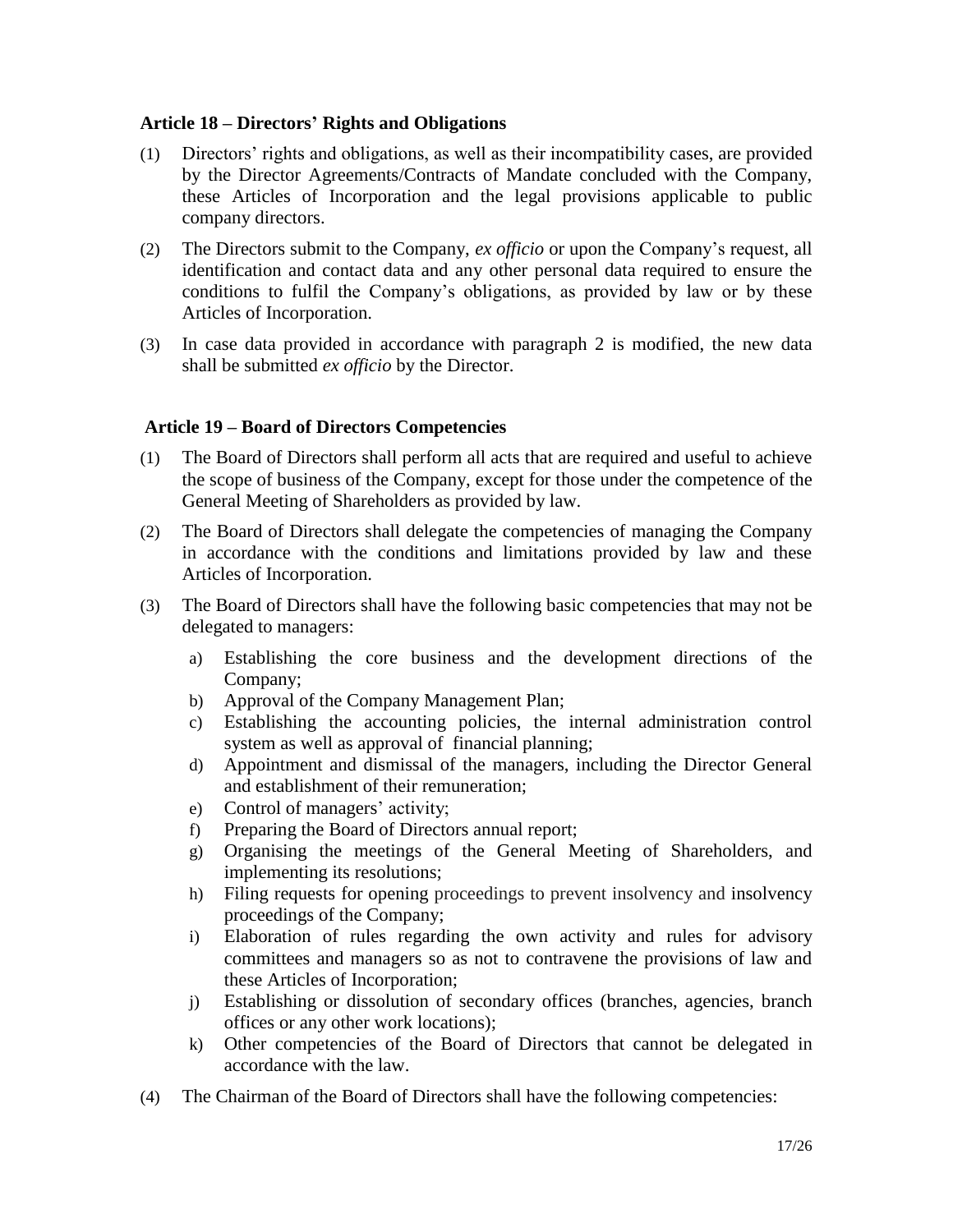- a) Chairs the General Meeting of Shareholders;
- b) Convenes, establishes the agenda and chairs the Board of Directors meetings;
- c) Coordinates the Board of Directors activity;
- d) Overlooks the activity of Company bodies;
- e) Represents the Board of Directors in the relationship with the managers of the Company;
- f) Other competencies provided by law or herein;

#### **Article 20 – Convening the Board of Directors Meetings**

- (1) The Board of Directors convenes as often as it is necessary, but at least every three months.
- (2) Meetings of the Board of Directors shall be convened by the Chairman: *ex officio*, upon the reasonable request of at least 2 Directors or upon the Director General's request.
- (3) If a meeting of the Board of Directors is convened by Directors or by the Director General, the agenda shall be established by the requestors, and the Chairman shall have to comply with the request.
- (4) Meetings of the Board of Directors are usually held by meeting in person of the Directors at the registered office of the Company or in another location established by the convening notice.
- (5) Meetings of the Board of Directors may be also held by conference call or videoconference, under the terms established by the resolution of the Board of Directors.
- (6) The convening notice shall include the venue by indicating the address, the date and time of the meeting, the agenda and how the voting rights may be exercised.
- (7) In the case provided at paragraph (5), the convening notice shall include the date and time of the meeting, the agenda, how the communication is to be made, and how the voting rights may be exercised.
- (8) The convening notice accompanied by materials related to the items on the agenda shall be submitted to the Directors not later than 5 days prior to the date set for the meeting of the Board of Directors.
- (9) The Board of Directors, while convened, may adopt resolutions on issues that are not included on the agenda proposed in the convening notice only in exceptional situations, justified by the emergent nature of such situation and by the Company's interest. The Board of Directors shall decide whether the exceptional nature of such situation and the Company's interest require adoption of resolutions during the respective meeting.
- (10) In exceptional situations, justified by their emergent nature and the Company's interest, the Board of Directors may take decisions by unanimous vote expressed in writing by the Directors even without convening a meeting. The Chairman of the Board of Directors shall decide whether the exceptional nature of such situation and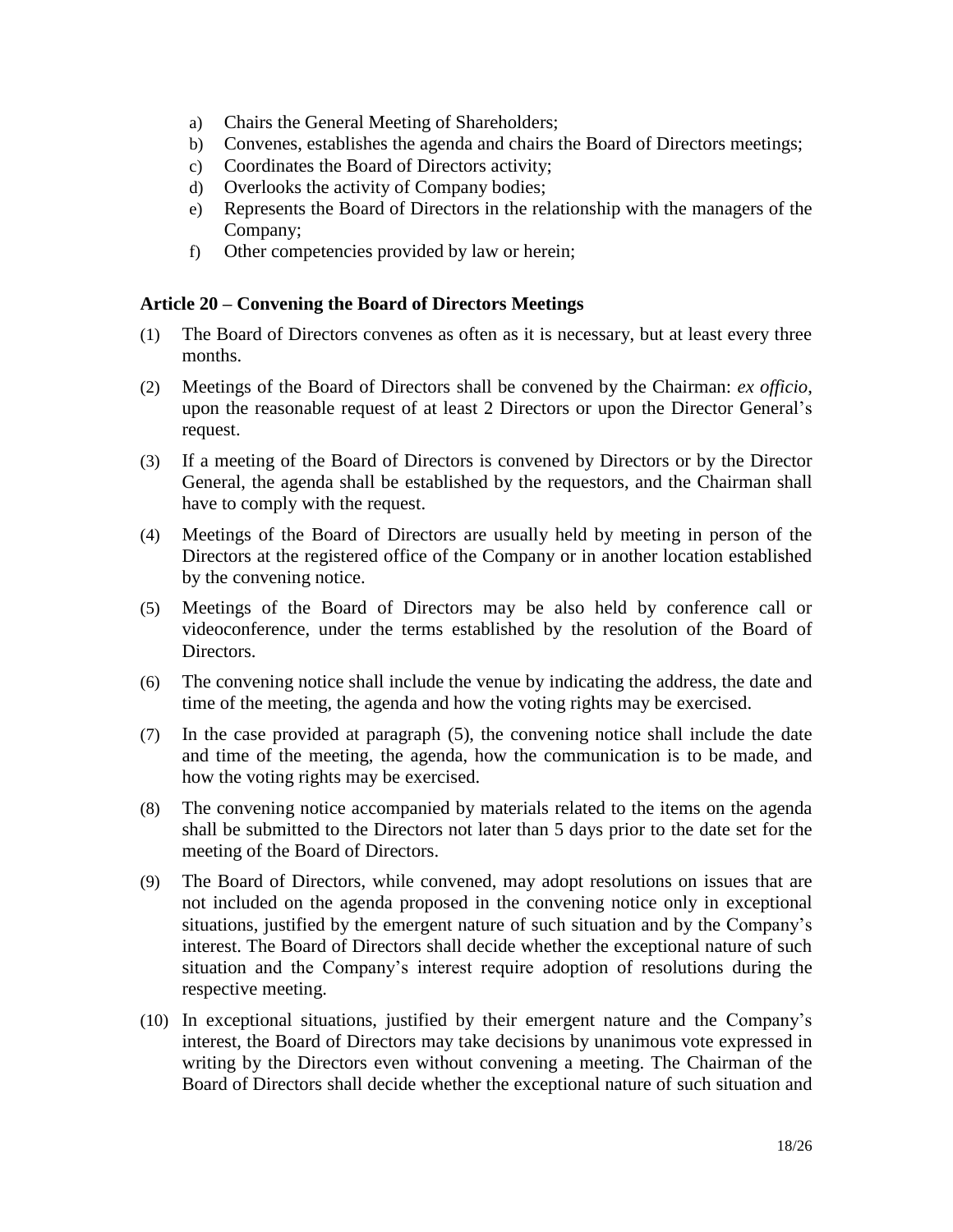the Company's interest require adoption of resolutions in writing without convening a meeting.

#### **Article 21 – Meetings of the Board of Directors**

- (1) Board meetings shall be chaired by the Chairman.
- (2) The Directors shall have to be present and participate actively in the meetings of the Board of Directors.
- (3) No decision shall be valid unless taken in a meeting where the majority of the Board members are present and with the majority of the valid casted votes.
- (4) Votes in the meetings of the Board of Directors may be casted directly or by representative.
- (5) Vote by representative may not be casted unless the representative is another Director under a special mandate.
- (6) For voting purposes, a Director may represent only one absent Director.
- (7) The direct vote may be casted by correspondence or by electronic means, under the conditions set by the resolution of the Board of Directors.
- (8) Each Director has the right to cast a single vote, directly or by representative, when a decision is taken by the Board of Directors.
- (9) In case of parity of votes, the Chairman's vote is decisive.
- (10) If in a certain business a Director has an interest to the contrary to the Company's interests, directly or indirectly, the Director shall have to inform the other Directors and the internal auditor of such, and he/she shall not take part in any deliberation related to such business. Such Director shall have the same obligation in case he/she is aware that, for a certain business, his/her husband, wife, relatives or in-laws up to the 4<sup>th</sup> degree inclusively are interested in such business.
- (11) The meetings of the Board of Directors shall be audio recorded and such recordings shall be archived by due care of the Secretary of the Board of Directors.

#### **Article 22 – Minutes of the Meeting and the Resolution of the Board of Directors**

- (1) Minutes of meetings shall be prepared after each Board meeting and shall include: first and last name of the participating Directors, the representing Directors, the order of deliberations, the decisions taken, the number and nature of votes casted, for each decision, the manner of voting and, upon request, the separate opinions.
- (2) The minutes shall be recorded in the Register of Board Meetings and shall be signed by the Chairman and by the Directors present at the meeting.
- (3) The Board resolution shall be issued based on the minutes of the meeting and shall include all the decisions taken during that meeting.
- (4) The resolution prepared in accordance with the above mentioned paragraph shall be signed by the Chairman.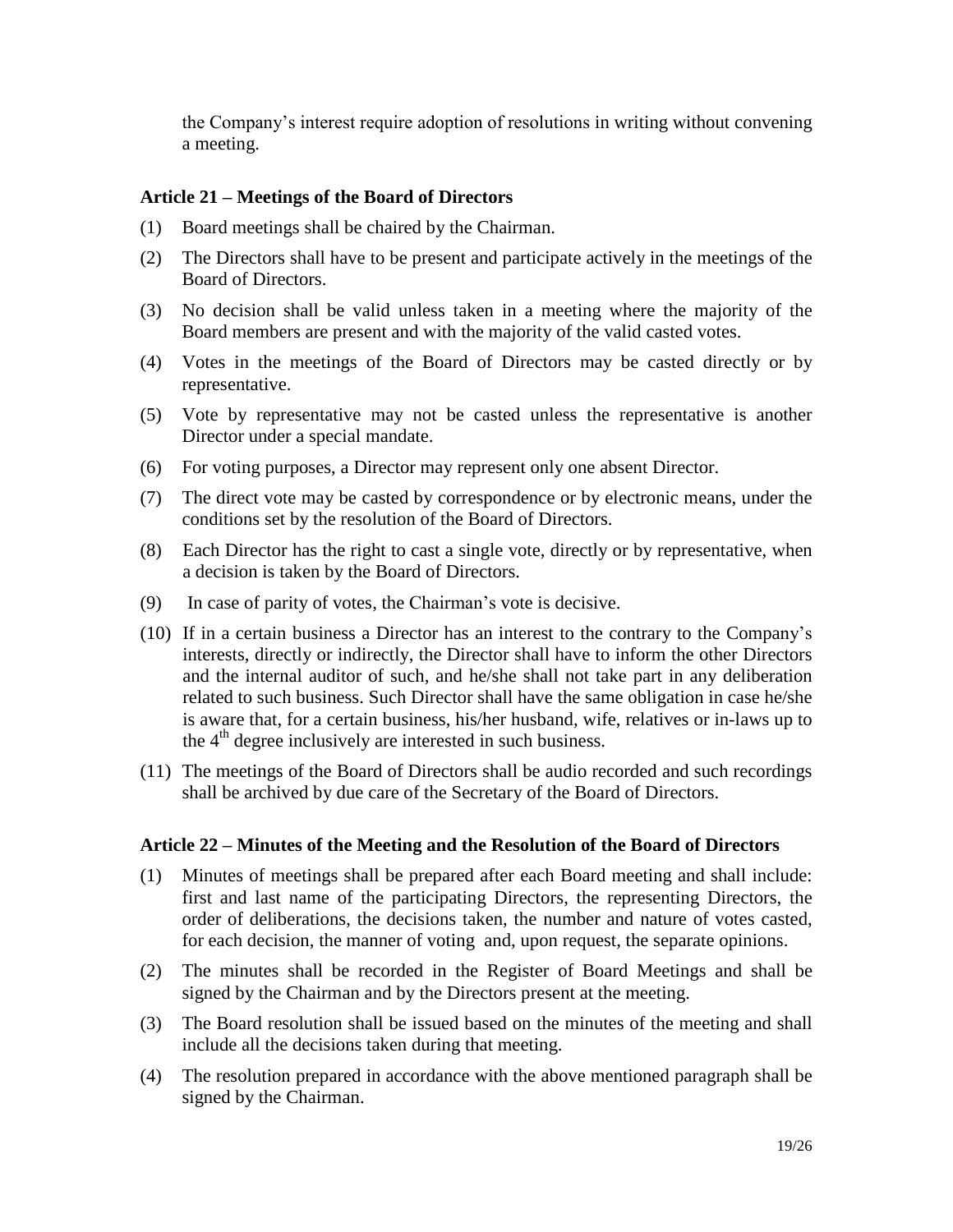- (5) A file shall be prepared for each Board meeting comprising all documents related to the convening, the materials presented in the meeting to support the items of the agenda, the resolution of the Board, and, as the case may be, the power of attorney for the vote by representative, the letters for casting the vote by correspondence and the copies of the letters for casting the vote by electronic means, certified by the Secretary.
- (6) Except as provided by law, the resolutions of the Board may be challenged in court under the terms and conditions provided by law.

#### **Article 23 – Advisory Committees**

- (1) The Nomination and Remuneration Committee and the Audit Committee shall be established within the Board of Directors.
- (2) The Board of Directors may also establish other advisory committees.
- (3) The Board of Directors shall appoint the members of each advisory committee, whereby one shall be appointed as chairman of the committee.
- (4) The capacity as member of the advisory committees terminates by revoking, resignation, and in all cases of termination of the Director's mandate.
- (5) Refusal to accept the capacity as member or as chairman of an advisory committee or resignation as member or chairman of an advisory committee without providing solid arguments represents a righteous reason for the General Meeting of Shareholders to exercise its right to revoke the mandate as Director.
- (6) In case of termination of the capacity as member or chairman of an advisory committee, the Board appoints another Director for the vacant position.
- (7) The meetings of each committee shall be convened by the respective chairman and shall contain at a minimum the venue, date and time of the meeting, as well as the agenda.
- (8) The chairman of each advisory committee shall chair the meetings and represent the committee in the relationship with the Board.
- (9) If the chairman of the committee is not able to exercise his/her competences, he/she may authorise another person to exercise the competences, inclusive the voting right, subject to a special mandate.
- (10) The members of the advisory committees shall have to participate in the meetings of the committee.
- (11) Each member of the committee has the right to cast a single vote, personally or by representative, on a decision of the committee. In case of an equal number of votes, the chairman's vote will be decisive.
- (12) No decision shall be valid unless the two conditions stated below are cumulatively fulfilled:
	- a) the decision is taken in a meeting where the majority of the Board members are present;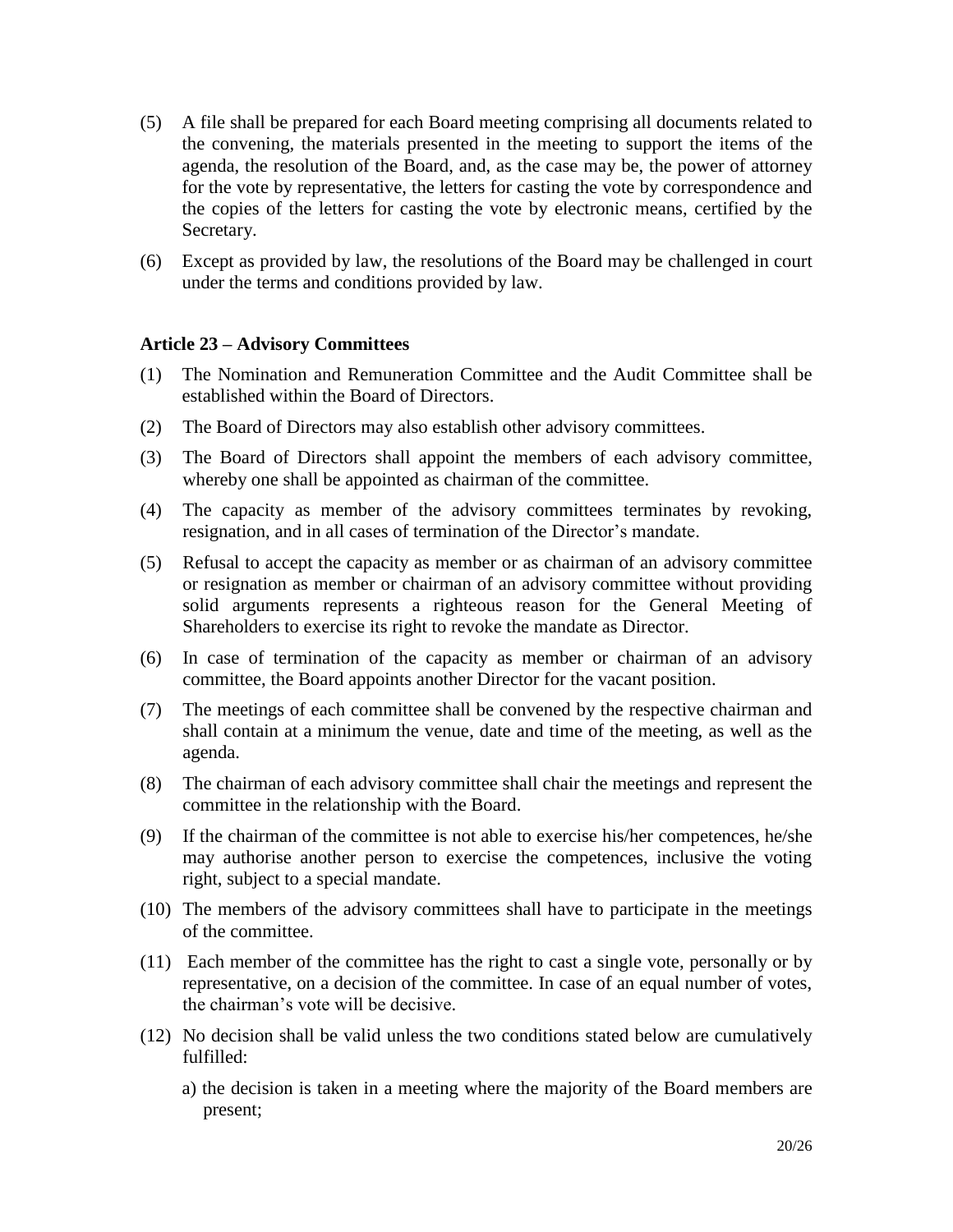b) the decision is taken with the majority of the valid casted votes.

- (13) The minutes of the meeting shall be prepared for each meeting of the advisory committee and shall comprise the first and last name of the present members, the decisions taken, the number and kind of votes casted for each decision and, upon request, separate opinions.
- (14) Each advisory committee mentioned under paragraph (1) shall comprise non-executive directors, including at least one independent director.
- (15) The Board of Directors may subsequently regulate the activity of the advisory committees, so as not to contravene the legal provisions or these Articles of Incorporation.
- (16) Main responsibilities of the Nomination and Remuneration Committee are the following:
	- a) formulates nominations for director positions, including the Chairman of the Board of Directors;
	- b) prepares and submits the procedure for selection of candidates for management positions;
	- c) recommends candidates for management positions;
	- d) prepares recommendations on remuneration of managers;
	- e) other duties that are established by the Board of Directors, or provided by the law.
- (17) Main responsibilities of the Audit Committee are as follows:
	- a) monitors the financial reporting process;
	- b) monitors the effectiveness of internal control, audit, and risk management systems;
	- c) monitors the statutory audit of annual financial statements and consolidated annual financial statements;
	- d) verifies and monitors the independence of the statutory auditor or the audit firm;
	- e) other duties established by the Board of Directors or provided by the law.

#### **Article 24 –Managers**

- (1) The Board of Directors delegates, fully or partially, the managing competencies of the Company to one or more managers, appointing one of them as Director General.
- (2) The Board of Directors shall appoint the manager/managers to whom the managing competencies of the Company shall be delegated, according to paragraph (1), in compliance with applicable legal provisions related to appointment of public companies managers.
- (3) Manager/managers shall be responsible for taking all measures relating to the management of the Company, within the scope of the Company's activity and in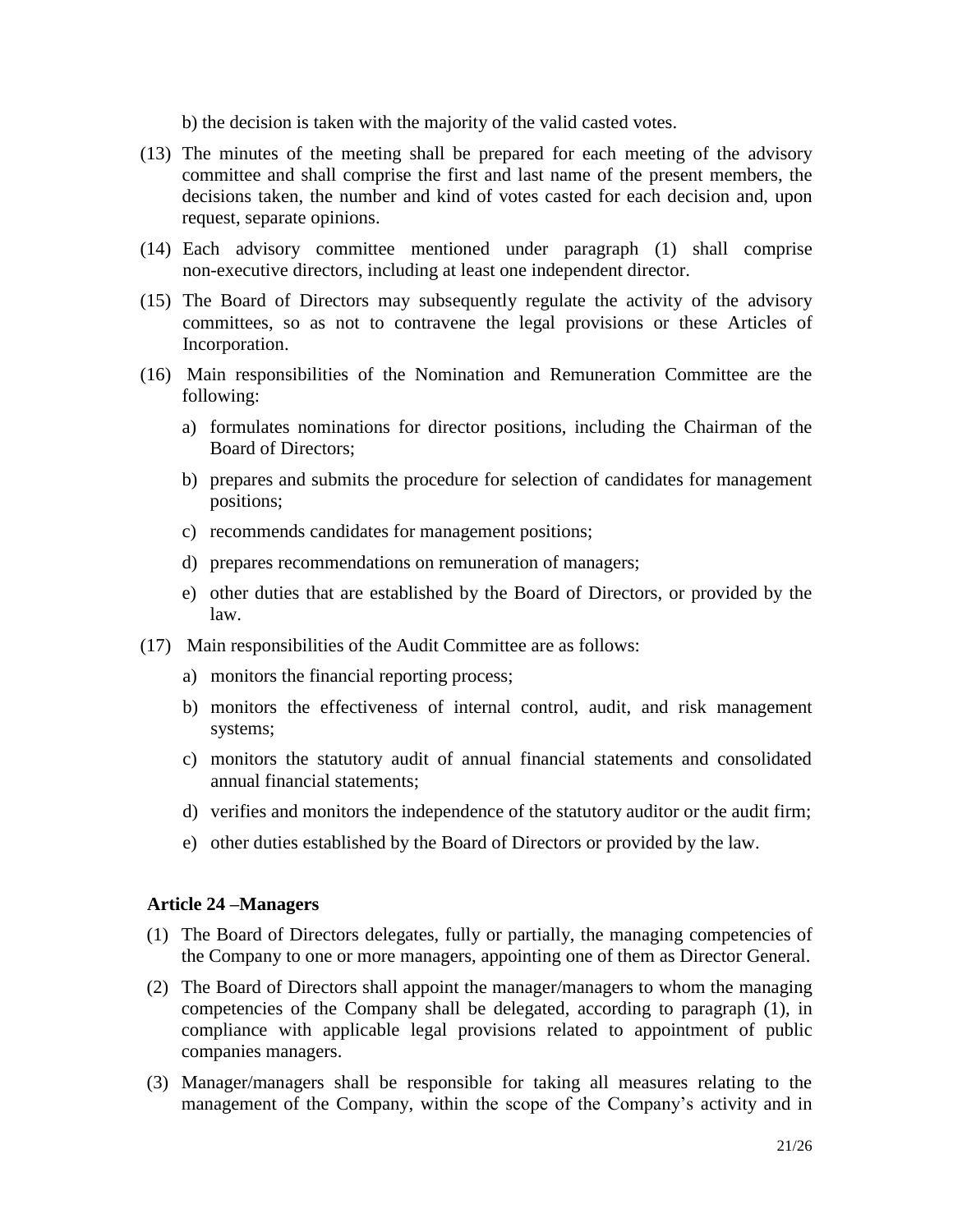compliance with the exclusive competencies of the Board of Directors and of the General Meeting of Shareholders, provided by the law or these Articles of Incorporation.

- (4) Manager/managers shall inform the Board of Directors upon the performed and considered operations on a regular basis and comprehensively.
- (5) The Director General shall represent the Company in the relationship with third party, including the law court.
- (6) The duration of the manager's mandate shall last 4 years and may be renewed.
- (7) The manager's mandate shall terminate upon expiry, by revocation of mandate, resignation, as well as any other cause of termination of mandate provided by law, these Articles of Incorporation or the Contract of Mandate.
- (8) In case the mandate is revoked on reasons not imputable to the manager/managers, he/she/they is/are entitled to a compensation for the remaining period of the contract, irrespective of the date of revocation.
- (9) The appointment of a manager shall not be valid unless such person expressly acknowledges such appointment within 15 days of the appointment resolution or the date she or he has taken note of the appointment resolution, by written statement, submitted to the Company.
- (10) Resignation of the manager shall be notified to the Board of Directors at least 30 days prior to the date intended to vacate the position by resignation, under the penalty of payment of compensation.
- (11) Vacancy of a manager position shall be determined by resolution of the Board of Directors.
- (12) For the purpose of these Articles of Incorporation, "*manager"* means the person to whom the Board of Directors delegated the managing competencies, in accordance with Paragraph (1). At the same time, for the purpose of these Articles of Incorporation, the term "*manager"* includes also the Director General.

## **Article 25 – Rights and Obligations of the Managers and the Director General**

- (1) The managers' rights and obligations, including the Director General's ones, as well as their incompatibility situations are those provided by the Contracts of Mandate, the Resolution of the Board of Directors on delegating the Company managing competencies, the provisions of these Articles of Incorporation, and the legal provisions applicable to managers of joint stock companies.
- (2) The managers shall submit to the Company, *ex officio* or upon the request of the Chairman of the Board of Directors, the identification and contact data required to exercise the rights and fulfil the Company's obligations, as provided by law or these Articles of Incorporation.
- (3) In case data provided in accordance with paragraph 2 is modified, the new data shall be submitted *ex officio* by the managers.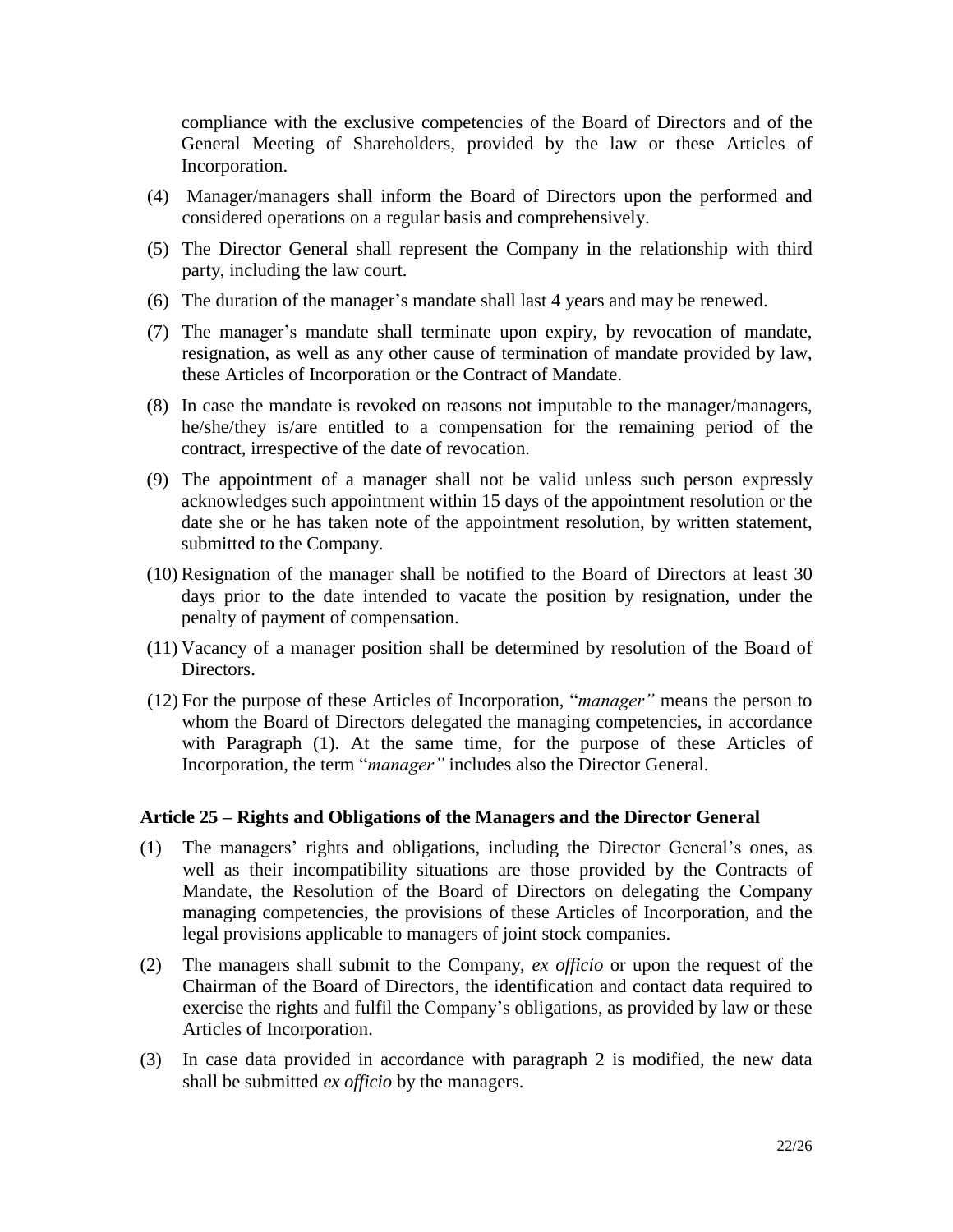## **Article 26 - Company Interdictions in the Relationship with Directors and Managers**

- (1) The Company shall not credit its directors or managers by operations such as:
	- a) Loans;
	- b) Guarantee, directly or indirectly, fully or partially, any loans contracted by directors or managers, whether concurrently or subsequently to contracting the loan;
	- c) Guarantee, directly or indirectly, fully or partially, fulfilment of personal obligations of directors and managers to third parties.
	- d) Acquisition of a receivable by onerous title, fully or partially, related to a loan given by a third party to directors or managers or related to supply of personal services to them.
- (2) The provisions of paragraph (1) are also applicable to operations where the husband or wife, relatives or in-laws up to the  $4<sup>th</sup>$  degree inclusively of the directors or managers are interested in, or to a non-stock professional corporation or trading company where one of the above mentioned persons is associated.

#### **Article 27 – Financial Audit and Internal Audit**

- (1) The Company's financial statements shall be audited by a financial auditor in accordance with the law.
- (2) The annual financial statements audited in accordance with the law shall be filed with the district units of the Ministry of Public Finance in accordance with the law.
- (3) The Company shall contract the services of the auditor in accordance with the applicable law.
- (4) The company shall organize the internal audit in accordance with the applicable law related to internal public audit.
- (5) Internal auditors report directly to the Board of Directors on their activity.

#### **Article 28 –Personnel**

- (1) The Company's personnel shall have the statute of salaried employees and shall be hired under individual labour contracts.
- (2) The Company may also have executive managers for activity fields involving a high amount and/or complexity of activities, as well as for activities organized and performed through branches, agencies or branch offices.
- (3) The executive managers are salaried employees of the Company.
- (4) The rights and obligations of the Company's employees are established by the labour contracts concluded with the Company, the applicable legal provisions related to labour relationship, and the internal rules of Company organisation.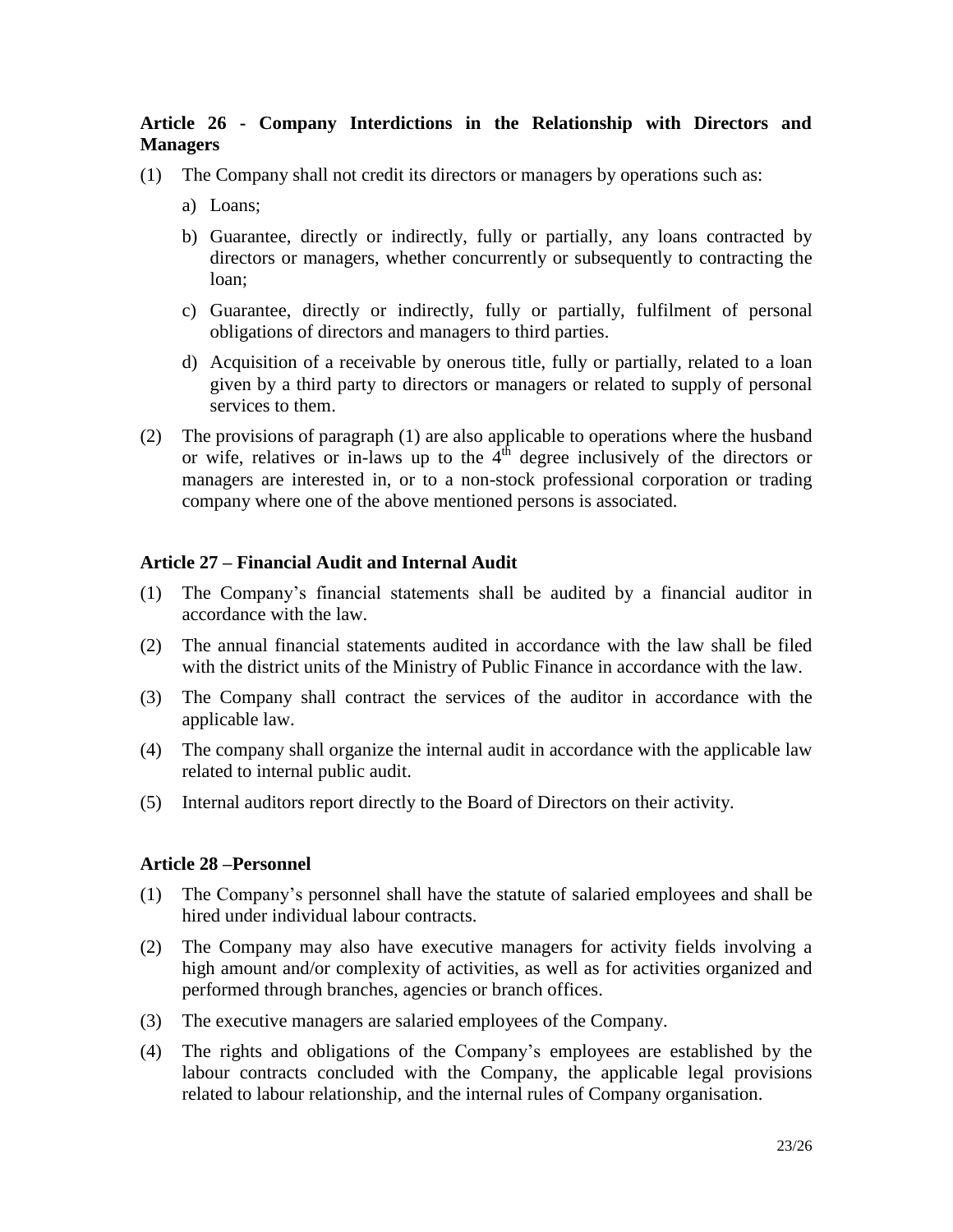#### **Article 29 – Financial Year**

- (1) The financial year begins on January  $1<sup>st</sup>$  and ends on December 31 $<sup>st</sup>$  in each year.</sup>
- (2) The first financial year begins on the registration date of ROMGAZ S.A. at the Trade Register Office.

#### **Article 30 – Income and Expenditure Budget and Business Financing**

- (1) During the period when the Company does not have an approved income and expenditure budget, the provisions of the latest approved budget shall be applicable.
- (2) The Company's business shall be financed from financing sources established in accordance with the law.

#### **Article 31 – Fixed Assets Depreciation**

Depreciation of the Company's fixed assets shall be calculated in accordance with the depreciation method established by the Board of Directors in accordance with the legal provisions.

#### **Article 32 Accounting Records and Financial Statements**

- (1) ROMGAZ S.A. shall keep the accounting records in RON and shall prepare annual financial statements in compliance with the law.
- (2) Upon approval, the financial statements shall become public under the terms and conditions of the law.

#### **Article 33 – Profit Calculation and Allocation**

- (1) ROMGAZ S.A. profit is established on the basis of the annual financial statements approved by the General Meeting of Shareholders.
- (2) ROMGAZ S.A. profit remaining after payment of the income tax shall be allocated in accordance with the law, as provided by the resolution of the Ordinary General Meeting of Shareholders.
- (3) Dividends shall be paid in accordance with the resolution of the Ordinary General Meeting of Shareholders, under the terms and conditions of the law.
- (4) The Company shall pay the dividends to the issuer of DRs proportionally to its stockholding as of the record date set by the General Meeting of Shareholders approving the distribution of such dividends, under the same terms and conditions and in compliance with the same procedure as for the other shareholders. The issuer of DRs is fully responsible to ensure that the holders of DRs shall receive the amounts resulting from payment of the received dividends, proportionally to their stockholding as of the record date set by the General Meeting of Shareholders approving the distribution of such dividends.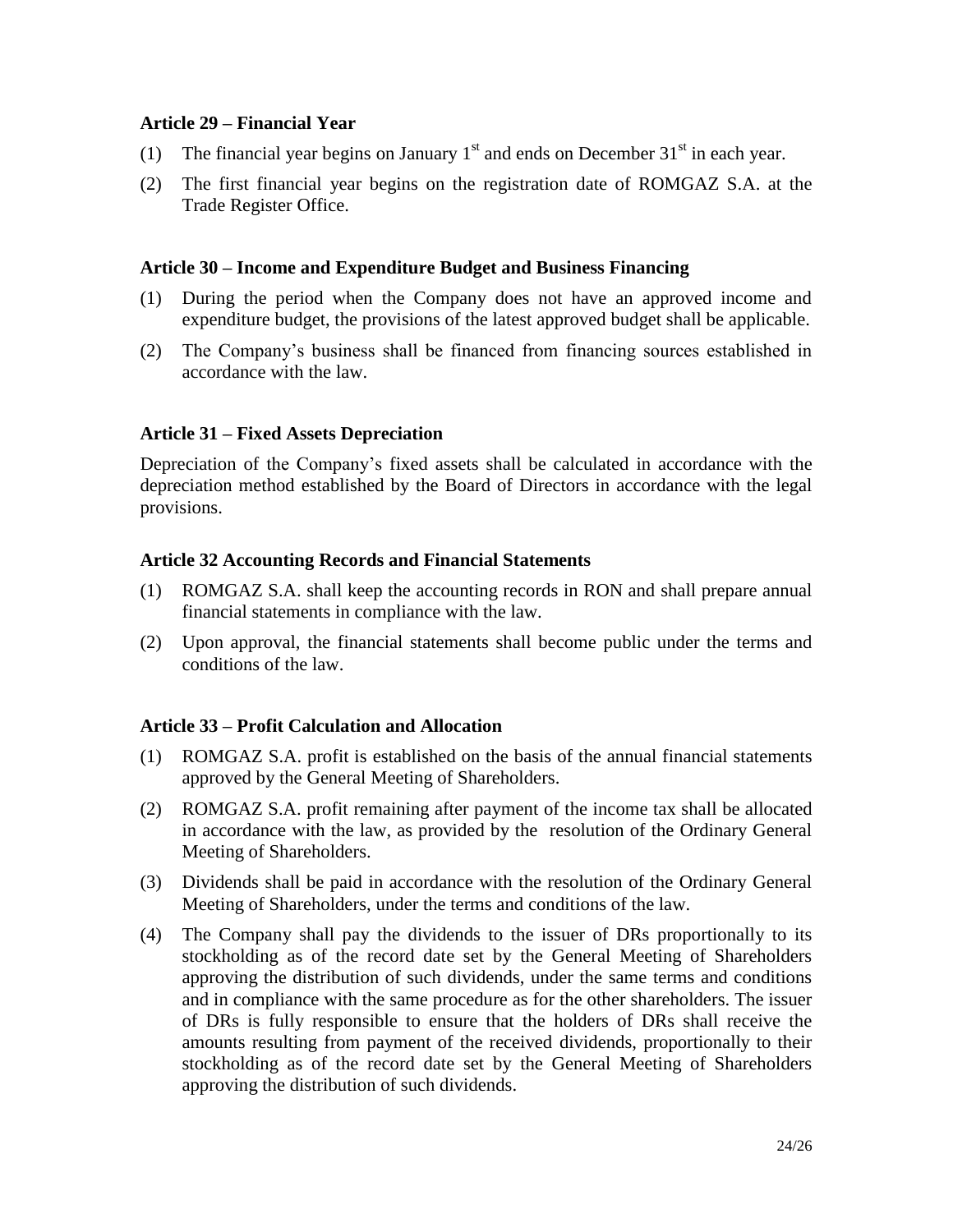(5) The Company shall not distribute and pay dividends either partially or in advance.

## **Article 34 –Dissolution and Winding-Up**

ROMGAZ S.A. dissolution and winding up shall be performed in accordance with the law.

## **Article 35 – Final Provisions**

The provisions of these Articles of Incorporation shall be supplemented by the provisions of the applicable law related to trading companies.

This deed is the updated form of the Articles of Incorporation of Societatea Nationala de Gaze Naturale "ROMGAZ" – S.A., as approved by Resolution No. ….. of…………, 2015 of the Extraordinary General Meeting of Shareholders.

## **BOARD OF DIRECTORS CHAIRPERSON**

## **Aurora NEGRUT**